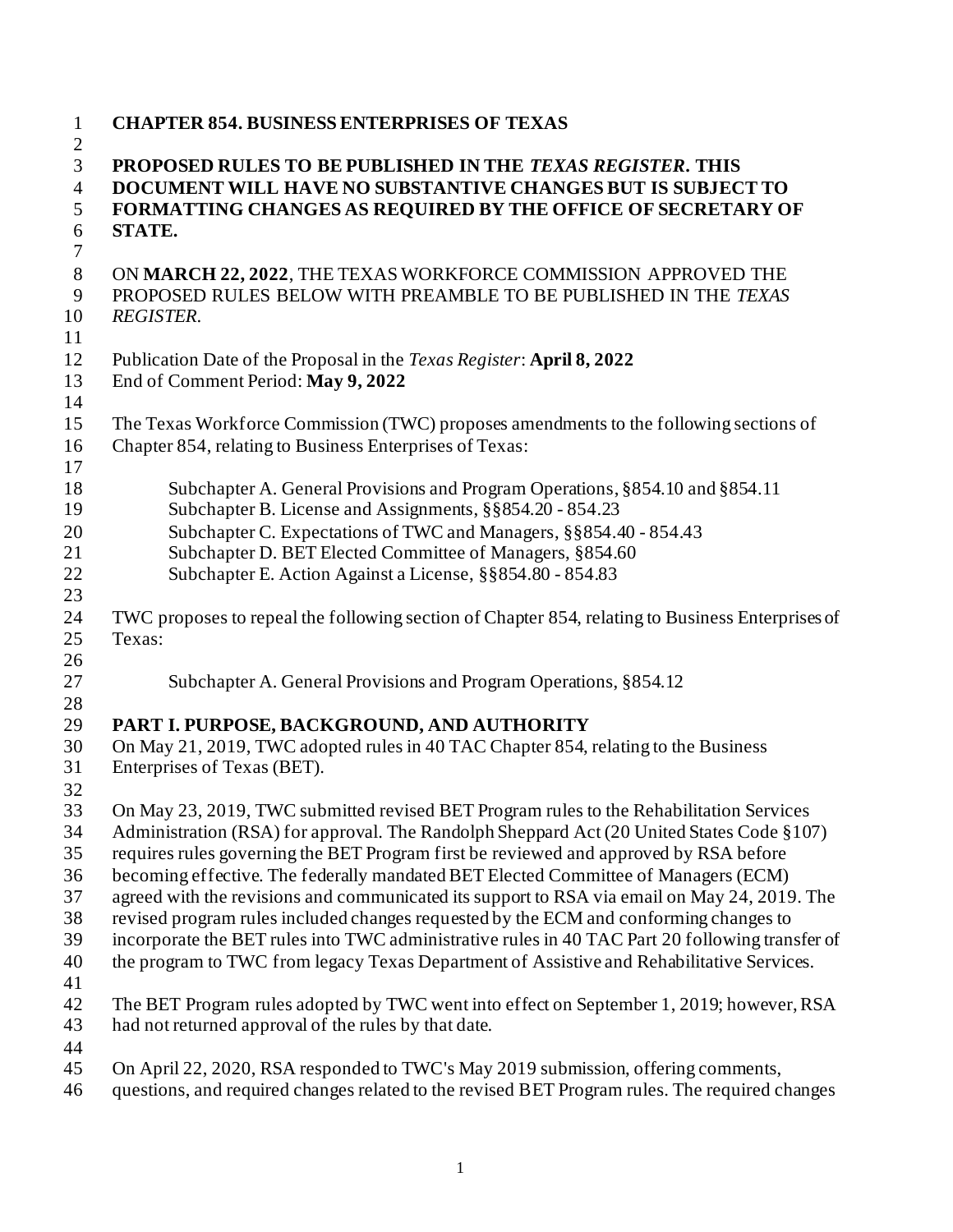- included provisions that were not revised by TWC in the 2019 submission and that were
- previously approved by RSA. The information presented by RSA was supplied to the ECM.
- 
- TWC sought clarification from RSA about the specific adjustments required to obtain approval
- of the revised rules as submitted. Upon gaining a better understanding of the requirements and
- making adjustments to comply, RSA approved the revised rules on November 16, 2020. The
- ECM was notified that RSA approved the rules with some required adjustments. The ECM
- agreed with the RSA adjustments in writing on May 6, 2021.
- 

### **PART II. EXPLANATION OF INDIVIDUAL PROVISIONS**

- (Note: Minor editorial changes are made that do not change the meaning of the rules and,
- therefore, are not discussed in the Explanation of Individual Provisions.)
- 

# **SUBCHAPTER A. GENERAL PROVISIONS AND PROGRAM OPERATIONS**

- TWC proposes the following amendments to Subchapter A:
- 

### **§854.10. Definitions**

- Section 854.10 is amended to add the definitions for "Agency" and "VRD director."
- 
- New §854.10(2) defines "Agency" as TWC, which is the state licensing agency for the
- Randolph-Sheppard program titled the Business Enterprises of Texas. Subsequent definitions are renumbered accordingly.
- 
- New §854.10(28) defines "VRD director" as the director of TWC's designated state unit titled the Vocational Rehabilitation Division.
- 

# **§854.11. General Policies**

- Section 854.11(b) is amended to change "citizens of Texas" to "reside or are physically present
- in Texas" to clarify that legally blind individuals who reside or are physically present in Texas
- can operate BET facilities.
- 
- Section 854.11(c) is amended to clarify that the term "Management" includes "being physically present to perform" the supervision duties.
- 
- Section 854.11(h) is amended to add "race" to the nondiscrimination clause and §854.11(i) is
- amended to include "declared emergencies" in the description of emergencies.

#### **§854.12. Consultants**

- Section 854.12 is repealed because the section relating to consultants is no longer needed.
- 

# **SUBCHAPTER B. LICENSE AND ASSIGNMENTS**

- TWC proposes the following amendments to Subchapter B:
-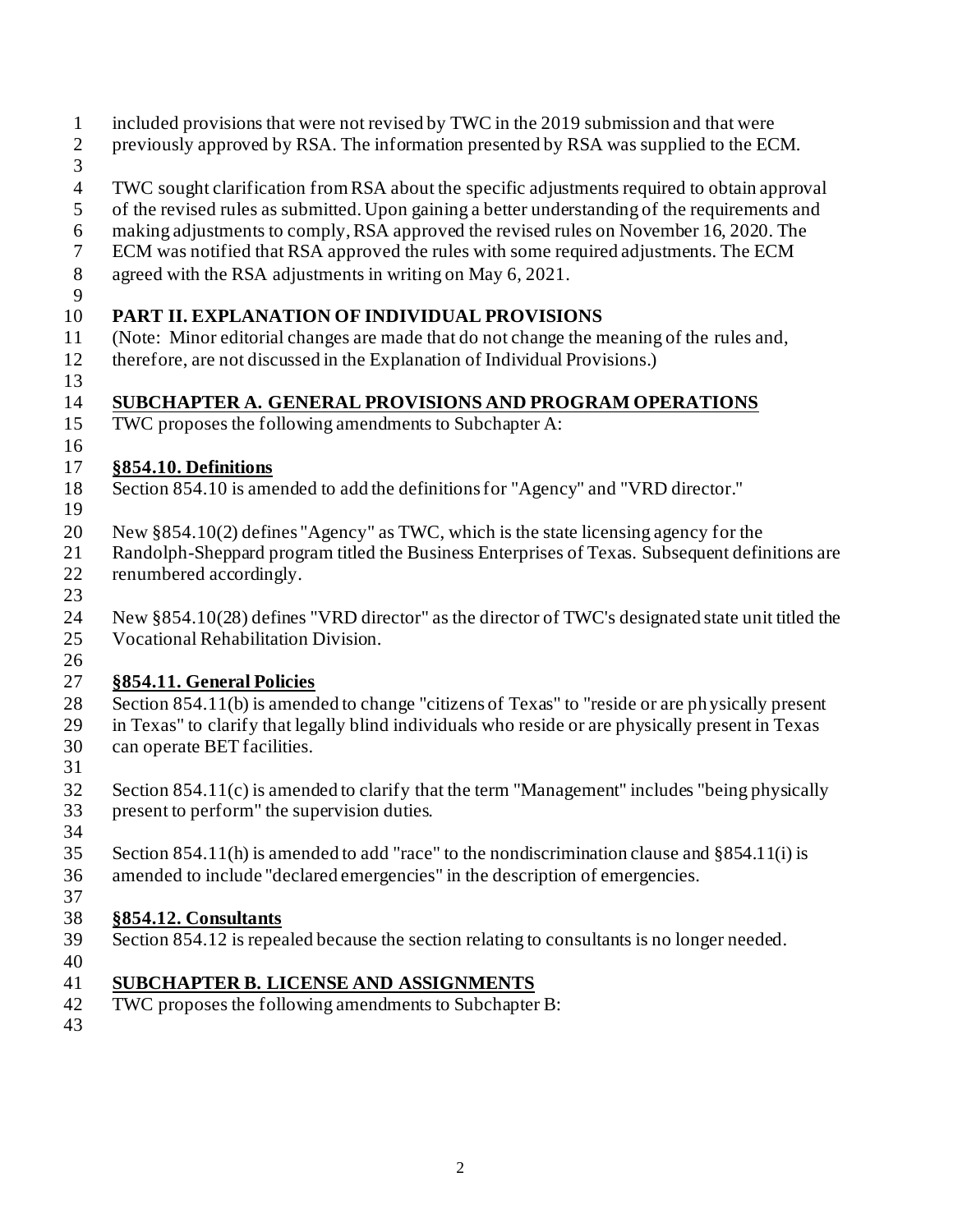| $\mathbf{1}$   | §854.20. Eligibility and Application Process                                                           |
|----------------|--------------------------------------------------------------------------------------------------------|
| $\mathbf{2}$   | Section 854.20(a) is amended to clarify prerequisites for training. In $\S 854.20(a)(2)$ "residing" in |
| 3              | Texas is changed to "physically present" in Texas, and in $\S 854.20(a)(5)$ , "health and stamina" is  |
| $\overline{4}$ | changed to "physical capability."                                                                      |
| 5              |                                                                                                        |
| $\sqrt{6}$     | Section 854.20(b) is amended to include in the application process that notification of the            |
| $\overline{7}$ | interview results may be provided by mail if the applicant does not have access to email.              |
| $8\,$          |                                                                                                        |
| 9              | §854.21. BET Licenses and Continuing Education Requirement                                             |
| 10             | Section 854.21 is amended to clarify the property right statement. Section $854.21(a)(4)$ is           |
| 11             | amended to read that a license shall not create any property right for the licensee to state or        |
| 12             | federal property including state- or federally owned equipment.                                        |
| 13             |                                                                                                        |
| 14             | §854.22. Initial Assignment Procedures                                                                 |
| 15             | Section 854.22(b)(6), which states "any other circumstances on a case-by-case basis," is removed       |
| 16             | from the factors that the BET director will consider when determining the manager's initial            |
| 17             | assignment.                                                                                            |
| 18             |                                                                                                        |
| 19             | §854.23. Career Advancement Assignment Procedures                                                      |
| 20             | Section 854.23(b)(4) is amended to correct a reference. Section 854.81 relates to Administrative       |
| 21             | Action Based on Unsatisfactory Performance, not §854.41.                                               |
| 22             |                                                                                                        |
| 23             | SUBCHAPTER C. EXPECTATIONS OF TWC AND MANAGERS                                                         |
| 24             | TWC proposes the following amendments to Subchapter C:                                                 |
| 25             |                                                                                                        |
| 26             | §854.40. Fixtures, Furnishings, and Equipment; Initial Inventory; and Expendables                      |
| 27             | Section 854.40(c) is amended to clarify that TWC's purchase of necessary equipment for                 |
| 28             | placement away from the facility and remove the sentence regarding the manager's                       |
| 29             | responsibilities relating to the off-site equipment.                                                   |
| 30<br>31       | Section $854.40(f)$ is amended to add paragraph (3) to state that TWC has the right to perform         |
| 32             | required maintenance and require the manager to reimburse the Agency for that maintenance.             |
|                |                                                                                                        |
| 33<br>34       | Section $854.40(g)$ is amended to remove the language stating that the vendors will be informed        |
| 35             | by TWC staff of the procedures regarding payment for services.                                         |
| 36             |                                                                                                        |
| 37             | §854.41. Set-Aside Fees                                                                                |
| 38             | Section $854.41(a)(4)$ is amended to replace "Texans" with "individuals physically present in          |
| 39             | Texas." Section 854.41(b)(5) is amended to clarify that the use of funds for retirement, health        |
| 40             | insurance, or paid sick and vacation leave will be determined by the majority vote of licensed         |
| 41             | managers.                                                                                              |
| 42             |                                                                                                        |
| 43             | §854.42. Duties and Responsibilities of Managers                                                       |
| 44             | Section 854.42(d) is amended to state that managers shall dress and act in an appropriate manner       |

- and §854.42(o) is amended to state that copies of evidence that needs to be preserved for an audit
- or review will be supplied to the manager within 90 business days.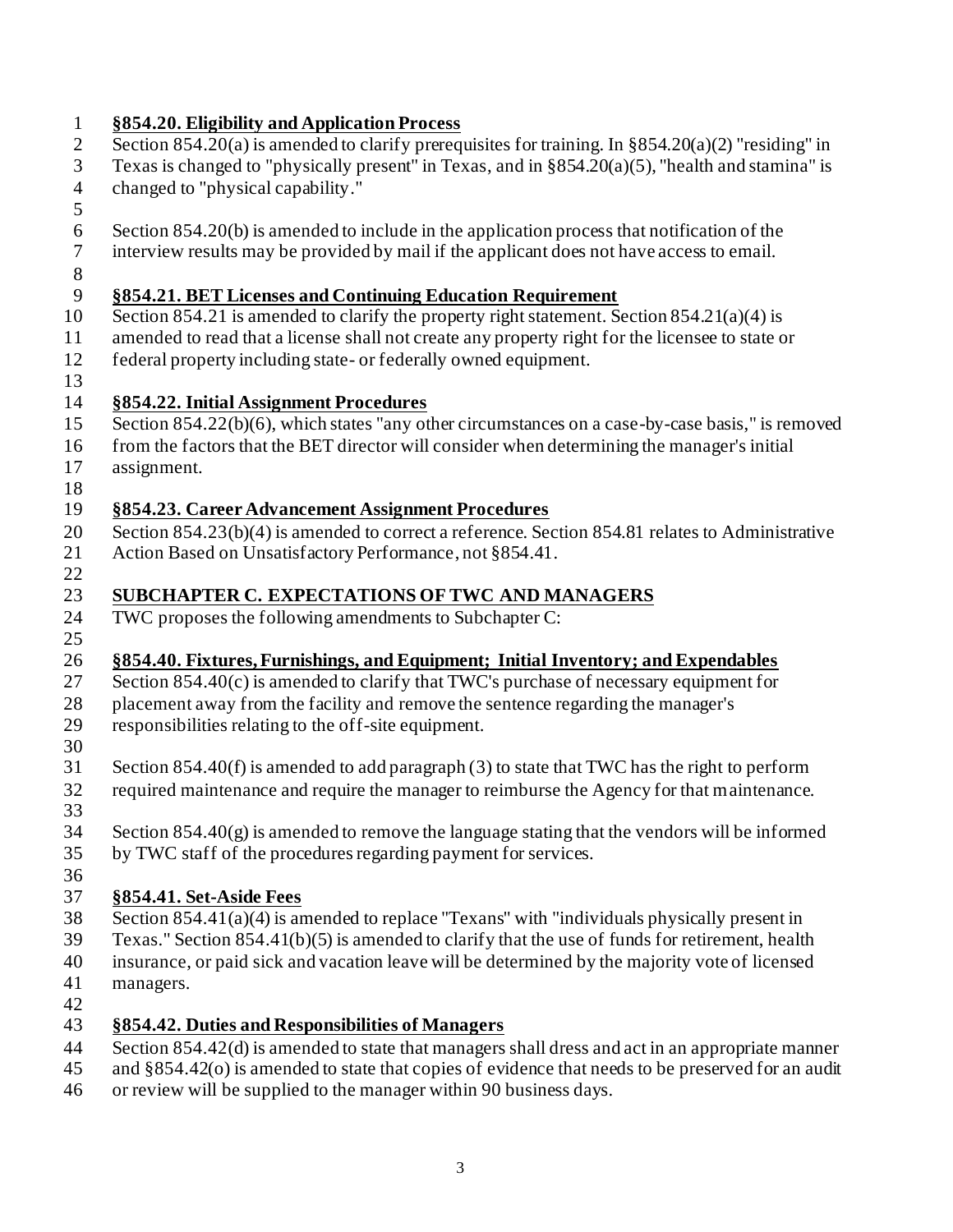| $\mathbf{1}$   |                                                                                                      |
|----------------|------------------------------------------------------------------------------------------------------|
| $\overline{2}$ | §854.43. Responsibilities of the Texas Workforce Commission                                          |
| 3              | Section $854.43(c)$ is amended to state the ECM will actively participate in the setting of price    |
| $\overline{4}$ | ranges charged in facilities.                                                                        |
| 5              |                                                                                                      |
| 6              | SUBCHAPTER D. BET ELECTED COMMITTEE OF MANAGERS                                                      |
| $\tau$         | TWC proposes the following amendments to Subchapter D:                                               |
| $\,8\,$        |                                                                                                      |
| 9              | §854.60. BET Elected Committee of Managers' Duties and Responsibilities                              |
| 10             | Section $854.60(c)(2)$ is amended to replace "Texans" with "individuals physically present in        |
| 11             | Texas."                                                                                              |
| 12             |                                                                                                      |
| 13             | SUBCHAPTER E. ACTION AGAINST A LICENSE                                                               |
| 14             | TWC proposes the following amendments to Subchapter E:                                               |
| 15             |                                                                                                      |
| 16             | §854.80. Termination of License for Reasons Other Than Unsatisfactory Performance                    |
| 17             | Section $854.80(a)(2)$ is amended to add "with or without reasonable accommodations" to the          |
| 18             | cause for termination for a licensee who becomes permanently disabled and is unable to perform       |
| 19             | the essential functions to operate and maintain the facility.                                        |
| 20             |                                                                                                      |
| 21             | §854.81. Administrative Action Based on Unsatisfactory Performance                                   |
| 22             | Section 854.81(a) is amended to clarify the causes for administrative action based on                |
| 23             | unsatisfactory performance.                                                                          |
| 24             |                                                                                                      |
| 25             | Section 854.81(b) is deleted to remove the administrative action pending an appeal and the           |
| 26             | subsequent subsections are relettered accordingly.                                                   |
| 27             |                                                                                                      |
| 28             | Relettered §854.81(b)(5)(D) and (c)(2)(A) are amended to include "via mail or electronically via     |
| 29             | email" for notifications between the manager and TWC.                                                |
| 30             |                                                                                                      |
| 31             | Relettered $\S 854.81(d)$ is amended to include the reference to $\S 854.82(e)$ regarding full       |
| 32             | evidentiary hearings.                                                                                |
| 33             |                                                                                                      |
| 34             | §854.82. Procedures for Resolution of Manager's Dissatisfaction                                      |
| 35             | Section 854.82 is amended to remove subsection $(b)(2)$ and $(3)$ from actions not subject to appeal |
| 36             | and the statement of agency sovereign immunity in subsection (c). The subsequent subsections         |
| 37             | have been relettered accordingly.                                                                    |
| 38             |                                                                                                      |
| 39             | Relettered $§854.82(d)$ is amended to clarify the informal procedures in paragraphs (1), (3), and    |
| 40             | $(4)$ and paragraph $(6)$ is amended to clarify that upon conclusion of mediation, the mediator      |
| 41             | would share in writing the results of mediation.                                                     |
| 42             |                                                                                                      |
| 43             | Relettered $\S 854.82(e)(3)$ is amended to clarify the time that a manager needs to request an       |
| 44             | evidentiary hearing and paragraph (4) is amended to clarify the request for the hearing must be in   |
| 45             | writing and transmitted to the VRD director by mail or email.                                        |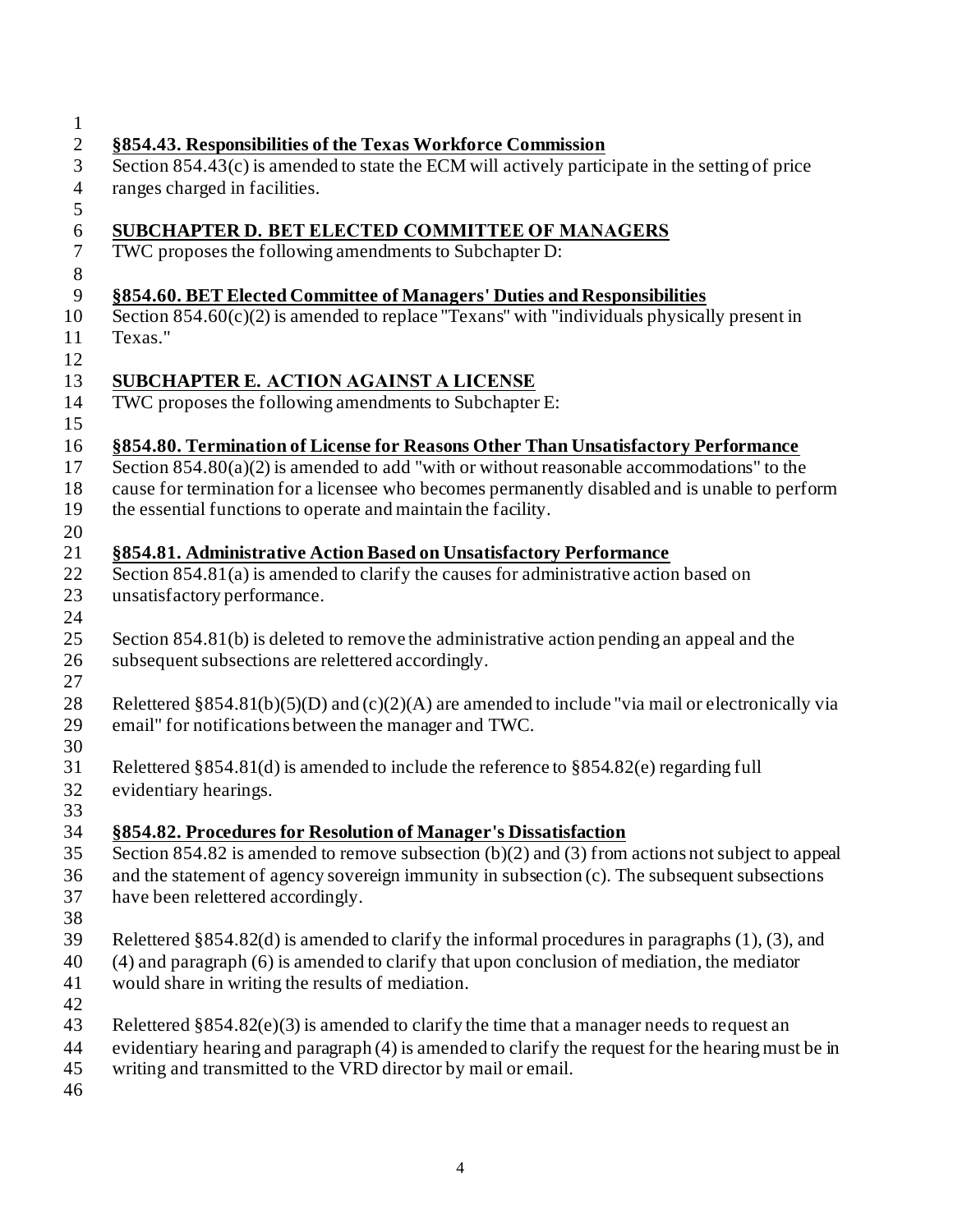### **§854.83. Establishing and Closing Facilities** Section 854.83(a) is amended to remove paragraph (2), which is the description of action required if it is determined that a blind individual cannot properly operate a vending facility. **PART III. IMPACT STATEMENTS** Chris Nelson, Chief Financial Officer, determined that for each year of the first five years the rules will be in effect, the following statements will apply: There are no additional estimated costs to the state and to local governments expected as a result of enforcing or administering the rules. There are no estimated cost reductions to the state and to local governments as a result of enforcing or administering the rules. There are no estimated losses or increases in revenue to the state or to local governments as a result of enforcing or administering the rules. There are no foreseeable implications relating to costs or revenue of the state or local governments as a result of enforcing or administering the rules. There are no anticipated economic costs to individuals required to comply with the rules. There is no anticipated adverse economic impact on small businesses, microbusinesses, or rural communities as a result of enforcing or administering the rules. Based on the analyses required by Texas Government Code, §2001.024, TWC determined that 27 the requirement to repeal or amend a rule, as required by Texas Government Code, §2001.0045, does not apply to this rulemaking. Takings Impact Assessment Under Texas Government Code, §2007.002(5), "taking" means a governmental action that affects private real property, in whole or in part or temporarily or permanently, in a manner that requires the governmental entity to compensate the private real property owner as provided by the Fifth and Fourteenth Amendments to the US Constitution or the Texas Constitution, Article I, §17 or §19, or restricts or limits the owner's right to the property that would otherwise exist in the absence of the governmental action, and is the producing cause of a reduction of at least 25 percent in the market value of the affected private real property, determined by comparing the market value of the property as if the governmental action is not in effect and the market value of the property determined as if the governmental action is in effect. TWC completed a Takings Impact Analysis for the proposed rulemaking action under Texas Government Code, §2007.043. The primary purpose of this proposed rulemaking action, as discussed elsewhere in this preamble, is to amend Chapter 854 to incorporate the changes that were approved by RSA. The proposed rulemaking action will not create any additional burden on private real property or affect private real property in a manner that would require compensation to private real property owners under the US Constitution or the Texas Constitution. The proposal also will not affect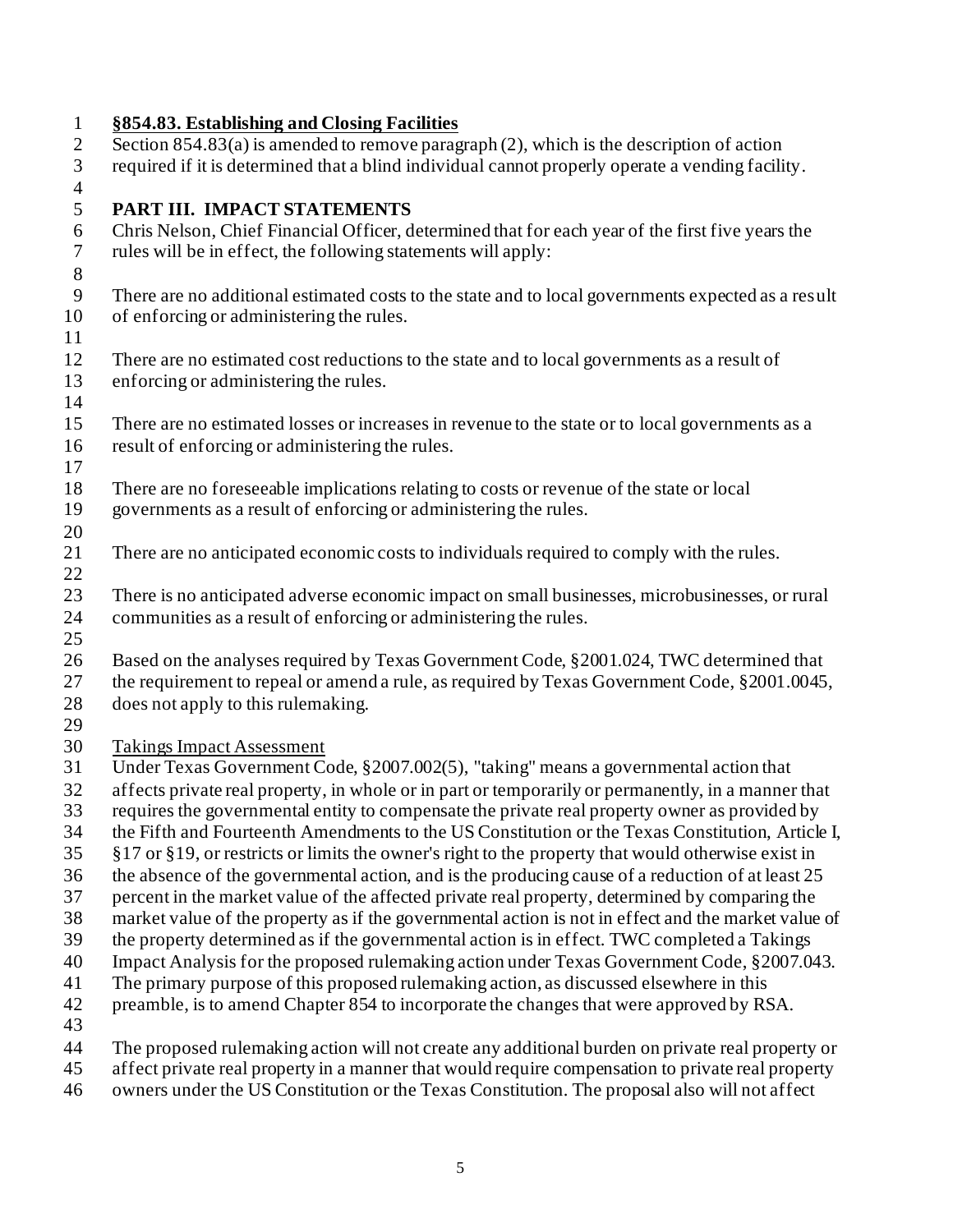- private real property in a manner that restricts or limits an owner's right to the property that would otherwise exist in the absence of the governmental action. Therefore, the proposed rulemaking will not cause a taking under Texas Government Code, Chapter 2007. Government Growth Impact Statement TWC determined that during the first five years the amendments will be in effect: --the amendments will not create or eliminate a government program; --implementation of the amendments will not require the creation or elimination of employee positions; --implementation of the amendments will not require an increase or decrease in future legislative appropriations to TWC; --the amendments will not require an increase or decrease in fees paid to TWC; --the amendments will not create a new regulation; --the amendments will not expand, limit, or eliminate an existing regulation; --the amendments will not change the number of individuals subject to the rules; and --the amendments will not positively or adversely affect the state's economy. Economic Impact Statement and Regulatory Flexibility Analysis TWC determined that the rules will not have an adverse economic impact on small businesses or rural communities, as these rules place no requirements on small businesses or rural communities. Mariana Vega, Director, Labor Market Information, determined that there is no significant negative impact upon employment conditions in the state as a result of the rules. Cheryl Fuller, Director, Vocational Rehabilitation Division, determined that for each year of the first five years the rules are in effect the public benefit anticipated as a result of enforcing the rules will be that the BET Program rules in 40 TAC Chapter 854 will reflect the language agreed upon by RSA in accordance with the Randolph Sheppard Act. TWC hereby certifies that the proposal has been reviewed by legal counsel and found to be within TWC's legal authority to adopt. **PART IV. PUBLIC COMMENT** Comments on the proposed rules may be submitted to TWCPolicyComments@twc.texas.gov.
- Comments must be received no later than May 9, 2022.

### **PART V. STATUTORY AUTHORITY**

- The rules are proposed under Texas Labor Code, §355.012(a), authorizing TWC to promulgate
- rules necessary to implement Texas Labor Code, Chapter 355, and under Texas Labor Code,
- §301.0015(a)(6), which provides TWC with the authority to adopt rules as necessary.
- 

The proposed rules affect Texas Labor Code, particularly Chapter 355.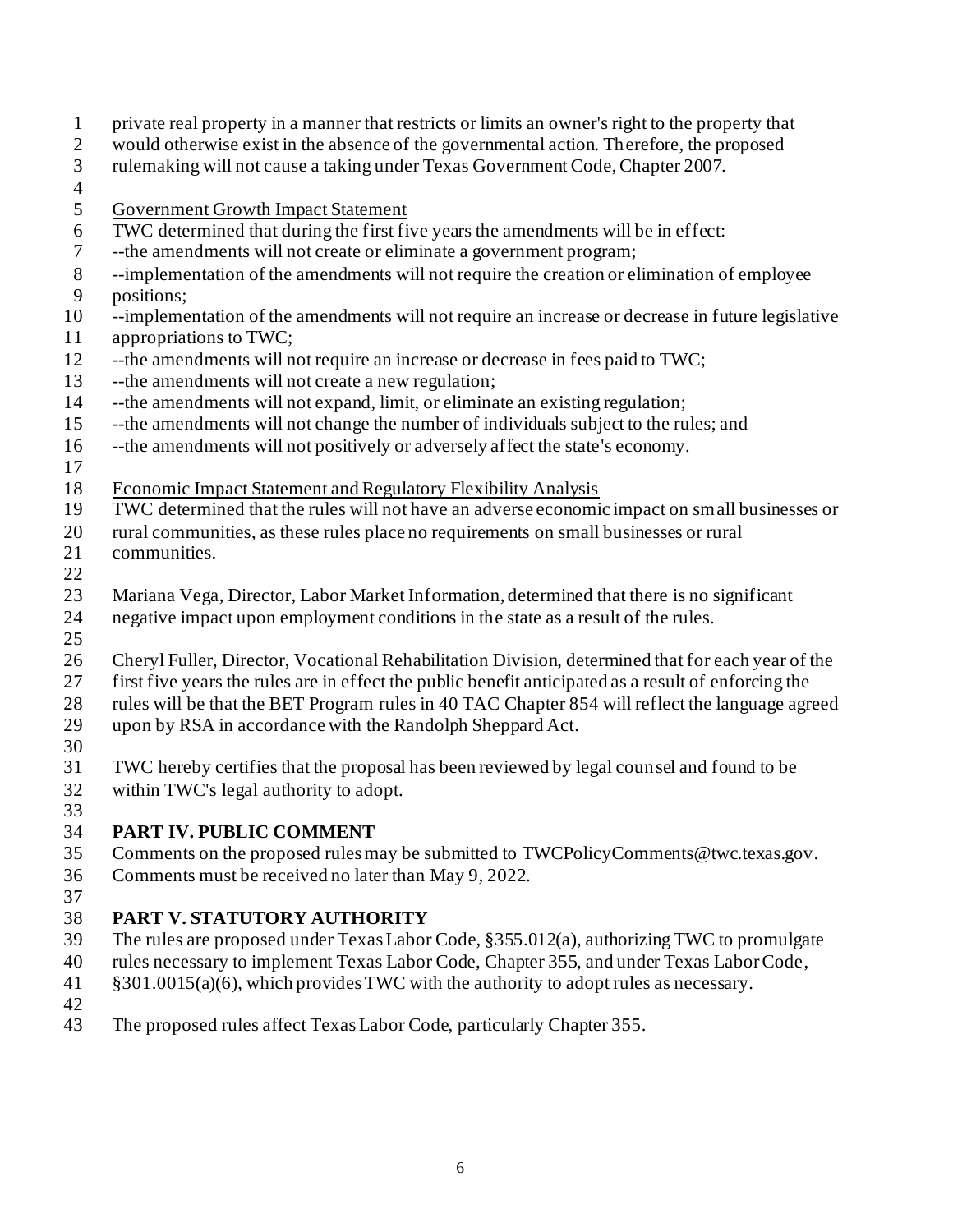| $\mathbf{1}$                        | <b>CHAPTER 854. BUSINESS ENTERPRISES OF TEXAS</b>                                                                                                                                                                                                                                                                                                                                                                                        |
|-------------------------------------|------------------------------------------------------------------------------------------------------------------------------------------------------------------------------------------------------------------------------------------------------------------------------------------------------------------------------------------------------------------------------------------------------------------------------------------|
| $\overline{2}$<br>3                 | SUBCHAPTER A. GENERAL PROVISIONS AND PROGRAM OPERATIONS                                                                                                                                                                                                                                                                                                                                                                                  |
| $\overline{4}$<br>5                 | §854.10. Definitions.                                                                                                                                                                                                                                                                                                                                                                                                                    |
| 6<br>$\overline{7}$<br>8<br>9<br>10 | The following words and terms, when used in this chaptersubehapter, shall have the<br>following meanings, unless the context clearly indicates otherwise. Unless expressly<br>provided otherwise, words in the present or past tense include the future tense, and the<br>singular includes the plural, and the plural includes the singular.                                                                                            |
| 11                                  | Act--Randolph-Sheppard Act (20 USC, Chapter 6A, §107 et seq.).                                                                                                                                                                                                                                                                                                                                                                           |
| 12                                  | (1)                                                                                                                                                                                                                                                                                                                                                                                                                                      |
| 13<br>14<br>15<br>16<br>17          | Agency--The Texas Workforce Commission, which is the state licensing<br>(2)<br>agency for the Randolph-Sheppard program titled the Business Enterprises of<br>Texas.                                                                                                                                                                                                                                                                     |
| 18                                  | Application for Training--The "BET Application for Training" form used by                                                                                                                                                                                                                                                                                                                                                                |
| 19                                  | $\left(3\right)\left(2\right)$                                                                                                                                                                                                                                                                                                                                                                                                           |
| 20                                  | VR customers to apply for prerequisite trainings that is a required prerequisite                                                                                                                                                                                                                                                                                                                                                         |
| 21                                  | to be considered for a license.                                                                                                                                                                                                                                                                                                                                                                                                          |
| 22                                  | Assignment Application--The "BET Facility Assignment Application" form                                                                                                                                                                                                                                                                                                                                                                   |
| 23                                  | $(4)$ $(3)$                                                                                                                                                                                                                                                                                                                                                                                                                              |
| 24                                  | used by licensees to apply for a facility.                                                                                                                                                                                                                                                                                                                                                                                               |
| 25                                  | BET--Business Enterprises of Texas.                                                                                                                                                                                                                                                                                                                                                                                                      |
| 26                                  | $\left( 5 \right) (4)$                                                                                                                                                                                                                                                                                                                                                                                                                   |
| 27                                  | BET assignment--The document that sets forth the terms and conditions for                                                                                                                                                                                                                                                                                                                                                                |
| 28                                  | $(6)$ (5)                                                                                                                                                                                                                                                                                                                                                                                                                                |
| 29                                  | management of a BET facility by the individual named as manager.                                                                                                                                                                                                                                                                                                                                                                         |
| 30                                  | BET director--The administrator of Business Enterprises of Texas; or, if                                                                                                                                                                                                                                                                                                                                                                 |
| 31                                  | (7)(6)                                                                                                                                                                                                                                                                                                                                                                                                                                   |
| 32                                  | there is no individual in that capacity, the individual designated by the VRD                                                                                                                                                                                                                                                                                                                                                            |
| 33                                  | director to perform that function; or if there is none, the VRD director.                                                                                                                                                                                                                                                                                                                                                                |
| 34<br>35<br>36<br>37<br>38          | BET facility--Automatic vending machines, cafeterias, snack bars, cart<br>$\left(8\right)$ $\left(7\right)$<br>service, shelters, counters, and other equipment that may be operated by BET<br>managers and that are necessary for the sale of newspapers, periodicals,<br>confections, tobacco products, foods, beverages, and other articles or services<br>dispensed automatically or manually and prepared on or off the premises in |
| 39<br>40<br>41                      | accordance with all applicable health laws, and including the vending or<br>exchange of tickets for any lottery authorized by state law.                                                                                                                                                                                                                                                                                                 |
| 42                                  | BET manual--"Business Enterprises of Texas Manual of Operations," which                                                                                                                                                                                                                                                                                                                                                                  |
| 43                                  | $(9)$ (8)                                                                                                                                                                                                                                                                                                                                                                                                                                |
| 44                                  | contains this subchapter adopted by the Agency and related instructions and                                                                                                                                                                                                                                                                                                                                                              |
| 45                                  | procedures by which BET facilities are to be managed.                                                                                                                                                                                                                                                                                                                                                                                    |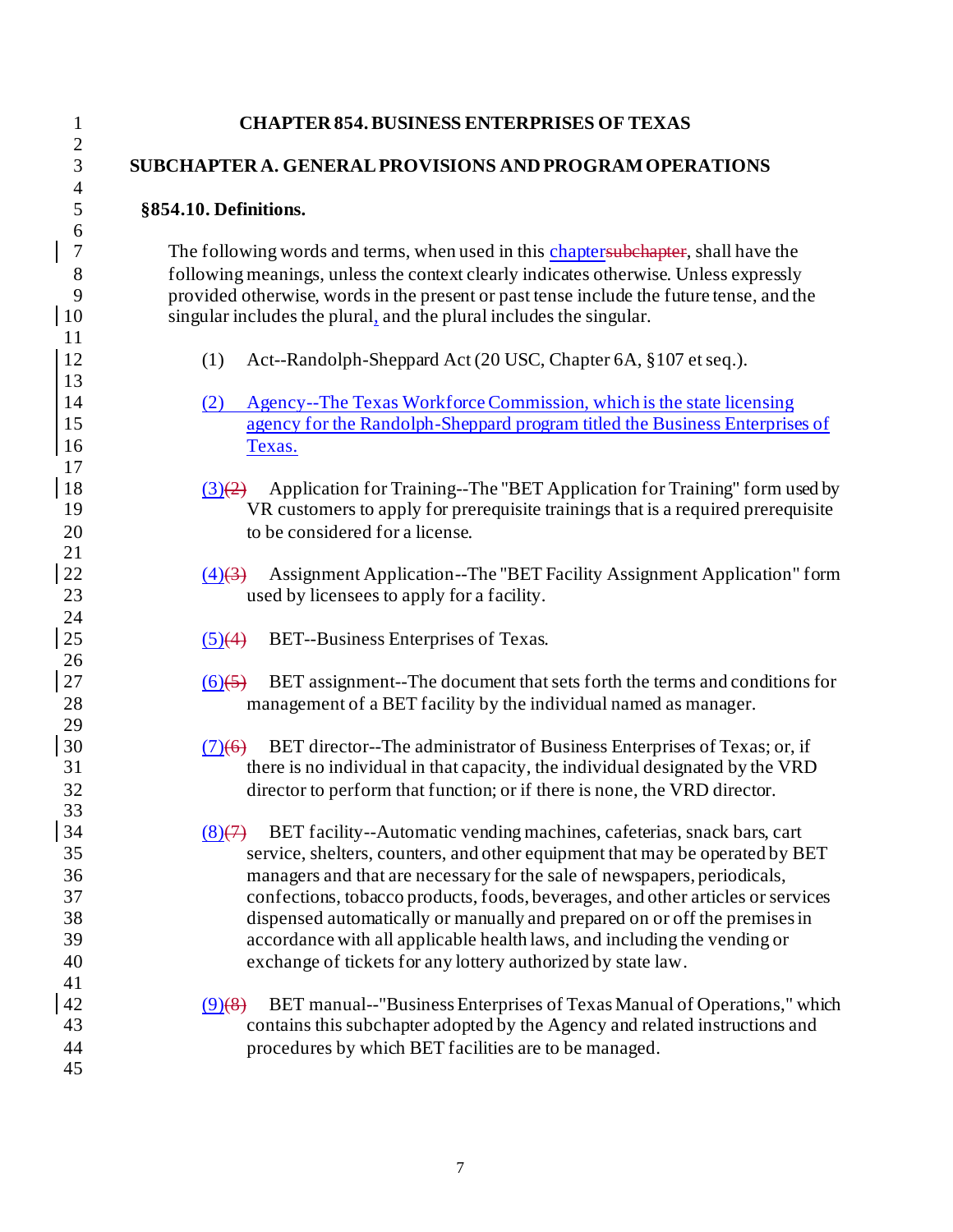| $\mathbf{1}$<br>$\overline{c}$<br>$\mathfrak{Z}$<br>$\overline{\mathcal{A}}$<br>5<br>6<br>$\boldsymbol{7}$<br>$8\,$ | $(10)(9)$ Blind (individual who is)--An individual whose central visual acuity does<br>not exceed 20/200 in the better eye with correcting lenses or whose visual<br>acuity, if better than 20/200, is accompanied by a limit to the field of vision in<br>the better eye to such a degree that its widest diameter subtends an angle of no<br>greater than 20 degrees. In determining whether an individual is blind, there<br>shall be an examination by a physician skilled in diseases of the eye, or by an<br>optometrist, whichever the individual shall select. |
|---------------------------------------------------------------------------------------------------------------------|------------------------------------------------------------------------------------------------------------------------------------------------------------------------------------------------------------------------------------------------------------------------------------------------------------------------------------------------------------------------------------------------------------------------------------------------------------------------------------------------------------------------------------------------------------------------|
| 9<br>10<br>11                                                                                                       | $(11)(10)$ Business day--A day on which state agencies are officially required to be<br>open during their normal business hours.                                                                                                                                                                                                                                                                                                                                                                                                                                       |
| <sup>12</sup><br>13<br>14                                                                                           | $(12)(44)$ ECM--Elected Committee of Managers--A committee representative of<br>BET licensees pursuant to 20 USC §107b-1(3) of the Randolph-Sheppard Act.                                                                                                                                                                                                                                                                                                                                                                                                              |
| 15<br>16<br>17<br>18<br>19                                                                                          | $(13)(12)$ Expendables--Items that require a low capital outlay and have a short life<br>expectancy, including, but not limited to, small wares, thermometers, dishes,<br>glassware, flatware, sugar and napkin dispensers, salt and pepper shakers,<br>serving trays, kitchen knives, spreaders, serving spoons, and ladles.                                                                                                                                                                                                                                          |
| 20<br>21<br>22                                                                                                      | $(14)(13)$ Immediate family--Any individual related within the first degree of<br>affinity (marriage) or consanguinity (blood) to the individual involved.                                                                                                                                                                                                                                                                                                                                                                                                             |
| 23<br>24<br>25<br>26                                                                                                | $(15)(14)$ Individual with a significant disability--An individual who has a severe<br>physical or mental impairment that seriously limits one or more functional<br>capacities (such as mobility or communication).                                                                                                                                                                                                                                                                                                                                                   |
| 27<br>28<br>29                                                                                                      | $(16)(15)$ Initial assignment--The first BET facility to which a manager is assigned<br>after being licensed.                                                                                                                                                                                                                                                                                                                                                                                                                                                          |
| 30<br>31<br>32<br>33                                                                                                | $(17)(16)$ Instruction by Agency staff members--Instructions that are proper and<br>authorized and in accordance with applicable statutes and program rules,<br>regulations, and procedures.                                                                                                                                                                                                                                                                                                                                                                           |
| 34<br>35<br>36<br>37<br>38                                                                                          | $(18)(17)$ Level 1 facility--A BET facility that in the previous year generated a net<br>income after set-aside fees equal to or less than 170 percent of the median net<br>income after set-aside fees of all BET managers for the previous year or, in the<br>case of a new BET facility, is reasonably expected to generate that income.                                                                                                                                                                                                                            |
| 39<br>40<br>41<br>42<br>43                                                                                          | $(19)(18)$ Level 2 facility--A BET facility that in the previous year generated a net<br>income after set-aside fees greater than 170 percent of the median net income<br>after set-aside fees of all BET managers for the previous year or, in the case of<br>a new BET facility, is reasonably expected to generate that income.                                                                                                                                                                                                                                     |
| 44<br>45<br>46                                                                                                      | $(20)(19)$ Licensee--A blind individual who has been licensed by the Agency as<br>qualified to apply for and operate a BET facility, and which shall have the<br>same meaning assigned to "blind licensee" in 34 CFR § 395.1.                                                                                                                                                                                                                                                                                                                                          |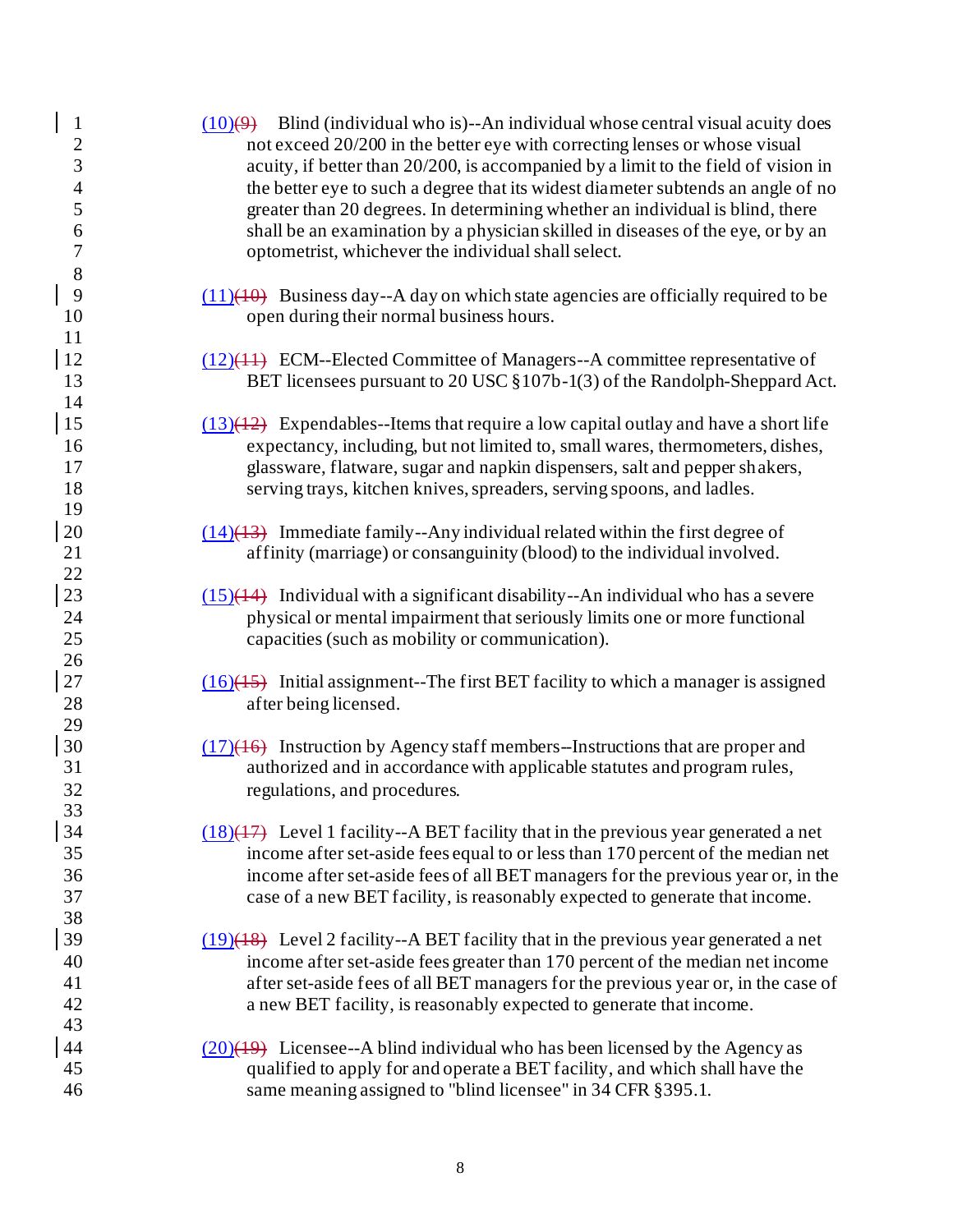| $\mathbf{1}$                                 |                                                                                                                                                                                                                                                                                                                                                                                                                                        |
|----------------------------------------------|----------------------------------------------------------------------------------------------------------------------------------------------------------------------------------------------------------------------------------------------------------------------------------------------------------------------------------------------------------------------------------------------------------------------------------------|
| $\overline{2}$<br>3                          | $(21)(20)$ Manager--A licensee who is operating a BET facility, and which shall<br>have the same meaning assigned to "vendor" in 34 CFR § 395.1.                                                                                                                                                                                                                                                                                       |
| $\frac{4}{5}$                                | $(22)(21)$ Net sales--All sales, excluding sales tax.                                                                                                                                                                                                                                                                                                                                                                                  |
| 6<br>$\overline{7}$<br>8                     | $(23)(22)$ Other income--Money received by a manager from sources other than<br>direct sales, such as vending commissions or subsidies.                                                                                                                                                                                                                                                                                                |
| 9<br>10<br><sup>11</sup><br>12<br>13         | $(24)(23)$ Sanitation and cleaning supplies --Items that require a low capital outlay<br>and have a short life expectancy, such as, by way of illustration and not<br>limitation, mops, brooms, detergents, bleach, gloves, oven mitts, trash bags,<br>food wrapping supplies, foil, and cleaning supplies for food equipment.                                                                                                         |
| 14<br>15<br>16<br>17                         | $(25)(24)$ State property--Lands and buildings owned, leased, or otherwise controlled<br>by the State of Texas; and equipment and facilities purchased and/or owned by<br>the State of Texas.                                                                                                                                                                                                                                          |
| 18<br>19<br>20                               | $(26)(25)$ Substantial interest--An individual has a substantial interest if:                                                                                                                                                                                                                                                                                                                                                          |
| 21                                           | in an assignment decision:<br>(A)                                                                                                                                                                                                                                                                                                                                                                                                      |
| 22<br>23<br>24                               | the individual will benefit financially from the assignment decision;<br>(i)<br>and $\div$                                                                                                                                                                                                                                                                                                                                             |
| 25<br>$26\,$<br>27<br>28                     | funds received by the individual from the business exceed 10<br>(ii)<br>percent of the individual's gross income for the previous year; or                                                                                                                                                                                                                                                                                             |
| 29<br>30<br>31                               | if he or she is related to an individual in the first degree of affinity or<br>(B)<br>consanguinity who has a substantial interest as defined in subparagraph<br>(A) of this paragraph.                                                                                                                                                                                                                                                |
| 32<br>33<br>34<br>35<br>36<br>37<br>38<br>39 | $(27)(26)$ Vending machine--For the purpose of assigning vending machine income,<br>a coin- or currency-operated machine that dispenses articles or services, except<br>those machines operated by the United States Postal Service for the sale of<br>postage stamps or other postal products and services. Machines providing<br>services of a recreational nature and telephones shall not be considered to be<br>vending machines. |
| 40<br>41<br>42                               | VRD director--The director of the Agency's designated state unit titled the<br>(28)<br><b>Vocational Rehabilitation Division.</b>                                                                                                                                                                                                                                                                                                      |
| 43                                           | §854.11. General Policies.                                                                                                                                                                                                                                                                                                                                                                                                             |
| 44<br>45<br>46                               | (a) Objectives. BET objectives shall be:                                                                                                                                                                                                                                                                                                                                                                                               |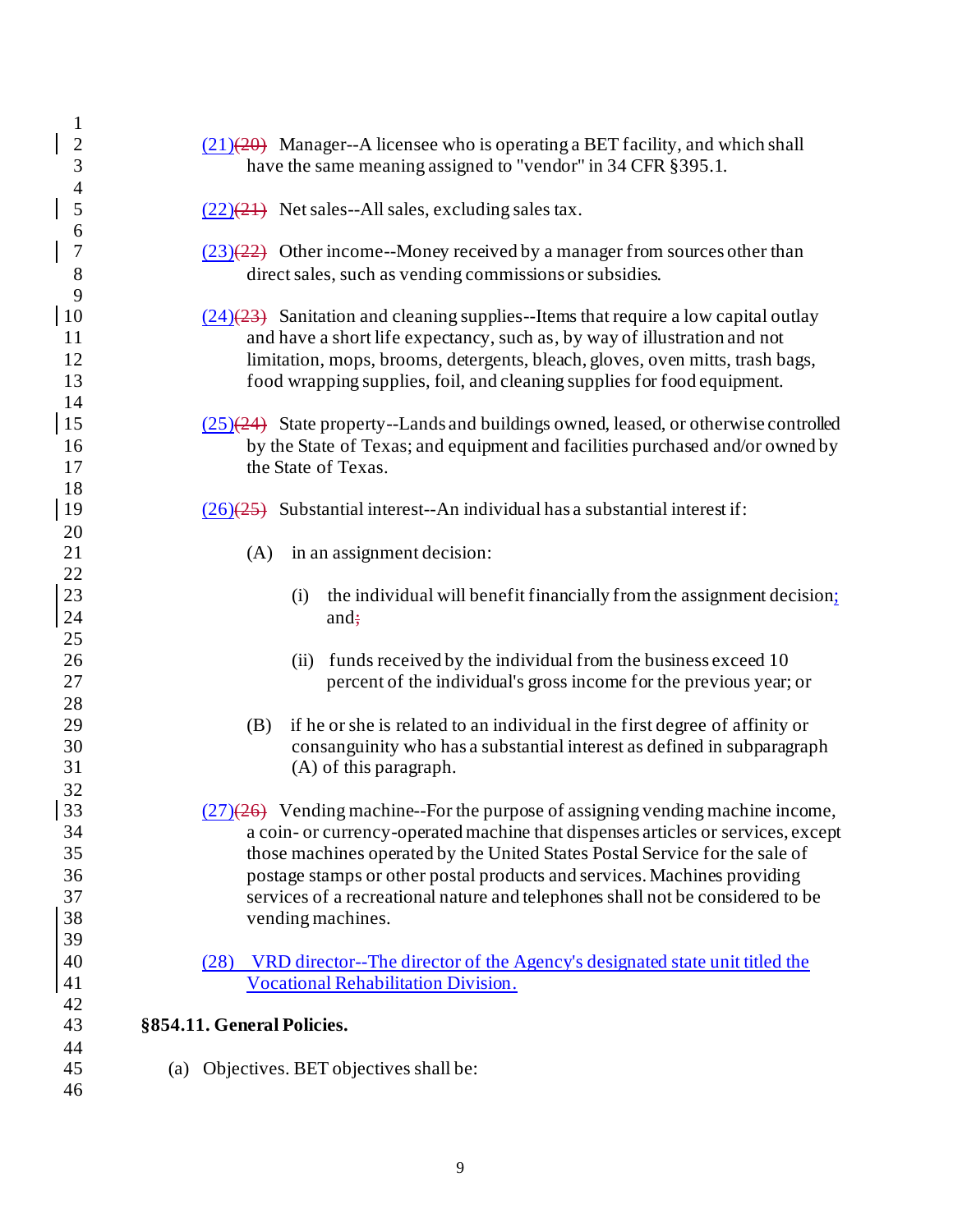(1) to provide employment opportunities for qualified individuals; and  $\frac{2}{3}$  (2) to provide an ongoing training program for managers that encourages them to advance their upward mobility career opportunities within the program. (b) Relationship of BET to VRD Services. The intent of BET, as authorized by the Act and the Texas Labor Code, is to stimulate and enlarge the economic opportunities for 8 legally blind individuals who reside or are physically present in Texas to operate<br>BET facilities in the citizens of Texas who are legally blind by establishing a vend BET facilities inthe citizens of Texas who are legally blind by establishing a vending facility program in which individuals who need employment are given priority in the operation of vending facilities selected and installed by the Agency. The Agency is required to administer BET in accordance with the Agency's vocational rehabilitation objectives. Therefore, a customer receiving services from VRD whose employment goal is to be a licensed manager shall have reached an employment outcome, as that term is used in the Rehabilitation Act of 1973, as amended, when the customer is licensed by the Agency and is managing a BET facility. The licensed manager shall not be considered an employee of the Agency or of state or federal government. (c) Full-time employment. Managing a BET facility shall constitute full-time employment. "Full-time" shall mean "being actively engaged in the management of a BET facility for the number of hours necessary to achieve satisfactory operation of 22 the facility." The manager shall be available for necessary visits by Agency staff to allow inspection, advice, and consultation as may be required to ensure satisfactory operation. "Management" means "being physically present to perform the personal supervision of the day-to-day operation of the assigned BET facility by the assigned manager." 28 (d) Subcontracting. The management of a BET facility shall not be subcontracted by a licensed manager except for temporary periods of time approved by the Agency and in those circumstances in which the Agency considers that subcontracting the operation of some parts of the facility is in the best interest of BET. Potential justifications for subcontracting include the following: business strategies in which a portion of the facility operation may be subcontracted so that the assigned manager may focus on another aspect of the facility; temporary events not to exceed six months in which the assigned manager is not capable of management duties due to illness, injury, or other events, as approved by the Agency; and the need for business expertise and resources beyond that available from BET. Any subcontracting shall require the prior written approval of the Agency. The approval of any subcontract is at the discretion of the Agency. This subsection does not apply to equipment or machines allowed to be placed within the facility and not owned by or arranged for 41 by the Agency. (e) Availability of funds. The administration of BET and the implementation of these policies are contingent upon the availability of funds for the purposes stated in this subchapter.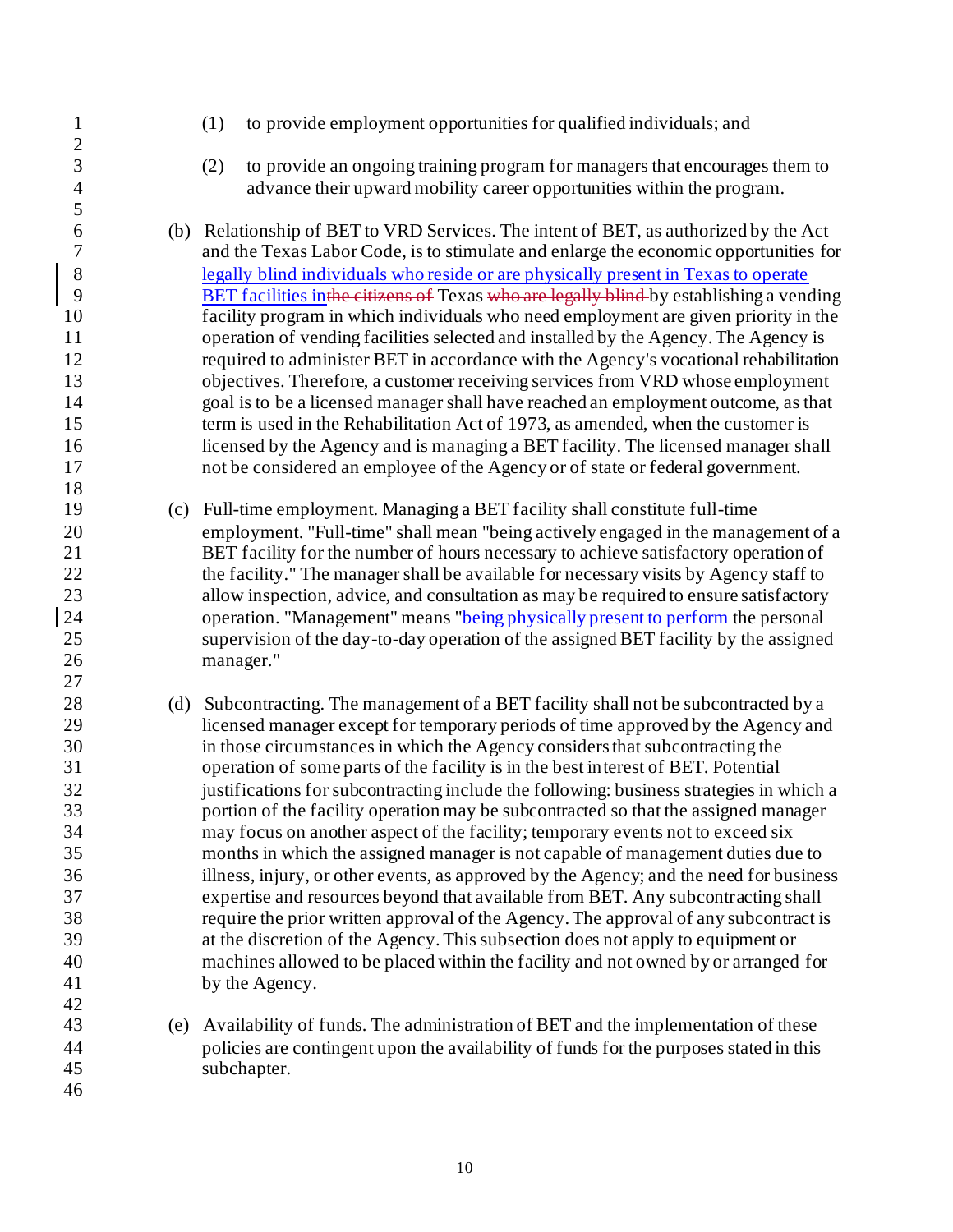(f) BET manual. All BET policies adopted by the Agency shall be included in the BET manual. The BET director shall ensure that the manual and any revisions to it are provided to each licensee electronically or in the format requested by the licensee. The licensee shall be responsible for reading the manual and acknowledging in writing that he or she has read and understands its contents. The BET director shall ensure that the BET manual contains procedures from which licensees may obtain assistance in understanding BET policies and procedures. (g) Accessibility of BET materials. All information produced by and provided to licensees by the Agency shall be in an accessible format. When possible, these materials are sent in the format requested by the licensee. (h) Nondiscrimination. (1) VR and BET participants. the Agency shall not discriminate against any blind individual who is participating in or who may wish to participate in BET on 17 the basis of sex, age, religion, race, color, creed, national origin, political affiliation, or physical or mental impairment, if the impairment does not **preclude satisfactory performance.**  (2) BET facilities. Managers shall operate BET facilities without discriminating against any present or prospective supplier, customer, employee, or other individual who might come into contact with the facility on the basis of sex, 24 age, religion, race, color, creed, national origin, political affiliation, or physical or mental impairment. (i) Emergencies. The BET director is authorized to expend funds on an emergency basis to protect the state's investment in a BET facility not to exceed \$50,000 in a fiscal year or \$5,500 per facility incident due to riot, war, fire, earthquake, hurricane, tornado, flood, or other disasters, governmental restrictions, labor disturbances, declared emergencies, or strikes. (j) Temporary management. From time to time it becomes necessary to designate a temporary manager to an unassigned facility to ensure uninterrupted service to the host and customers. Temporary assignments shall be for the period stated in the assignment document. After the time frame stated in the assignment expires, the BET director shall review the temporary assignment and shall review the assignment every 90 days to determine the need for continuation of the temporary assignment. The temporary assignment shall terminate when a new manager is assigned to the facility. The Agency shall choose temporary managers from licensees; if a licensee is not available, the Agency may contract with a private entity. Before the Agency offers a licensee or a private entity a temporary opportunity, the regional BET staff, at a minimum, shall evaluate the following: the individual's willingness to serve for the stated temporary term; the qualifications and experience relevant to the current opportunity; and the documented management compliance history, along with other factors set out in Agency rules. The geographic BET staff shall provide its findings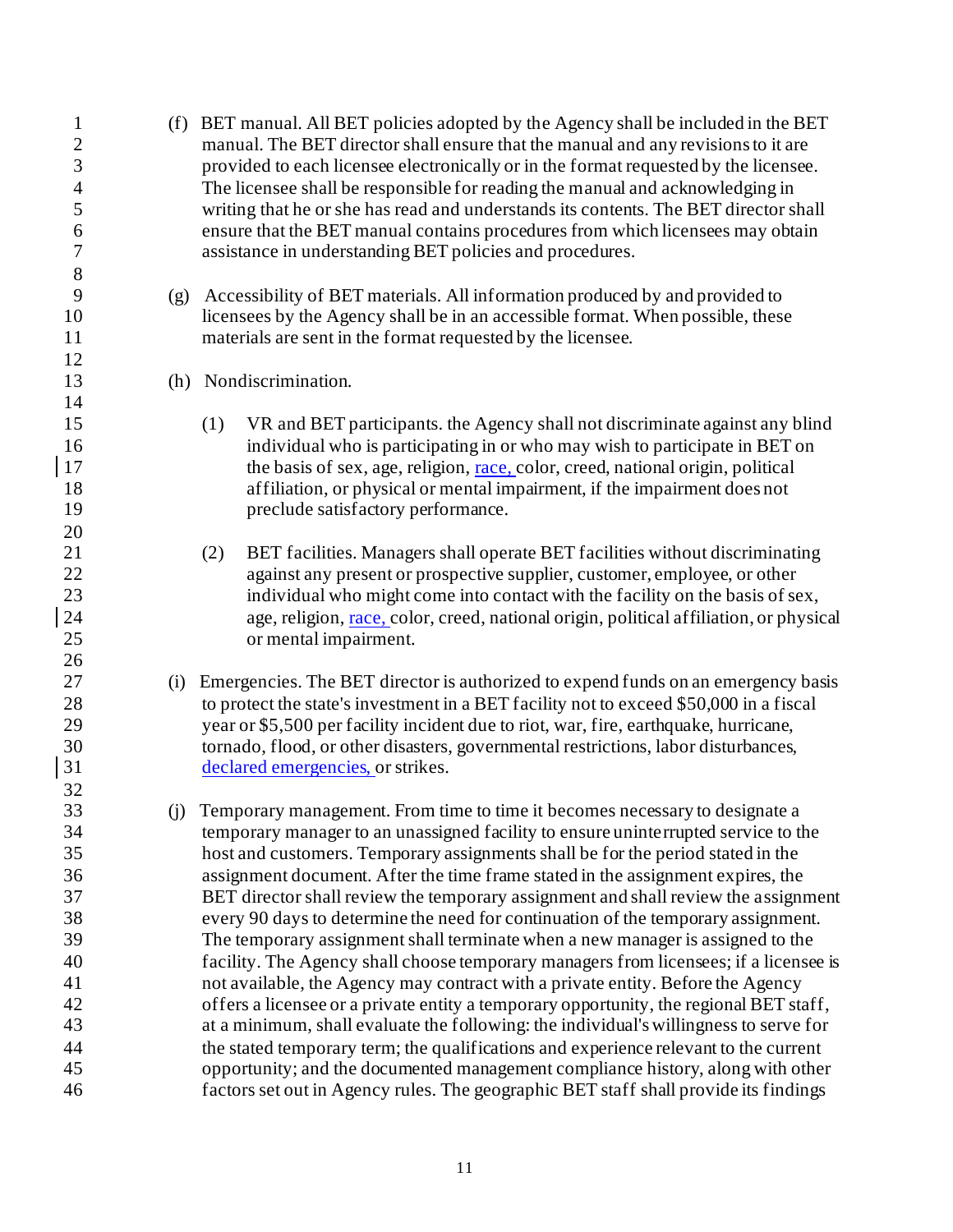| 1              |     | to the local ECM and seek a joint recommendation to BET management. BET                    |
|----------------|-----|--------------------------------------------------------------------------------------------|
| $\overline{c}$ |     | management shall make the final determination. When more than one individual is            |
| 3              |     | recommended at the local level, BET management shall first give preference to              |
| 4              |     | managers available within the local ECM region and thereafter to the individual            |
| 5              |     | manager with a lower average historical income, to improve his or her income               |
| 6              |     | temporarily.                                                                               |
| 7              |     |                                                                                            |
| 8              | (k) | Compliance with tax laws. Licensees and managers shall comply with state and               |
| 9              |     | federal tax laws and shall not have a tax lien against them.                               |
| 10             |     |                                                                                            |
| 11             |     | §854.12. Consultants.                                                                      |
| 12             |     |                                                                                            |
| 13             |     | (a) If the Agency determines that a consultant is necessary to assist a manager or protect |
| 14             |     | the interests of the Agency, the Agency shall contract with a consultant and may pay-      |
| 15             |     | for the consultant out of the facility proceeds. The Agency shall not contract with a      |
| 16             |     | consultant when it possesses the expertise and staffing level to provide the consulting    |
| 17             |     | services.                                                                                  |
| 18             |     |                                                                                            |
| 19             |     | (b) If the Agency determines that a consultant is needed to assist a manager, the BET      |
| 20             |     | director shall consult with the manager before contracting with a consultant. The          |
| 21             |     | final authority, however, for contracting with a consultant shall rest with the Agency.    |
| 22             |     |                                                                                            |
| 23             |     | (e) All consultant contracts entered into by the Agency for the provision of business      |
| 24             |     | support and mentoring services to the manager shall not exceed three years in              |
| 25             |     | duration, provided, however, that the contract may be extended for additional periods      |
| 26             |     | not to exceed one year each. No contract shall be extended until the manager has           |
| 27             |     | been consulted. The final discretion to extend the contract shall rest with the Agency.    |
| 28             |     |                                                                                            |
| 29             |     | (d) If the Agency determines it necessary to contract with a consultant to protect the     |
| 30             |     | interests of the Agency, the Agency shall enter into a separate agreement for that         |
| 31             |     | purpose with terms and conditions that the Agency may consider appropriate. The            |
| 32             |     | consultant will be procured in accordance with state contracting requirements with         |
| 33             |     | consideration of factors including business expertise, operational capability,             |
| 34             |     | experience, financial resources, and price in relation to the needs of the Agency.         |
| 35             |     |                                                                                            |
| 36             |     | <b>SUBCHAPTER B. LICENSE AND ASSIGNMENTS</b>                                               |
| 37             |     |                                                                                            |
| 38             |     | §854.20. Eligibility and Application Process.                                              |
| 39             |     |                                                                                            |
| 40             |     | (a) Prerequisites for training. To be eligible for BET training, a customer desiring a     |
| 41             |     | career with BET as an employment outcome in the vocational rehabilitation program          |
| 42             |     | shall:                                                                                     |
| 43             |     |                                                                                            |
| 44             |     | be at least 18 years of age;<br>(1)                                                        |
| 45             |     |                                                                                            |
|                |     |                                                                                            |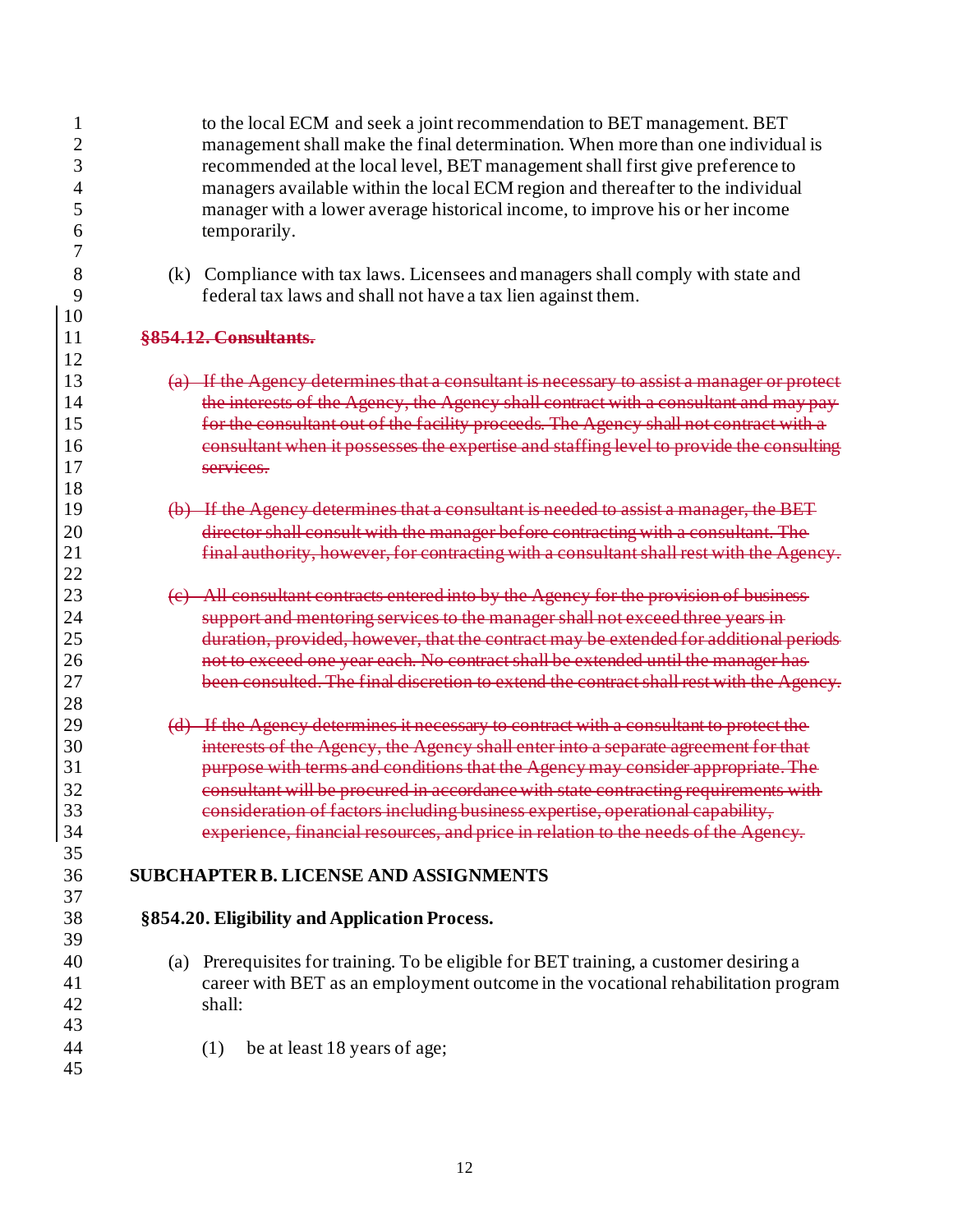| $\mathbf{1}$<br>$\overline{c}$<br>3          |     | (2) | be a United States citizen physically present residing in Texas (a birth<br>certificate or other appropriate documentation must be submitted with the<br>application);                                                                                                                                                                                                                                                                                                                                                                                 |
|----------------------------------------------|-----|-----|--------------------------------------------------------------------------------------------------------------------------------------------------------------------------------------------------------------------------------------------------------------------------------------------------------------------------------------------------------------------------------------------------------------------------------------------------------------------------------------------------------------------------------------------------------|
| $\overline{\mathcal{A}}$<br>5                |     | (3) | be legally blind as defined by these rules;                                                                                                                                                                                                                                                                                                                                                                                                                                                                                                            |
| 6<br>7<br>8<br>9<br>10<br>11                 |     | (4) | be proficient in math, reading, and writing, as demonstrated through CCRC<br>testing, as well as in adaptive technology, including word processing<br>spreadsheet use and e-mail communication, as demonstrated through a CCRC<br>final assessment;                                                                                                                                                                                                                                                                                                    |
| 12<br>13<br>14                               |     | (5) | have the physical capability health and stamina required to perform safely the<br>basic functions of a manager;                                                                                                                                                                                                                                                                                                                                                                                                                                        |
| 15<br>16<br>17                               |     | (6) | have mobility skills to operate a BET facility safely, as documented by a VR<br>counselor or assessment verified by an orientation and mobility instructor;                                                                                                                                                                                                                                                                                                                                                                                            |
| 18<br>19<br>20                               |     | (7) | satisfactorily perform a Work Evaluation Training conducted with a current<br>BET operator;                                                                                                                                                                                                                                                                                                                                                                                                                                                            |
| 21<br>22                                     |     | (8) | not have engaged in substance abuse for the previous 12 months; and                                                                                                                                                                                                                                                                                                                                                                                                                                                                                    |
| 23<br>24<br>25                               |     | (9) | be in compliance with state and federal tax laws and not be subject to any tax<br>liens.                                                                                                                                                                                                                                                                                                                                                                                                                                                               |
| 26<br>27<br>28<br>29<br>30<br>31<br>32<br>33 | (b) |     | Application process. Each eligible customer interested in applying for BET training<br>must obtain approval and an application from the regional VR manager. The<br>application must be submitted to the BET director. An eligible customer has<br>successfully participated in the CCRC program. Interviews will be conducted by the<br>BET director and an appointed panel. An e-mail notification of the results will be<br>sent to the applicant. Notification may be provided by mail if the applicant does not<br>have access to email services. |
| 34<br>35                                     |     |     | §854.21. BET Licenses and Continuing Education Requirement.                                                                                                                                                                                                                                                                                                                                                                                                                                                                                            |
| 36<br>37<br>38                               |     |     | (a) Natural personsinatividuals. Licenses to manage a BET facility shall be issued only<br>to natural personsindividuals.                                                                                                                                                                                                                                                                                                                                                                                                                              |
| 39<br>40<br>41<br>42                         |     | (1) | Prerequisites. No individual may be licensed until the individual has<br>satisfactorily completed all required BET training and otherwise continues to<br>satisfy the criteria for entry into BET.                                                                                                                                                                                                                                                                                                                                                     |
| 43<br>44<br>45<br>46                         |     | (2) | Issuance. A license issued by the Agency shall contain the name of the licensee<br>and the date of issue. The license shall be signed by the VRD director and the<br>BET director on behalf of the Agency and the State of Texas.                                                                                                                                                                                                                                                                                                                      |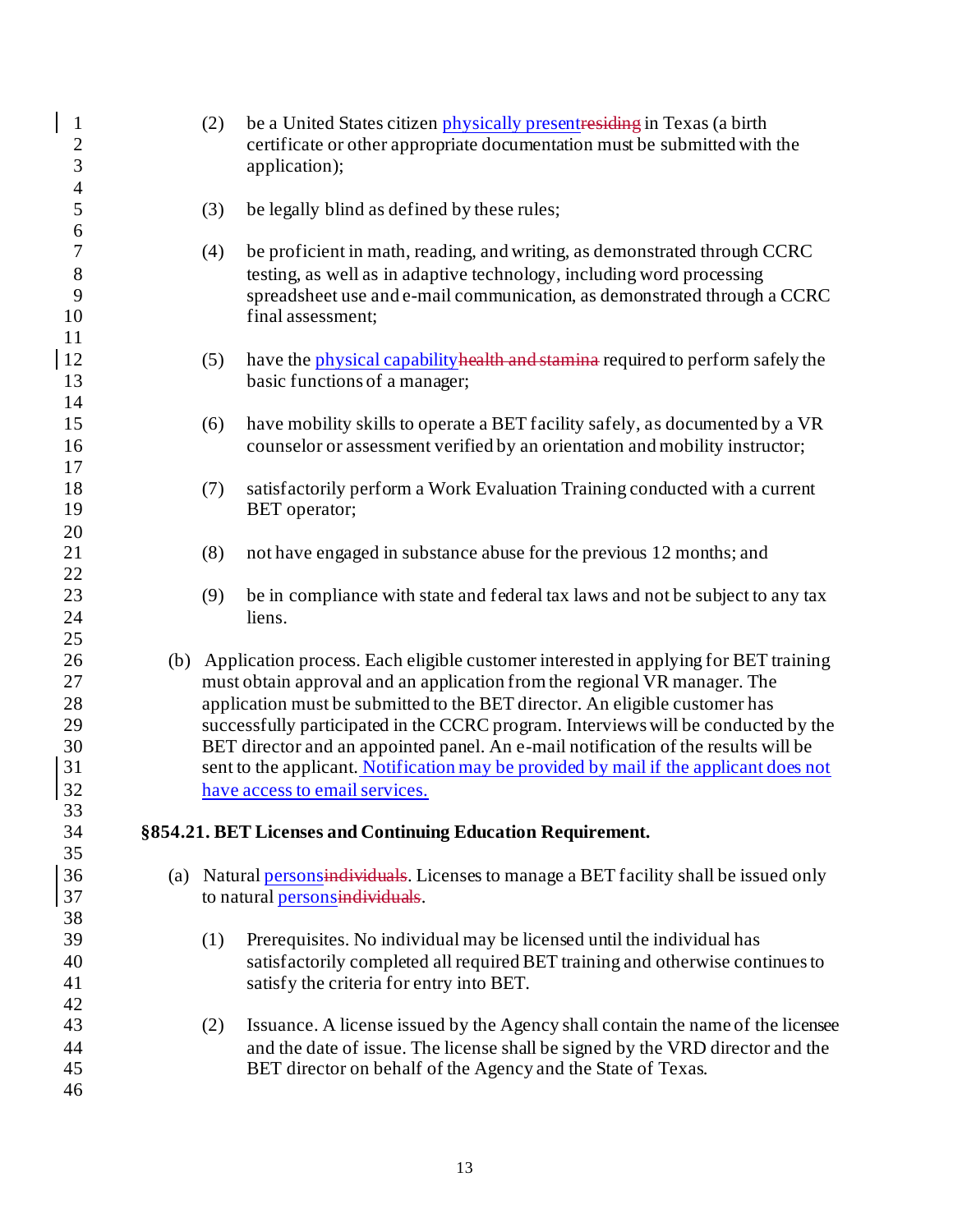| $\mathbf{1}$<br>$\overline{c}$<br>3 | (3) | Display. The license or a copy of the license shall be displayed prominently in<br>each BET facility to which the manager is assigned. |
|-------------------------------------|-----|----------------------------------------------------------------------------------------------------------------------------------------|
| $\overline{4}$                      | (4) | Property right. A license shall not create any property right form the licensee to                                                     |
| 5                                   |     | state or federal property including state- or federally owned equipmentand                                                             |
| 6                                   |     | shall be considered only as a means of informing the public and other                                                                  |
| 7                                   |     | interested parties that the licensee has successfully completed BET training                                                           |
| $8\,$                               |     | and is qualified and authorized to operate a BET facility.                                                                             |
| 9                                   |     |                                                                                                                                        |
| 10                                  | (5) | Transferability. A license is not transferable.                                                                                        |
| 11                                  |     |                                                                                                                                        |
| 12                                  | (6) | Term. A license issued by the Agency shall be valid for an indefinite period,                                                          |
| 13                                  |     | subject, however, to termination or revocation under conditions specified in                                                           |
| 14                                  |     | these rules that pertain to termination of a license for reasons other than                                                            |
| 15                                  |     | unsatisfactory performance or administrative action.                                                                                   |
| 16                                  |     |                                                                                                                                        |
| 17                                  |     | (b) Annual continuing education requirements for licensees:                                                                            |
| 18                                  |     |                                                                                                                                        |
| 19                                  | (1) | The Agency and ECM conduct an annual training conference for all licensees                                                             |
| 20                                  |     | to inform them of new BET developments and to provide instruction on                                                                   |
| 21                                  |     | relevant topics to enhance licensees' business competence and upward mobility                                                          |
| $22\,$                              |     | in the program. Licensees must attend the Agency's training conference or an                                                           |
| 23                                  |     | Agency-approved alternative training event every year to maintain their                                                                |
| 24                                  |     | licenses and eligibility to bid on available facilities. They must document their                                                      |
| 25                                  |     | attendance at the Agency training conference by signing attendance records                                                             |
| 26                                  |     | provided at the conference. A licensee who is unable to attend the Agency                                                              |
| 27                                  |     | training conference may satisfy the continuing education requirement by                                                                |
| 28                                  |     | attending a BET-approved course or training conference. Such training                                                                  |
| 29                                  |     | includes, but is not limited to, attending the national training conferences for                                                       |
| 30                                  |     | blind vendors conducted by the Randolph-Sheppard Vendors of America or by                                                              |
| 31                                  |     | the National Association of Blind Merchants, or by completing a business-                                                              |
| 32                                  |     | related course from the Hadley Institute for the Blind and Visually Impaired or                                                        |
| 33                                  |     | a business-related course offered by an accredited community college.                                                                  |
| 34                                  |     |                                                                                                                                        |
| 35                                  | (2) | Licensees wishing to attend an alternative training course or conference must                                                          |
|                                     |     |                                                                                                                                        |
| 36<br>37                            |     | request approval through their local Agency staff. The local Agency staff                                                              |
|                                     |     | forwards the request to the BET director for approval. The licensee must also                                                          |
| 38                                  |     | provide proof of successful completion of any business-related course or                                                               |
| 39                                  |     | attendance at a training conference through the local Agency staff to the BET                                                          |
| 40                                  |     | director to receive credit for attendance. All costs associated with travel,                                                           |
| 41                                  |     | lodging, meals, and registration when attending any training other than the                                                            |
| 42                                  |     | Agency training conference will be the responsibility of the licensee.                                                                 |
| 43                                  |     |                                                                                                                                        |
| 44                                  | (3) | Licensees may use an alternative approved training course or training                                                                  |
| 45                                  |     | conference to satisfy the continuing education requirement only if they are                                                            |
| 46                                  |     | unable to attend the Agency training conference because of personal medical                                                            |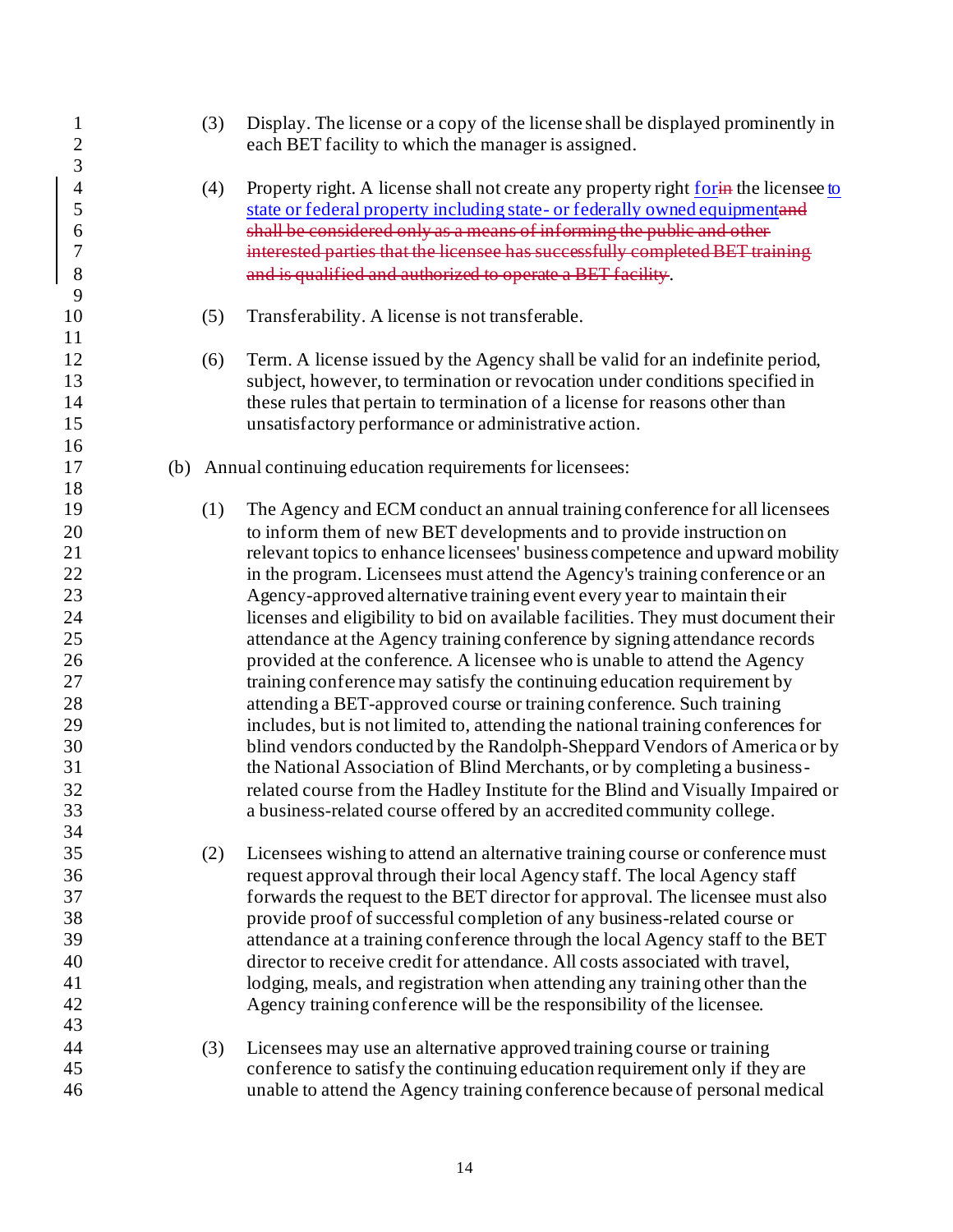| $\mathbf{1}$<br>$\overline{c}$<br>3<br>$\overline{4}$<br>5<br>6 |     | reasons, the death of a family member, a medical emergency or serious<br>medical condition of an immediate family member, or if there is not an Agency<br>training conference offered during the licensee's 12-month evaluation period.<br>Licensees must provide written documentation of the medical issues or death<br>of a family member to their local Agency staff. |
|-----------------------------------------------------------------|-----|---------------------------------------------------------------------------------------------------------------------------------------------------------------------------------------------------------------------------------------------------------------------------------------------------------------------------------------------------------------------------|
| 7<br>8<br>9<br>10                                               | (4) | Licensees who fail to complete continuing education requirements may be<br>subject to administrative action up to and including termination of their<br>licenses.                                                                                                                                                                                                         |
| 11                                                              |     | §854.22. Initial Assignment Procedures.                                                                                                                                                                                                                                                                                                                                   |
| 12                                                              |     |                                                                                                                                                                                                                                                                                                                                                                           |
| 13<br>14<br>15                                                  |     | (a) This section defines the process for the initial assignments of managers. It is the goal<br>of the process to provide a fair, unbiased, and impartial process for selection,<br>transfer, and promotion.                                                                                                                                                              |
| 16                                                              |     |                                                                                                                                                                                                                                                                                                                                                                           |
| 17<br>18                                                        |     | (b) Initial assignment. When an individual completes BET training, the BET director<br>shall make the initial assignment for the newly licensed individual. The initial                                                                                                                                                                                                   |
| 19                                                              |     | assignment shall be for a minimum of 12 months. The BET director shall make the                                                                                                                                                                                                                                                                                           |
| 20<br>21                                                        |     | assignment based on the following factors, including but not limited to:                                                                                                                                                                                                                                                                                                  |
| 22<br>23                                                        | (1) | availability of a Level 1 facility;                                                                                                                                                                                                                                                                                                                                       |
| 24<br>25                                                        | (2) | recommendations from the BET training specialist and the ECM chair;                                                                                                                                                                                                                                                                                                       |
| 26<br>27                                                        | (3) | licensee's training records;                                                                                                                                                                                                                                                                                                                                              |
| 28<br>29                                                        | (4) | licensee's geographical concerns; and                                                                                                                                                                                                                                                                                                                                     |
| 30<br>31<br>32                                                  | (5) | licensee's compliance with state and federal tax laws and not be subject to any<br>tax liens.; and                                                                                                                                                                                                                                                                        |
| 33<br>34                                                        |     | (6) any other circumstances on a case by case basis.                                                                                                                                                                                                                                                                                                                      |
| 35                                                              |     | §854.23. Career Advancement Assignment Procedures.                                                                                                                                                                                                                                                                                                                        |
| 36<br>37                                                        |     |                                                                                                                                                                                                                                                                                                                                                                           |
|                                                                 |     | (a) Career advancement assignments. This section defines the process for the career                                                                                                                                                                                                                                                                                       |
| 38<br>39                                                        |     | advancement assignments of managers. It is the goal of the process to provide a fair,<br>unbiased, and impartial process for selection, transfer, and promotion.                                                                                                                                                                                                          |
| 40                                                              |     |                                                                                                                                                                                                                                                                                                                                                                           |
| 41                                                              | (1) | Availability. All career advancement opportunities depend on the availability                                                                                                                                                                                                                                                                                             |
| 42                                                              |     | of BET facilities. No facility with a projected annual income equal to the                                                                                                                                                                                                                                                                                                |
| 43                                                              |     | annual median income level of all managers after set-aside fees shall be used                                                                                                                                                                                                                                                                                             |
| 44                                                              |     | for an initial assignment unless it has been advertised and made available to all                                                                                                                                                                                                                                                                                         |
| 45                                                              |     | licensees in the BET program and no one has been assigned to the facility as a                                                                                                                                                                                                                                                                                            |
| 46                                                              |     | result of the advertising process.                                                                                                                                                                                                                                                                                                                                        |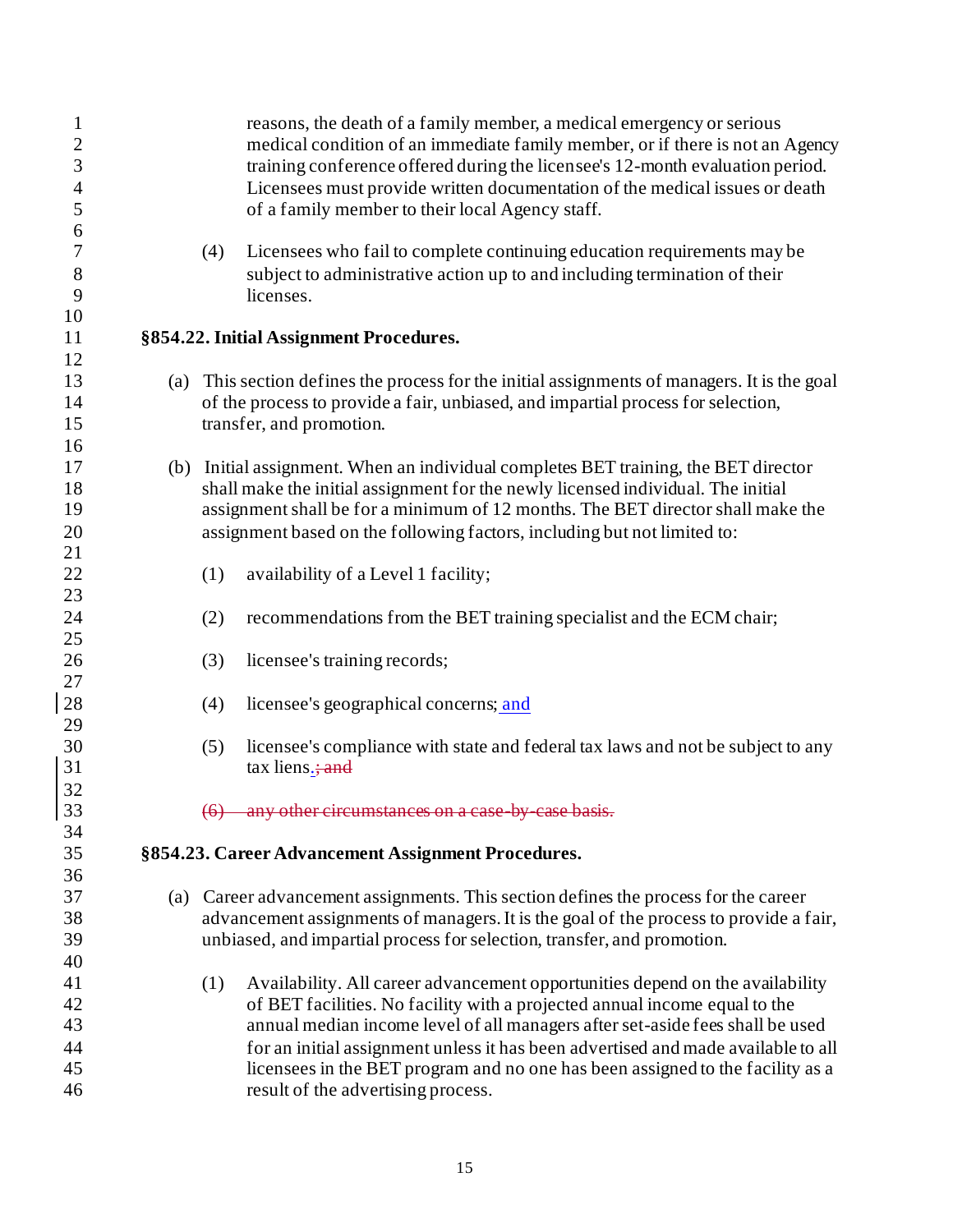| $\mathbf{1}$   |     |                                                                                         |
|----------------|-----|-----------------------------------------------------------------------------------------|
| $\overline{c}$ | (2) | Notice. As BET facilities become available and ready for permanent                      |
| 3              |     | assignment, written notice of the availability shall be given to all licensees          |
| $\overline{4}$ |     | within 30 business days.                                                                |
| 5              |     |                                                                                         |
| 6              | (3) | On-site visits. An advertised facility shall be available for on-site visits upon       |
| $\tau$         |     | reasonable notice by licensees interested in that facility assignment.                  |
| 8              |     |                                                                                         |
| 9              |     | (b) Eligibility. To apply for an available facility, a licensee must meet the following |
| 10             |     | requirements:                                                                           |
| 11             |     |                                                                                         |
| 12             | (1) | The licensee shall have successfully managed a BET facility for a minimum of            |
| 13             |     |                                                                                         |
| 14             |     | one year.                                                                               |
| 15             |     | The licensee shall be current on all accounts payable for the 12 months before          |
|                | (2) |                                                                                         |
| 16             |     | the date of the facility announcement. Accounts payable include known debts             |
| 17             |     | to state and federal entities as well as any BET business-related debt. "Current"       |
| 18             |     | means "performing in accordance with written established or alternate payment           |
| 19             |     | plans associated with the accounts payable debts."                                      |
| 20             |     |                                                                                         |
| 21             | (3) | The licensee shall be in compliance with state and federal tax laws and not be          |
| 22             |     | subject to any tax liens.                                                               |
| 23             |     |                                                                                         |
| 24             | (4) | The licensee shall not be on probation under $\S 854.81 \S 854.44$ of this title        |
| 25             |     | (relating to Administrative Action Based on Unsatisfactory Performance).                |
| 26             |     |                                                                                         |
| 27             | (5) | The licensee shall meet eligibility requirements of the facility's host                 |
| 28             |     | organization, including, but not limited to:                                            |
| 29             |     |                                                                                         |
| 30             |     | criminal background checks; and<br>(A)                                                  |
| 31             |     |                                                                                         |
| 32             |     | drug tests.<br>(B)                                                                      |
| 33             |     |                                                                                         |
| 34             | (6) | The licensee shall not have submitted more than one insufficient funds check            |
| 35             |     | to the Agency within the 12 months before the date of the facility                      |
| 36             |     | announcement.                                                                           |
| 37             |     |                                                                                         |
| 38             | (7) | The licensee shall not have submitted more than one late report within the 12           |
| 39             |     | months before the date of the facility announcement.                                    |
| 40             |     |                                                                                         |
| 41             | (8) | If unassigned, the licensee shall have fulfilled all resignation requirements in        |
| 42             |     | the licensee's most recent facility assignment or be displaced and eligible to          |
| 43             |     | apply for a facility.                                                                   |
| 44             |     |                                                                                         |
|                |     |                                                                                         |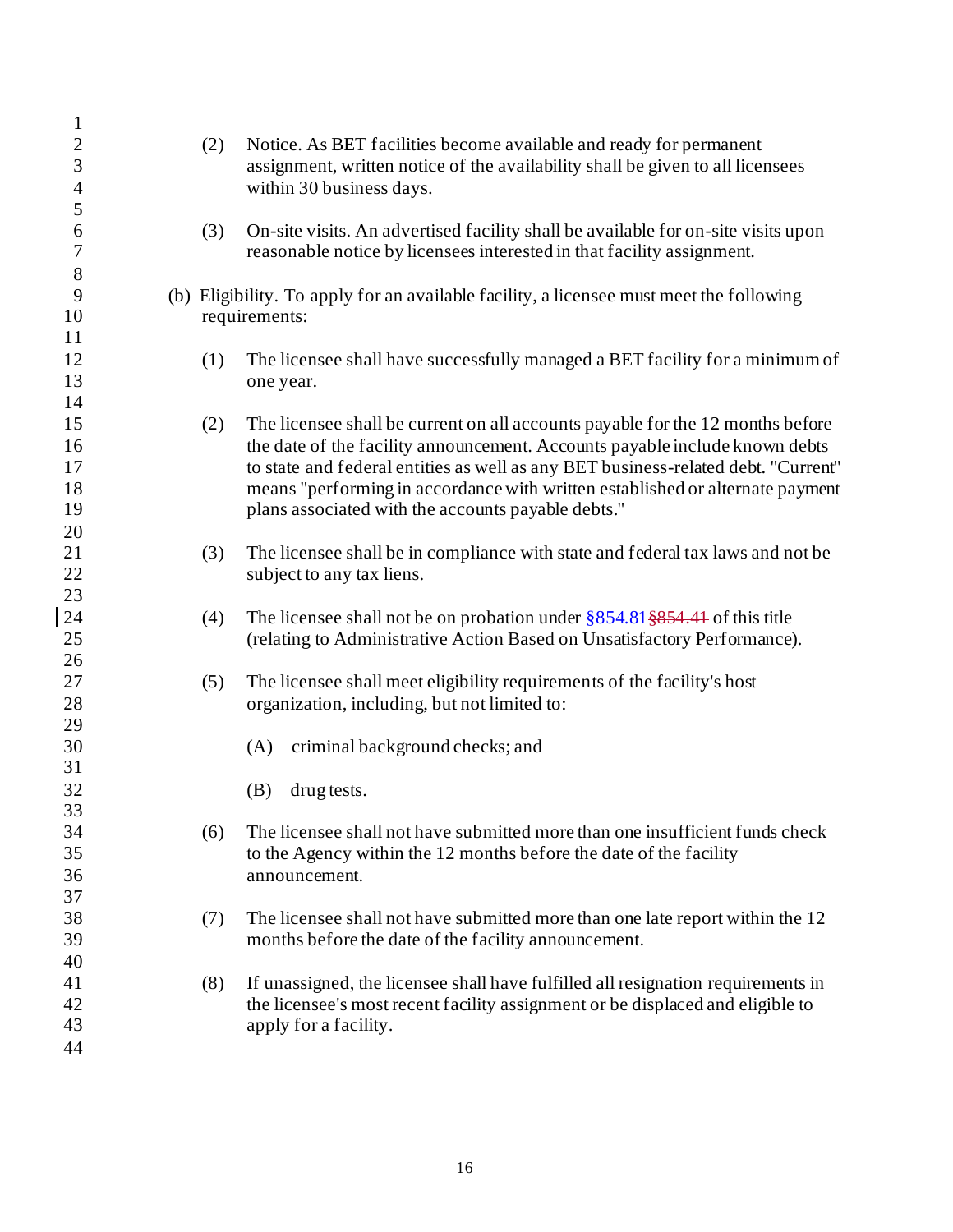| $\mathbf{1}$<br>$\overline{c}$<br>3 |     | The manager shall have an inventory of merchandise and expendables in the<br>(9)<br>manager's current facility that the Agency has determined sufficient for its<br>satisfactory operation.                           |
|-------------------------------------|-----|-----------------------------------------------------------------------------------------------------------------------------------------------------------------------------------------------------------------------|
| $\overline{\mathcal{A}}$<br>5<br>6  |     | The licensee shall satisfy the Agency that he or she can maintain the<br>(10)<br>merchandise and expendables required for the available facility.                                                                     |
| $\boldsymbol{7}$<br>8               |     | A licensee who has been placed on probation is not eligible for promotion and<br>(11)                                                                                                                                 |
| 9<br>10<br>11                       |     | transfer for 30 days from the effective date of the most recent release from<br>probation.                                                                                                                            |
| 12<br>13                            |     | (12) A licensee who has been placed on probation twice within a 12-month period<br>is not eligible for promotion or transfer for six months from the effective date                                                   |
| 14<br>15                            |     | of the most recent release from probation.                                                                                                                                                                            |
| 16<br>17<br>18                      |     | (13) A licensee who has been placed on probation three times within a two-year<br>period is not eligible for promotion or transfer for one year from the effective<br>date of the most recent release from probation. |
| 19<br>20                            |     | SUBCHAPTER C. EXPECTATIONS OF TWC AND MANAGERS                                                                                                                                                                        |
| 21                                  |     |                                                                                                                                                                                                                       |
| 22                                  |     | §854.40. Fixtures, Furnishings, and Equipment; Initial Inventory; and Expendables.                                                                                                                                    |
| 23                                  |     |                                                                                                                                                                                                                       |
| 24                                  |     | (a) Survey. When a BET facility becomes available for assignment, Agency staff shall                                                                                                                                  |
| 25                                  |     | conduct a survey of the site to determine the fixtures, furnishings, and equipment                                                                                                                                    |
| 26                                  |     | required to allow the facility to operate in accordance with projections by Agency                                                                                                                                    |
| 27                                  |     | staff of the potential business model for the facility. When the facility is an existing                                                                                                                              |
| 28                                  |     | one, the survey shall consider the need for replacement or repair of fixtures,                                                                                                                                        |
| 29                                  |     | furnishings, and equipment.                                                                                                                                                                                           |
| 30<br>31                            |     | (b) Facility plan. Agency staff shall prepare a detailed listing of the requirements for                                                                                                                              |
| 32                                  |     | fixtures, furnishings, and equipment for the facility, including specifications for each                                                                                                                              |
| 33                                  |     | item required and a site plan of the facility depicting the placement of the fixtures,                                                                                                                                |
| 34                                  |     | furnishings, and equipment within the facility. The facility shall be consistent with                                                                                                                                 |
| 35                                  |     | local ordinances as well as state and federal requirements.                                                                                                                                                           |
| 36                                  |     |                                                                                                                                                                                                                       |
| 37                                  | (c) | Acquisition, placement, and installation. When satisfied with the plan for the                                                                                                                                        |
| 38                                  |     | fixtures, furnishings, and equipment required for the facility, Agency staff shall                                                                                                                                    |
| 39                                  |     | procure the necessary fixtures, furnishings, and equipment to be placed or installed                                                                                                                                  |
| 40                                  |     | in the facility in accordance with the approved plans. The With previous approval, the                                                                                                                                |
| 41                                  |     | Agency may also purchase necessary fixtures, furnishings, and equipment for                                                                                                                                           |
| 42                                  |     | placement away from the facility for off-site storage or other approved reason. A                                                                                                                                     |
| 43                                  |     | manager's responsibilities as noted in rule apply to off site equipment.                                                                                                                                              |
| 44                                  |     |                                                                                                                                                                                                                       |
| 45                                  | (d) | Ownership.                                                                                                                                                                                                            |
| 46                                  |     |                                                                                                                                                                                                                       |
|                                     |     |                                                                                                                                                                                                                       |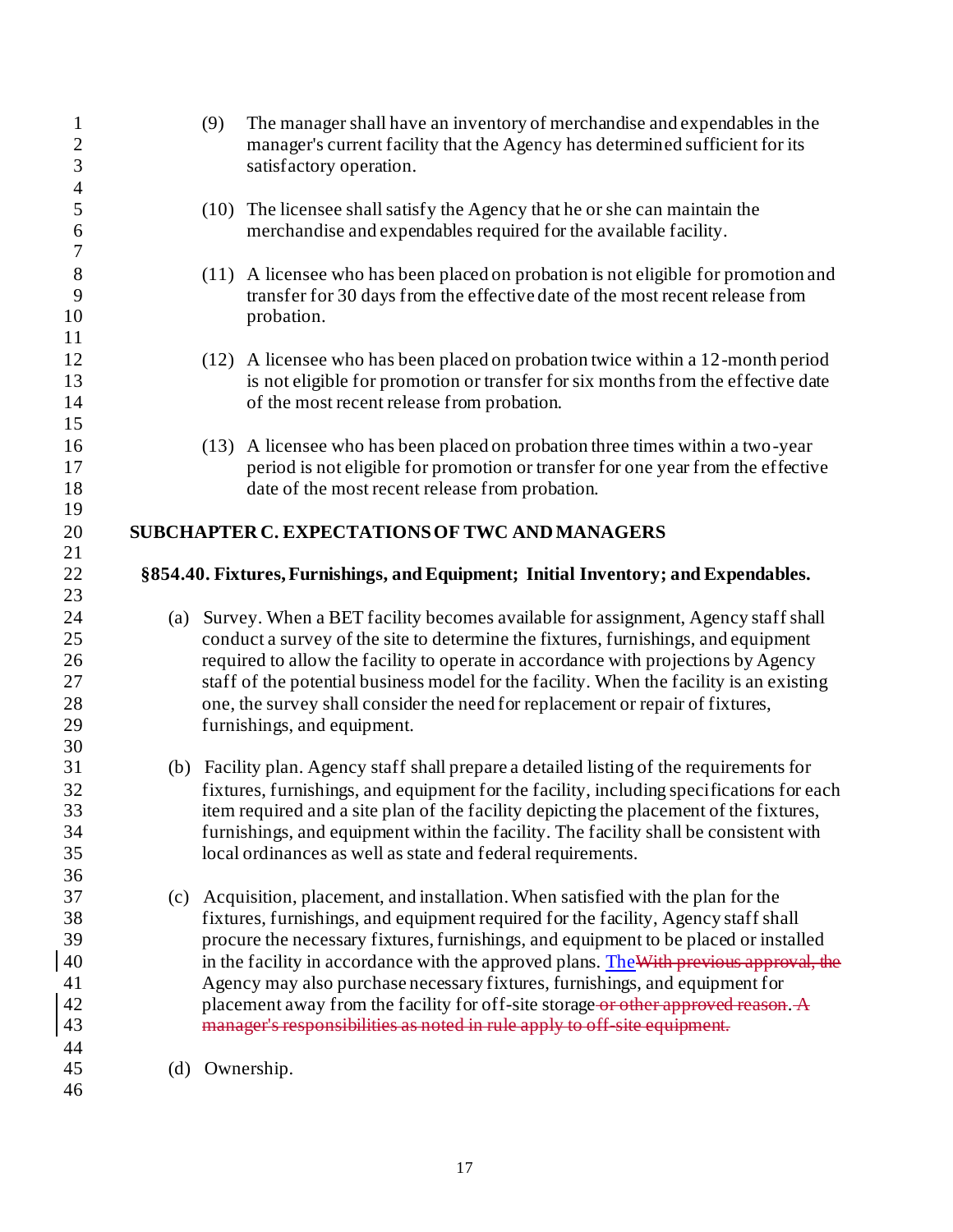| $\mathbf{1}$<br>$\overline{c}$<br>3<br>$\overline{4}$ |     | All state fixtures, furnishings, and equipment within the facility shall at all<br>(1)<br>times remain the property of the State of Texas. The facility manager's use of<br>all such fixtures, furnishings, and equipment shall be as a licensee only and in<br>accordance with the BET Equipment Loan Agreement.                                                                                                                                                                                                                                                                |
|-------------------------------------------------------|-----|----------------------------------------------------------------------------------------------------------------------------------------------------------------------------------------------------------------------------------------------------------------------------------------------------------------------------------------------------------------------------------------------------------------------------------------------------------------------------------------------------------------------------------------------------------------------------------|
| 5<br>6<br>7                                           |     | The Agency shall have the sole authority to direct, control, transfer, and<br>(2)<br>dispose of the fixtures, furnishings, and equipment.                                                                                                                                                                                                                                                                                                                                                                                                                                        |
| 8<br>9<br>10<br>11                                    |     | (e) Modifications. No modifications or alterations shall be made to state-owned fixtures,<br>furnishings, or equipment by any individual, firm, or entity without the express prior<br>written approval of the Agency.                                                                                                                                                                                                                                                                                                                                                           |
| 12<br>13<br>14                                        |     | (f) Upkeep and maintenance.                                                                                                                                                                                                                                                                                                                                                                                                                                                                                                                                                      |
| 15<br>16<br>17<br>18<br>19                            |     | The manager assigned to a facility shall be provided with manuals,<br>(1)<br>instructions, and guides electronically or in a format requested by the manager.<br>These documents for state-owned fixtures, furnishings, and equipment within<br>the facility should be in an accessible format.                                                                                                                                                                                                                                                                                  |
| 20<br>21<br>22<br>23<br>24<br>25                      |     | It shall be the responsibility of the manager to keep fixtures, furnishings, and<br>(2)<br>equipment clean and sanitary and to perform maintenance required or<br>recommended by the manufacturers or vendors of the fixtures, furnishings, and<br>equipment. This must be in accordance with the BET instructions and<br>equipment manuals.                                                                                                                                                                                                                                     |
| 26<br>$27\,$                                          |     | The Agency has the right to perform required maintenance and require the<br>(3)<br>manager to reimburse the Agency for that maintenance.                                                                                                                                                                                                                                                                                                                                                                                                                                         |
| 28<br>29<br>30<br>31<br>32<br>33<br>34<br>35          |     | The manager shall keep and maintain accurate records of all maintenance<br>$(4)$ $(3)$<br>performed on fixtures, furnishings, and equipment. Any failure or refusal of<br>the manager to perform the maintenance referred to in this section shall result<br>in the manager being required to reimburse the Agency for the cost or expense<br>resulting from the failure or refusal and may result in further administrative<br>action.                                                                                                                                          |
| 36<br>37                                              | (g) | Repairs and replacements.                                                                                                                                                                                                                                                                                                                                                                                                                                                                                                                                                        |
| 38<br>39<br>40<br>41<br>42<br>43<br>44                |     | Upon notification, the Agency shall be responsible for all necessary repairs of<br>(1)<br>any of the state-owned fixtures, furnishings, and equipment located within the<br>facility except for repairs necessitated by the negligence, abuse, or misuse of<br>the fixtures, furnishings, or equipment by the manager or the manager's<br>employees. Failure to comply with manufacturer's or BET's maintenance and<br>preventive care requirements shall be considered negligence, abuse, or misuse.<br>The cost of repairs necessitated by negligence, abuse, or misuse by the |
| 45<br>46                                              |     | manager or the manager's employees shall be the sole responsibility of the<br>manager. Failure to make such repairs may result in administrative action                                                                                                                                                                                                                                                                                                                                                                                                                          |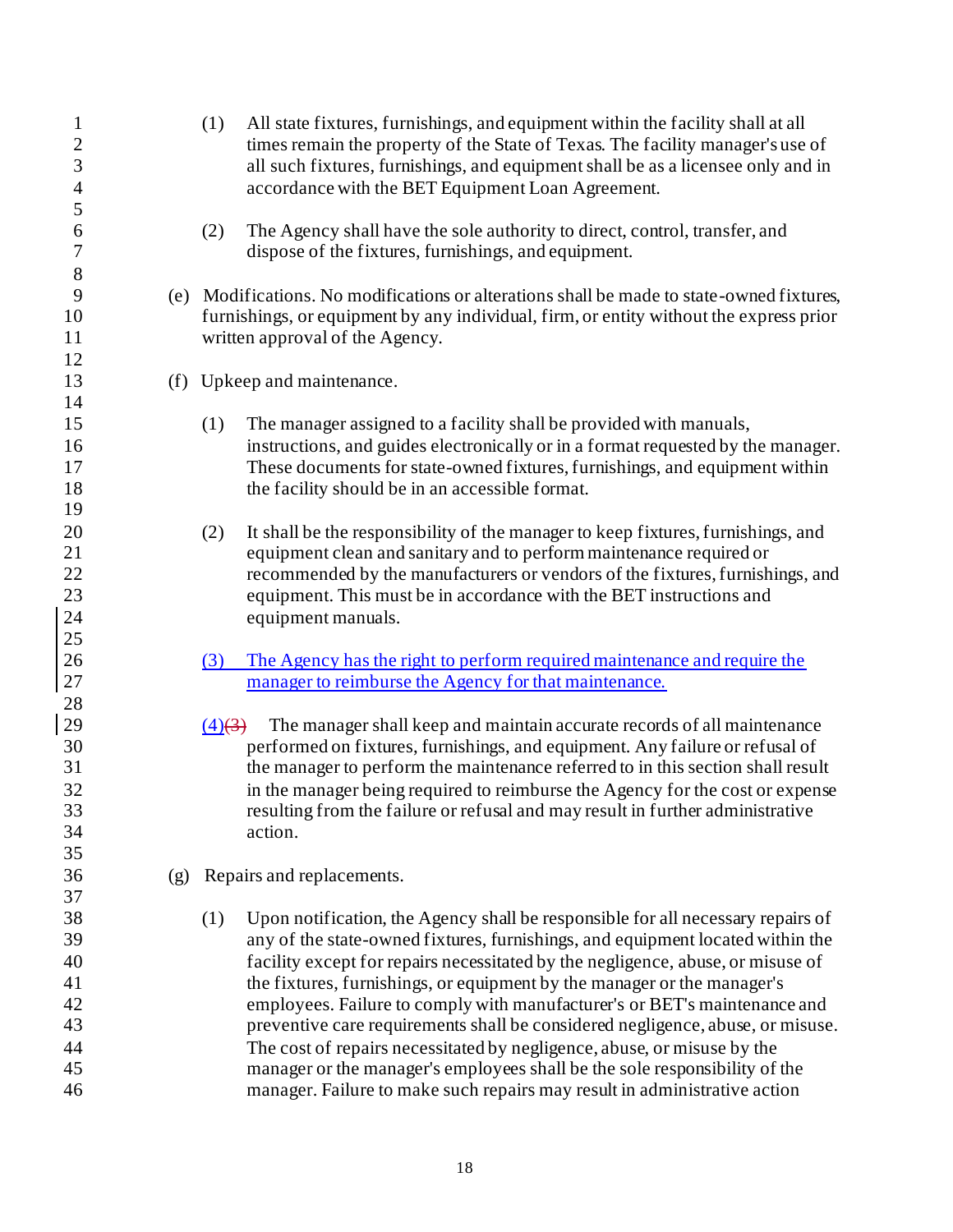| $\mathbf{1}$<br>$\overline{c}$<br>3 |     | under §854.81 of this title (relating to Administrative Action Based on<br>Unsatisfactory Performance).                                                        |
|-------------------------------------|-----|----------------------------------------------------------------------------------------------------------------------------------------------------------------|
| $\overline{4}$                      |     | (2)<br>The manager shall follow the instructions as established by BET to facilitate                                                                           |
| 5                                   |     | the timely necessary repairs and for the payment for such services. The                                                                                        |
| 6                                   |     | instructions provide specific procedures for initiating repairs by the manager                                                                                 |
| $\tau$<br>8                         |     | and a list of approved vendors for repairs. The instructions provided to each<br>manager are published revised from time to time.                              |
| 9                                   |     |                                                                                                                                                                |
| 10                                  |     | (3)<br>Under no circumstances is a manager authorized to have the cost of repairs                                                                              |
| 11                                  |     | charged to the Agency or to have repairs made by anyone other than approved                                                                                    |
| 12                                  |     | vendors unless Agency staff has given the manager authority to do so in                                                                                        |
| 13                                  |     | writing. Each vendor included in the approved list of vendors for repairs shall                                                                                |
| 14                                  |     | be informed by Agency staff of this prohibition and of the procedures for                                                                                      |
| 15                                  |     | authorized repairs and for payment for services.                                                                                                               |
| 16                                  |     |                                                                                                                                                                |
| 17                                  |     | Agency staff members on their own initiative or upon request shall determine<br>(4)                                                                            |
| 18                                  |     | the need for replacement of any fixtures, furnishings, or equipment, and they                                                                                  |
| 19                                  |     | shall report it to the BET director. If the BET director authorizes the expense,                                                                               |
| 20<br>21                            |     | the replacement fixtures, furnishings, and/or equipment shall be purchased,                                                                                    |
| 22                                  |     | contingent upon availability of BET funds.                                                                                                                     |
| 23                                  |     | (5)<br>Fixtures, furnishings, and equipment shall not include sanitation and cleaning                                                                          |
| 24                                  |     | supplies. Each manager of a facility shall be responsible for replacing all such                                                                               |
| 25                                  |     | items with items of a quality comparable to those being replaced and originally                                                                                |
| 26                                  |     | furnished by the Agency.                                                                                                                                       |
| 27                                  |     |                                                                                                                                                                |
| 28                                  |     | (h) Initial inventory of merchandise and expendables for newly licensed managers. The                                                                          |
| 29                                  |     | Agency shall furnish without charge the initial inventory of merchandise and                                                                                   |
| 30                                  |     | expendables for the initial assignment of a newly licensed licensee. The initial                                                                               |
| 31                                  |     | inventory of merchandise and expendables shall be sufficient to assist the manager                                                                             |
| 32                                  |     | with starting the business.                                                                                                                                    |
| 33                                  |     |                                                                                                                                                                |
| 34                                  | (i) | Subsequent inventory of merchandise, sanitation and cleaning supplies, and                                                                                     |
| 35                                  |     | expendables.                                                                                                                                                   |
| 36                                  |     |                                                                                                                                                                |
| 37<br>38                            |     | The manager shall maintain an inventory of merchandise, sanitation and<br>(1)<br>cleaning supplies, and expendables in the same quantities as were transferred |
| 39                                  |     | to the manager upon assignment to the facility. If the Agency determines that                                                                                  |
| 40                                  |     | changed circumstances require different quantities of merchandise, sanitation                                                                                  |
| 41                                  |     | and cleaning supplies, and expendables, the Agency shall communicate in                                                                                        |
| 42                                  |     | writing to the manager the new quantities required. If the new quantities of                                                                                   |
| 43                                  |     | merchandise, sanitation and cleaning supplies, and expendables are necessary                                                                                   |
| 44                                  |     | to provide for the satisfactory operation of the facility, those new quantities of                                                                             |
| 45                                  |     | inventory must be maintained by the manager.                                                                                                                   |
| 46                                  |     |                                                                                                                                                                |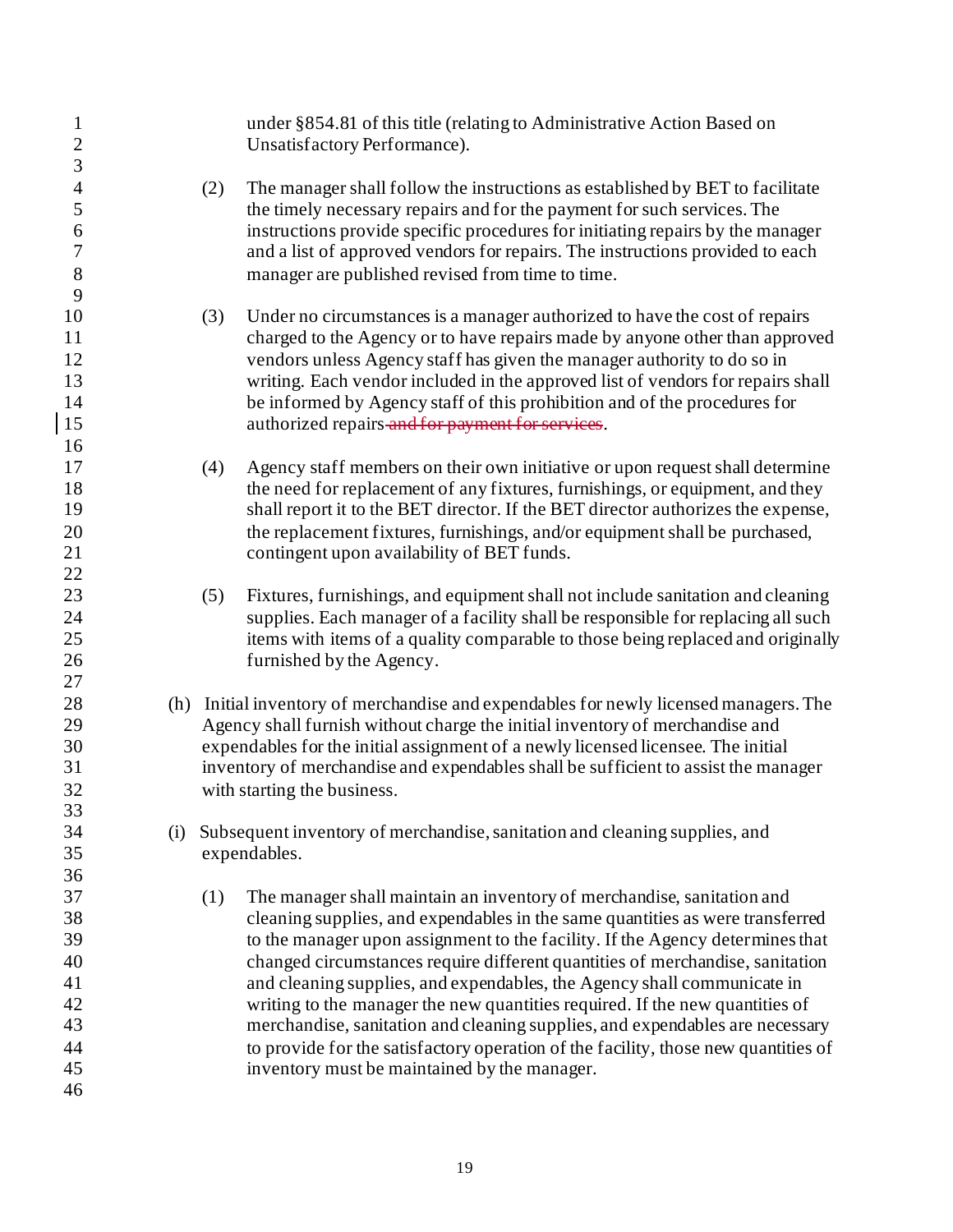| $\mathbf{1}$<br>$\overline{c}$ | Managers assigned to any facility other than their initial assignment in Texas<br>(2)<br>shall acquire the merchandise, sanitation and cleaning supplies, and |
|--------------------------------|---------------------------------------------------------------------------------------------------------------------------------------------------------------|
| $\overline{3}$                 | expendables as determined by the Agency to be sufficient to satisfactorily                                                                                    |
| $\overline{4}$                 | operate the facility. To effectively expedite the changeover in facilities, when a                                                                            |
| 5                              | facility is already stocked with merchandise, sanitation and cleaning supplies,                                                                               |
| 6                              | and expendables, the existing stock shall become part of the required inventory                                                                               |
| $\boldsymbol{7}$               | stock level of the incoming manager. The amount owed by the incoming                                                                                          |
| 8                              | manager for the existing stock shall be the amount agreed to by the affected                                                                                  |
| 9                              | parties. If the existing inventory is the property of the state, the amount owed                                                                              |
| 10                             | by the incoming manager shall be the amount paid with state funds.                                                                                            |
| 11                             |                                                                                                                                                               |
| 12                             | (j) Purchases on credit. During the first three years of being in the program, managers                                                                       |
| 13                             | must notify the Agency in advance of any purchase on credit of merchandise,                                                                                   |
| 14                             |                                                                                                                                                               |
| 15                             | sanitation and cleaning supplies, and expendables.                                                                                                            |
|                                |                                                                                                                                                               |
| 16<br>17                       | (k) Obtaining an advance from the Agency for initial inventory. A manager may apply                                                                           |
|                                | to the Agency for an advance to purchase an initial inventory of merchandise,                                                                                 |
| 18                             | sanitation and cleaning supplies, and expendables. The manager must satisfy an                                                                                |
| 19                             | advance received from the Agency to purchase merchandise on subsequent                                                                                        |
| 20                             | assignments within a 12-month period and must make monthly payments in the                                                                                    |
| 21                             | amount established by the Agency. The granting of an advance is discretionary and                                                                             |
| 22                             | may be done only under the following conditions:                                                                                                              |
| 23                             |                                                                                                                                                               |
| 24                             | The manager shall justify to the Agency, in writing, the need for the advance<br>(1)                                                                          |
| 25                             | and why the funds are not available from other sources.                                                                                                       |
| 26                             |                                                                                                                                                               |
| 27                             | (2)<br>The manager shall submit evidence satisfactory to the Agency that the                                                                                  |
| 28                             | financing has been sought from at least two commercial financial institutions.                                                                                |
| 29                             |                                                                                                                                                               |
| 30<br>31                       | The manager shall demonstrate to the Agency his or her ability to repay the<br>(3)                                                                            |
|                                | advance within 12 months.                                                                                                                                     |
| 32                             |                                                                                                                                                               |
| 33                             | (4) Managers with outstanding balances on advances are not eligible for transfer to                                                                           |
| 34<br>35                       | another assignment.                                                                                                                                           |
|                                |                                                                                                                                                               |
| 36                             | (1) Transfer of fixtures, furnishings, equipment, and inventory of merchandise, sanitation                                                                    |
| 37                             | and cleaning supplies, and expendable items. When a manager is assigned to an                                                                                 |
| 38<br>39                       | existing BET facility, the responsibility for the fixtures, furnishings, and equipment                                                                        |
|                                | of that facility, as well as its inventory of merchandise, sanitation and cleaning                                                                            |
| 40                             | supplies, and expendable items shall be transferred to the incoming manager. The                                                                              |
| 41                             | BET director shall follow the procedures for transferring the equipment between the                                                                           |
| 42                             | incoming and outgoing managers to ensure that the managers have full knowledge of                                                                             |
| 43                             | the nature and condition of the items being transferred.                                                                                                      |
| 44                             |                                                                                                                                                               |
| 45<br>46                       | §854.41. Set-Aside Fees.                                                                                                                                      |
|                                |                                                                                                                                                               |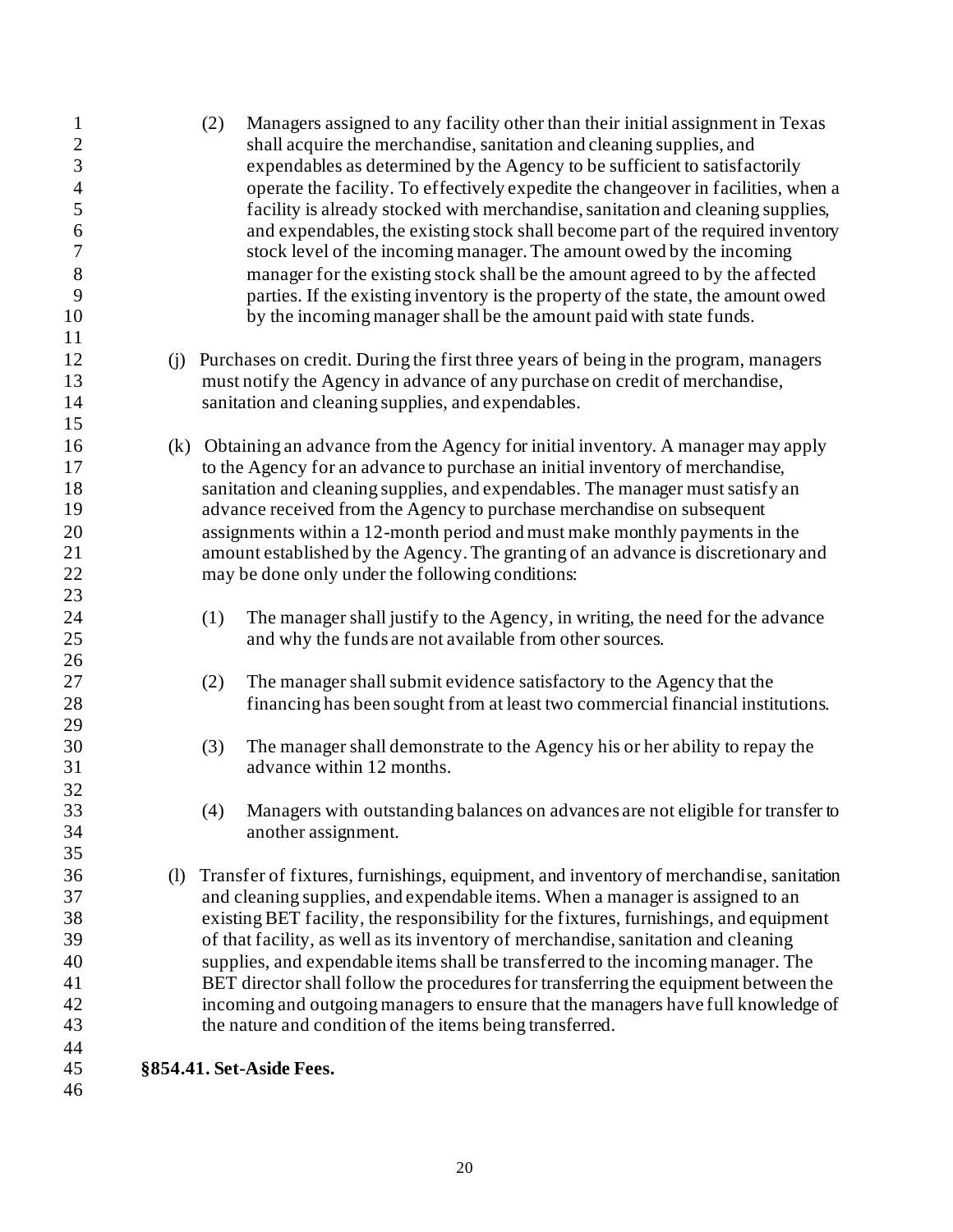| $\mathbf{1}$<br>$\overline{c}$<br>3    | (a) The Agency requires managers to pay a set-aside fee based on the monthly net<br>proceeds of their BET facilities. The purposes of requiring this payment are:                                                                                                                                                                                                                                                                                                                                 |
|----------------------------------------|---------------------------------------------------------------------------------------------------------------------------------------------------------------------------------------------------------------------------------------------------------------------------------------------------------------------------------------------------------------------------------------------------------------------------------------------------------------------------------------------------|
| $\overline{4}$<br>5<br>6               | (1)<br>to promote to the greatest possible extent the concept of a manager being an<br>independent business individual;                                                                                                                                                                                                                                                                                                                                                                           |
| $\overline{7}$<br>8                    | (2)<br>to cause BET to be to the greatest extent possible, self-supporting;                                                                                                                                                                                                                                                                                                                                                                                                                       |
| 9<br>10                                | (3)<br>to encourage and stimulate growth in BET; and                                                                                                                                                                                                                                                                                                                                                                                                                                              |
| 11<br>12<br>13                         | to provide incentives for the increased employment opportunities for blind<br>(4)<br>individuals physically present in Texas Texans.                                                                                                                                                                                                                                                                                                                                                              |
| 14<br>15<br>16                         | (b) Use of funds. To the extent permitted or required by applicable laws, rules, and<br>regulations, the funds collected as set-aside fees shall be used by the Agency for the<br>following purposes:                                                                                                                                                                                                                                                                                             |
| 17<br>18<br>19                         | maintenance and replacement of equipment for use in BET;<br>(1)                                                                                                                                                                                                                                                                                                                                                                                                                                   |
| 20<br>21                               | purchase of new equipment for use in BET;<br>(2)                                                                                                                                                                                                                                                                                                                                                                                                                                                  |
| $22\,$<br>23                           | (3)<br>management services;                                                                                                                                                                                                                                                                                                                                                                                                                                                                       |
| 24<br>25                               | ensuring a fair minimum return to managers; and<br>(4)                                                                                                                                                                                                                                                                                                                                                                                                                                            |
| $26\,$<br>27<br>28<br>29<br>30<br>31   | (5)<br>the establishment and maintenance of retirement or pension funds, health<br>insurance contributions, and provision for paid sick leave and vacation time if<br>it is so determined by a majority vote of licensed managers-assigned to a<br>facility, after the Agency provides to each such manager information on all<br>matters relevant to these proposed purposes.                                                                                                                    |
| 32<br>33                               | (c) Method of computing net proceeds.                                                                                                                                                                                                                                                                                                                                                                                                                                                             |
| 34<br>35<br>36<br>37<br>38<br>39<br>40 | Net proceeds are the amount remaining from the sale of merchandise of a BET<br>(1)<br>facility, all vending machine income, and other income accruing to the<br>manager from the facility after deducting the reasonable and necessary cost of<br>such sale, but excluding set-aside charges required to be paid by the manager.<br>The manager shall not remove any items from the inventory or other stock<br>items of the facility unless the manager pays for those items at the actual cost. |
| 41<br>42<br>43                         | (2)<br>Costs of sales that may be deducted from net sales to calculate net proceeds in<br>a reporting period shall be limited to:                                                                                                                                                                                                                                                                                                                                                                 |
| 44<br>45                               | cost of merchandise sold;<br>(A)                                                                                                                                                                                                                                                                                                                                                                                                                                                                  |
| 46                                     | (B)<br>wages paid to employees;                                                                                                                                                                                                                                                                                                                                                                                                                                                                   |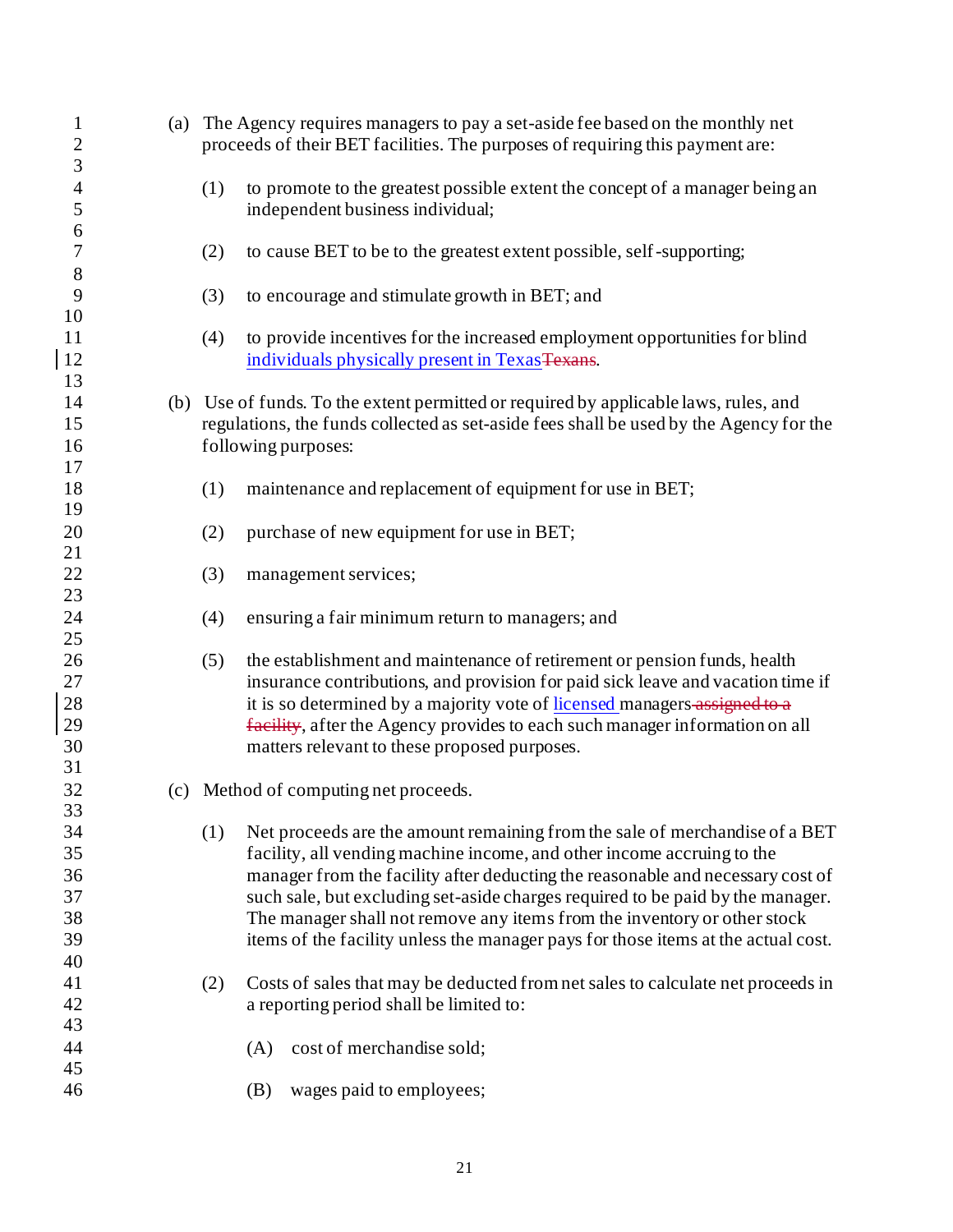| $\mathbf{1}$<br>$\mathbf{2}$      | (C) |                    | payroll taxes; and                                                                                                                                                                                                                                                                                                                                                           |
|-----------------------------------|-----|--------------------|------------------------------------------------------------------------------------------------------------------------------------------------------------------------------------------------------------------------------------------------------------------------------------------------------------------------------------------------------------------------------|
| 3                                 |     |                    |                                                                                                                                                                                                                                                                                                                                                                              |
| 4<br>$\mathfrak s$<br>6<br>7<br>8 | (D) |                    | the following reasonable miscellaneous operating expenses that are<br>directly related to the operation of the BET facility. Discretionary<br>expenses, not to exceed 1.5 percent of the monthly net sales, or \$150,<br>whichever is greater. Expenses must be verifiable, invoiced, and directly<br>related to the operation of the facility. Acceptable expenses include: |
| 9<br>10                           |     | (i)                | rent and utilities authorized in the permit or contract;                                                                                                                                                                                                                                                                                                                     |
| 11<br>12                          |     | (ii)               | business taxes, licenses, and permits;                                                                                                                                                                                                                                                                                                                                       |
| 13<br>14                          |     | (iii)              | telecommunication services;                                                                                                                                                                                                                                                                                                                                                  |
| 15<br>16                          |     | (iv)               | liability, property damage, and fire insurance;                                                                                                                                                                                                                                                                                                                              |
| 17<br>18                          |     | (v)                | worker's compensation insurance;                                                                                                                                                                                                                                                                                                                                             |
| 19<br>20                          |     | (vi)               | employee group hospitalization or health insurance;                                                                                                                                                                                                                                                                                                                          |
| 21<br>$\overline{22}$<br>23       |     | (vii)              | employee retirement contributions (the plans must be IRS-<br>approved and not for the manager);                                                                                                                                                                                                                                                                              |
| 24<br>25                          |     | (viii)             | janitorial services, supplies, and equipment;                                                                                                                                                                                                                                                                                                                                |
| 26<br>27                          |     | (ix)               | bookkeeping and accounting services;                                                                                                                                                                                                                                                                                                                                         |
| 28<br>29                          |     | (x)                | trash removal and disposal services;                                                                                                                                                                                                                                                                                                                                         |
| 30<br>31                          |     | $(x_i)$            | service contracts on file with the Agency;                                                                                                                                                                                                                                                                                                                                   |
| 32<br>33                          |     | (xii)              | legal fees directly related to the operation of the facility (legal                                                                                                                                                                                                                                                                                                          |
| 34<br>35                          |     |                    | fees directly or indirectly related to actions against governmental<br>entities are not deductible);                                                                                                                                                                                                                                                                         |
| 36<br>37<br>38                    |     | (xiii)             | medical expenses directly related to accidents that occur to<br>employees at the facility, not to exceed \$500;                                                                                                                                                                                                                                                              |
| 39<br>40<br>41                    |     | (xiv)              | purchase of personally owned or leased equipment that has been<br>approved by the Agency for placement in the facility;                                                                                                                                                                                                                                                      |
| 42<br>43<br>44                    |     | $\left( xy\right)$ | repairs and maintenance to personally owned or leased equipment<br>that has been approved by the Agency to be placed in the facility;                                                                                                                                                                                                                                        |
| 45<br>46                          |     | (xvi)              | consumable office supplies;                                                                                                                                                                                                                                                                                                                                                  |
|                                   |     |                    |                                                                                                                                                                                                                                                                                                                                                                              |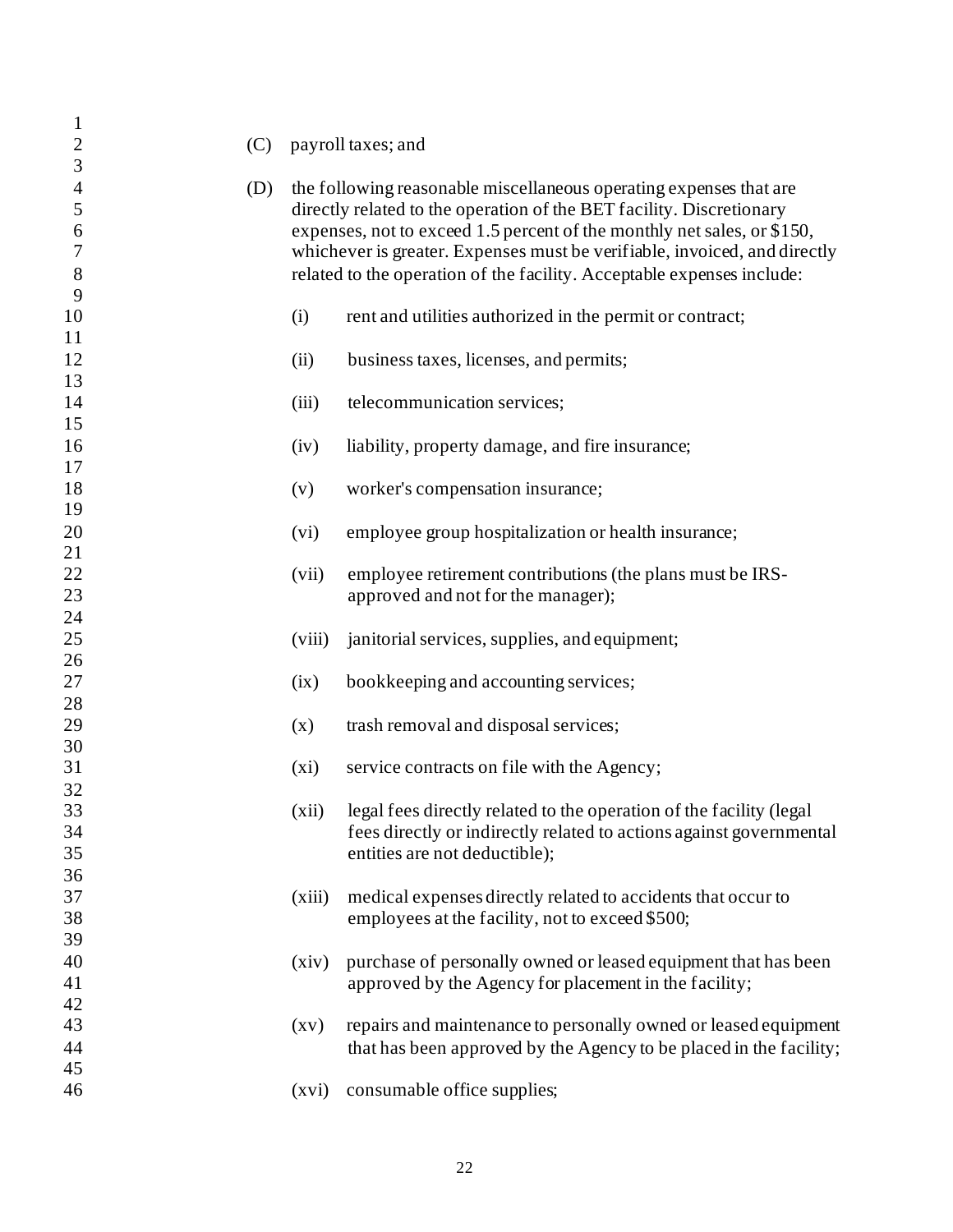| $\mathbf{1}$     |     |                                                                                            |
|------------------|-----|--------------------------------------------------------------------------------------------|
| $\overline{2}$   |     | (xvii) exterminator or pest control services; and                                          |
| $\overline{3}$   |     |                                                                                            |
| $\overline{4}$   |     | (xviii) mileage expenses for vehicles required for the direct operation of                 |
| 5                |     | vending facilities at the rate and method allowed by the Internal                          |
| 6                |     | Revenue Service at the time the expenses are incurred.                                     |
| $\boldsymbol{7}$ |     |                                                                                            |
| 8                |     | All reports by managers shall be accompanied by supporting documents<br>(3)                |
| 9                |     | required by the Agency.                                                                    |
| 10               |     |                                                                                            |
| 11               |     | (d) Method of computing monthly set-aside fee. The monthly set-aside fee of each           |
| 12               |     | manager shall be a percentage of the net proceeds of the facility as determined in         |
| 13               |     | accordance with this section. The provisions relative to the percentage required to be     |
| 14               |     | paid as set-aside fees shall be reviewed by the BET director with the active               |
| 15               |     | participation of ECM at least annually each state fiscal year. The purpose of the          |
| 16               |     | review shall be to determine whether the percentage needs to be adjusted in order to       |
| 17               |     | meet the financial needs of the program. The percentage assessed against the net           |
|                  |     |                                                                                            |
| 18               |     | proceeds of facilities may be lowered or raised to meet the needs of the program.          |
| 19               |     | ECM shall be provided with all relevant financial and other information concerning         |
| 20               |     | the financial requirements of the program no fewer than 60 days before a review by         |
| 21               |     | the BET director in which the percentage is to be considered. For the period from the      |
| 22               |     | effective date of this amended rule until BET director undertakes his or her first         |
| 23               |     | annual review of the set-aside fee, the percentage shall be 5 percent.                     |
| 24               |     |                                                                                            |
| 25               |     | (e) If ECM disagrees with the action taken to establish a new set-aside fee rate after the |
| 26               |     | annual review, then ECM may choose to use the appeal process.                              |
| 27               |     |                                                                                            |
| 28               |     | (f) Payment of set-aside fee. The set-aside fee shall be submitted with the manager's      |
| 29               |     | monthly statement of facility operations. The manager shall use BET Monthly                |
| 30               |     | Facility Report, BE-117, to report monthly activities.                                     |
| 31               |     |                                                                                            |
| 32               | (g) | Adjustments to monthly set-aside fee.                                                      |
| 33               |     |                                                                                            |
| 34               |     | To encourage managers to hire individuals with disabilities, managers shall<br>(1)         |
| 35               |     | deduct from their set-aside payment up to 50 percent of the wages or salary                |
| 36               |     | paid to an employee who is blind or who has another disability or disabilities             |
| 37               |     | (as defined by the Americans with Disabilities Act) during any month up to an              |
| 38               |     | amount not to exceed 5 percent of the set-aside payment amount for that                    |
| 39               |     | month, or \$250, whichever is less. A manager may make this deduction for any              |
| 40               |     | number of employees who are blind or have another disability as long as that               |
| 41               |     | deduction from the set-aside payment amount does not exceed 25 percent of                  |
| 42               |     | the total set-aside payment that is due, or \$1,250, whichever is less. The                |
| 43               |     | manager shall provide documentation to BET as required by the Agency to                    |
| 44               |     | verify such employment and the right to the reduction in set-aside fees. For the           |
| 45               |     | purposes of this paragraph, "who is blind or who has another disability" does              |
| 46               |     | not include:                                                                               |
|                  |     |                                                                                            |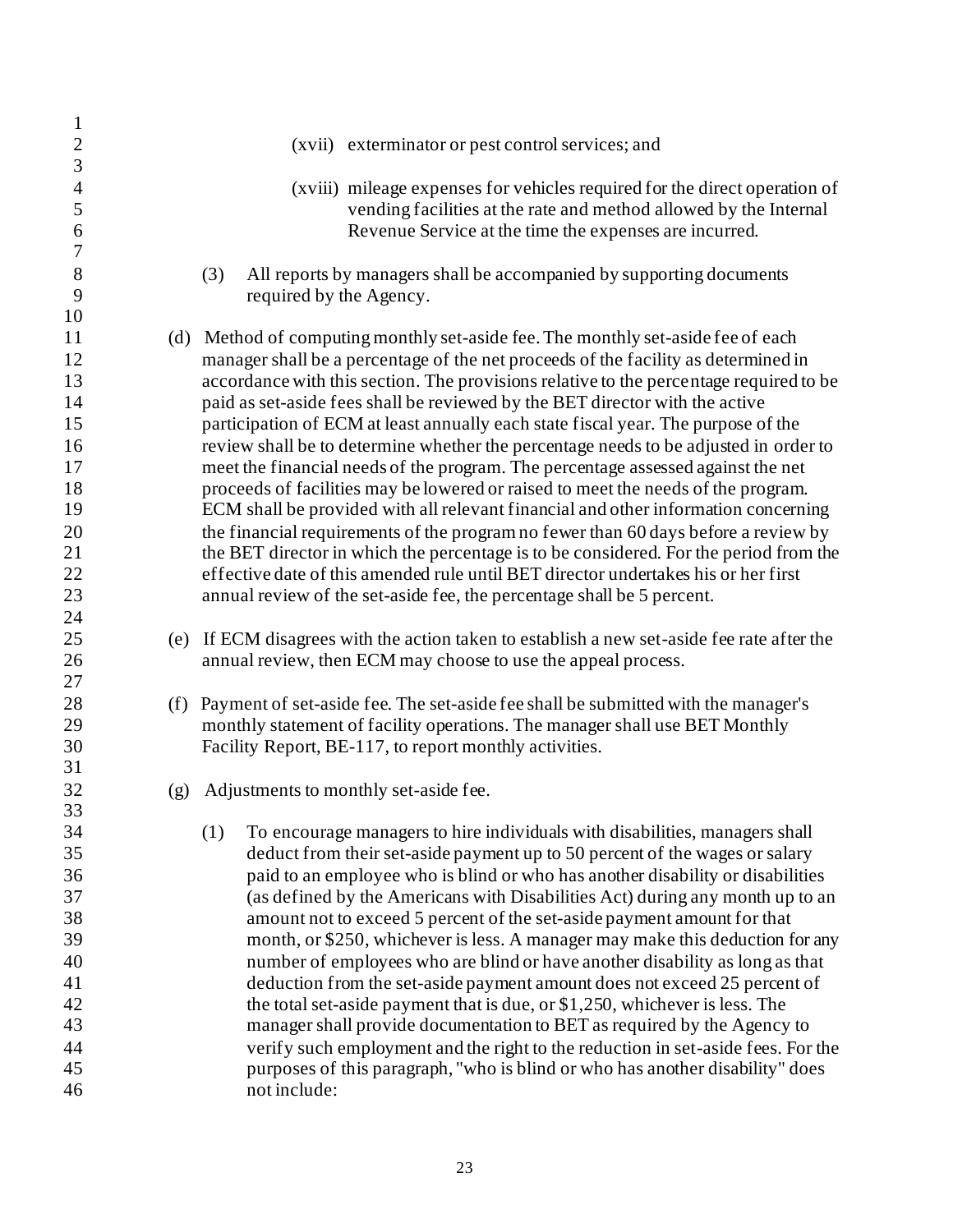| $\mathbf{1}$             |     |           |                                                                                          |
|--------------------------|-----|-----------|------------------------------------------------------------------------------------------|
| $\overline{c}$           |     | (A)       | the manager;                                                                             |
| 3                        |     |           |                                                                                          |
| $\overline{\mathcal{A}}$ |     | (B)       | an individual who is blind or who has another disability at the first                    |
| 5                        |     |           | degree of consanguinity or affinity to the manager; or                                   |
| 6                        |     |           |                                                                                          |
| 7                        |     | (C)       | an individual who is blind or who has another disability claimed as a                    |
| 8                        |     |           | dependent, either in whole or in part, on the manager's federal income                   |
| 9                        |     |           | tax return.                                                                              |
| 10                       |     |           |                                                                                          |
| 11                       |     | (2)       | Adjustments provided for in paragraph (1) of this subsection shall not apply for         |
| 12                       |     |           | any month in which the set-aside fee is not paid in a timely manner.                     |
| 13                       |     |           |                                                                                          |
| 14                       |     |           |                                                                                          |
| 15                       |     | (3)       | To encourage managers to file their monthly statement of facility operations             |
|                          |     |           | and pay their monthly set-aside fee promptly, managers shall have their                  |
| 16                       |     |           | monthly set-aside fee increased by 5 percent of the total amount due if either           |
| 17                       |     |           | their monthly statement or the monthly set-aside fee is not received in a timely         |
| 18                       |     |           | manner, pursuant to these rules. None of the terms of this rule shall be                 |
| 19                       |     |           | construed to create a contract to pay interest, as consideration for the use,            |
| 20                       |     |           | forbearance, or detention of money, at a rate more than the maximum rate                 |
| 21                       |     |           | permitted by applicable laws and rules. This adjustment to the set-aside fee is          |
| 22                       |     |           | not imposed as interest.                                                                 |
| 23                       |     |           |                                                                                          |
| 24                       |     |           | §854.42. Duties and Responsibilities of Managers.                                        |
| 25                       |     |           |                                                                                          |
|                          |     |           |                                                                                          |
| 26                       |     |           | (a) Managers shall comply with applicable law, the rules contained in this chapter,      |
| 27                       |     |           | written agreements with hosts, the BET assignment, the requirements of the BET           |
| 28                       |     |           | manual, and instruction by BET staff.                                                    |
| 29                       |     |           |                                                                                          |
| 30                       |     |           | (b) Managers shall comply with procedures prescribed by the Comptroller of Public        |
| 31                       |     |           | Accounts for the payment of sales taxes and provide evidence to the Agency of            |
| 32                       |     |           | timely sales tax remittances.                                                            |
| 33                       |     |           |                                                                                          |
| 34                       |     |           | (c) Managers shall not engage in conduct that demonstrably jeopardizes the Agency's      |
| 35                       |     |           | right, title, and interest in the BET facility, its equipment, or the lease or agreement |
| 36                       |     |           | with the property managers.                                                              |
| 37                       |     |           |                                                                                          |
| 38                       | (d) |           | While managing or present at their assigned BET facility, managers shall dress and       |
| 39                       |     |           | act in an appropriate manner consistent with the environment in which they are           |
| 40                       |     |           | operating, health and safety regulations, and anti-discrimination provisions under       |
| 41                       |     |           | §854.11(h) of this title (relating to General Policies). Managers shall maintain a       |
| 42                       |     |           | professional appearance and act in a professional manner while managing a BET            |
| 43                       |     | facility. |                                                                                          |
| 44                       |     |           |                                                                                          |
| 45                       |     |           | (e) Managers shall open a commercial business account in which they maintain             |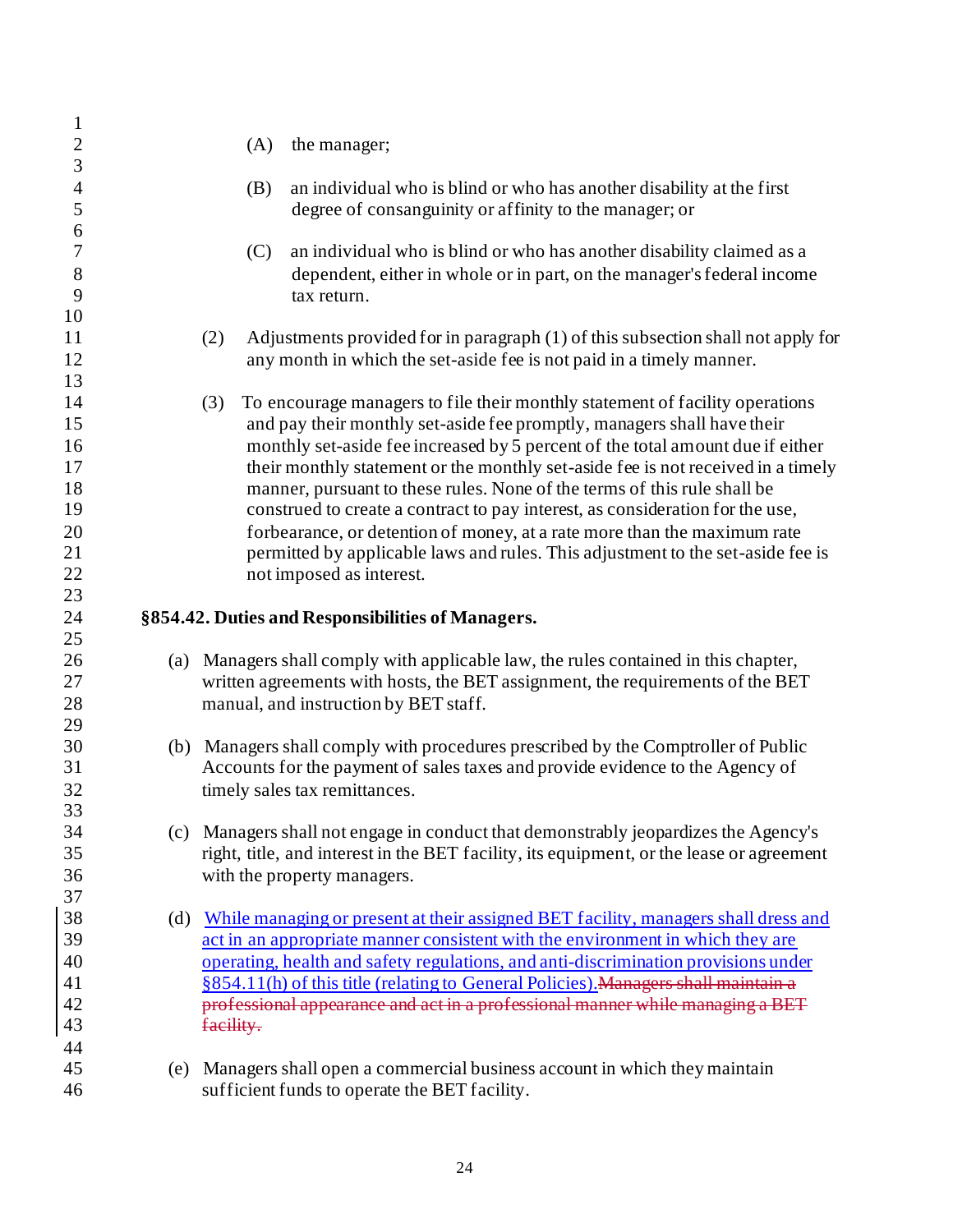| $\mathbf{1}$     |     |                                                                                           |
|------------------|-----|-------------------------------------------------------------------------------------------|
| $\overline{c}$   |     | (f) Managers shall hire sufficient employees to ensure the efficient operation of the BET |
| 3                |     | facility and to provide satisfactory service to customers. If the facility is remodeled   |
| $\overline{4}$   |     | or if operational areas change, the manager must have sufficient employees on hand        |
| 5                |     | for the necessary shutdown and reopen cleanup.                                            |
| 6                |     |                                                                                           |
| $\boldsymbol{7}$ |     |                                                                                           |
|                  |     | (g) Managers shall be actively engaged in the management of a BET facility and be         |
| $8\,$            |     | actively working the number of hours necessary to achieve satisfactory operation of       |
| 9                |     | the facility. With prior notice from the Agency, managers shall be available for all      |
| 10               |     | necessary visits to the facilities for advice, consultation, and inspections of the       |
| 11               |     | facility. If the business is closed for remodel or improvement, the manager shall be      |
| 12               |     | available for the opening, closing, and overall security of the business and assets.      |
| 13               |     |                                                                                           |
| 14               |     | (h) Managers shall take appropriate actions to correct deficiencies noted on BET facility |
| 15               |     | audits or reviews within seven business days.                                             |
| 16               |     |                                                                                           |
| 17               | (i) | Managers shall provide satisfactory service to the BET facility host and customers.       |
| 18               |     |                                                                                           |
| 19               | (i) | Managers shall notify the Agency in advance if they intend to be absent from their        |
| 20               |     | assigned facility for more than two days.                                                 |
| 21               |     |                                                                                           |
| 22               |     |                                                                                           |
|                  |     | (k) Managers shall provide BET staff with the following information and shall notify      |
| 23               |     | BET staff of changes to any item no more than 10 business days after a change             |
| 24               |     | occurs:                                                                                   |
| 25               |     |                                                                                           |
| 26               |     | the BET facility telephone number;<br>(1)                                                 |
| 27               |     |                                                                                           |
| 28               |     | a mailing address and an e-mail address to which BET correspondence<br>(2)                |
| 29               |     | sent;                                                                                     |
| 30               |     |                                                                                           |
| 31               |     | a phone number for use in emergencies; and<br>(3)                                         |
| 32               |     |                                                                                           |
| 33               |     | (4) the manager's preferred accessibility format.                                         |
| 34               |     |                                                                                           |
| 35               | (1) | Managers are accountable to the Agency for the proceeds of the business.                  |
| 36               |     |                                                                                           |
| 37               |     | (m) Managers shall keep all records supporting the monthly facility report for three      |
| 38               |     |                                                                                           |
|                  |     | calendar years.                                                                           |
| 39               |     |                                                                                           |
| 40               |     | (n) Managers shall report the actual value of resale inventory by taking a physical count |
| 41               |     | in the facility each month and submitting a written quarterly inventory (March, June,     |
| 42               |     | September, and December) with the monthly facility report.                                |
| 43               |     |                                                                                           |
| 44               |     | (o) Managers, upon request by the Agency, shall make available all records pertinent to   |
| 45               |     | the facilities to which they have been assigned for audit or review. Any materials        |
| 46               |     | removed from the facility will be returned within 90 business days, unless evidence       |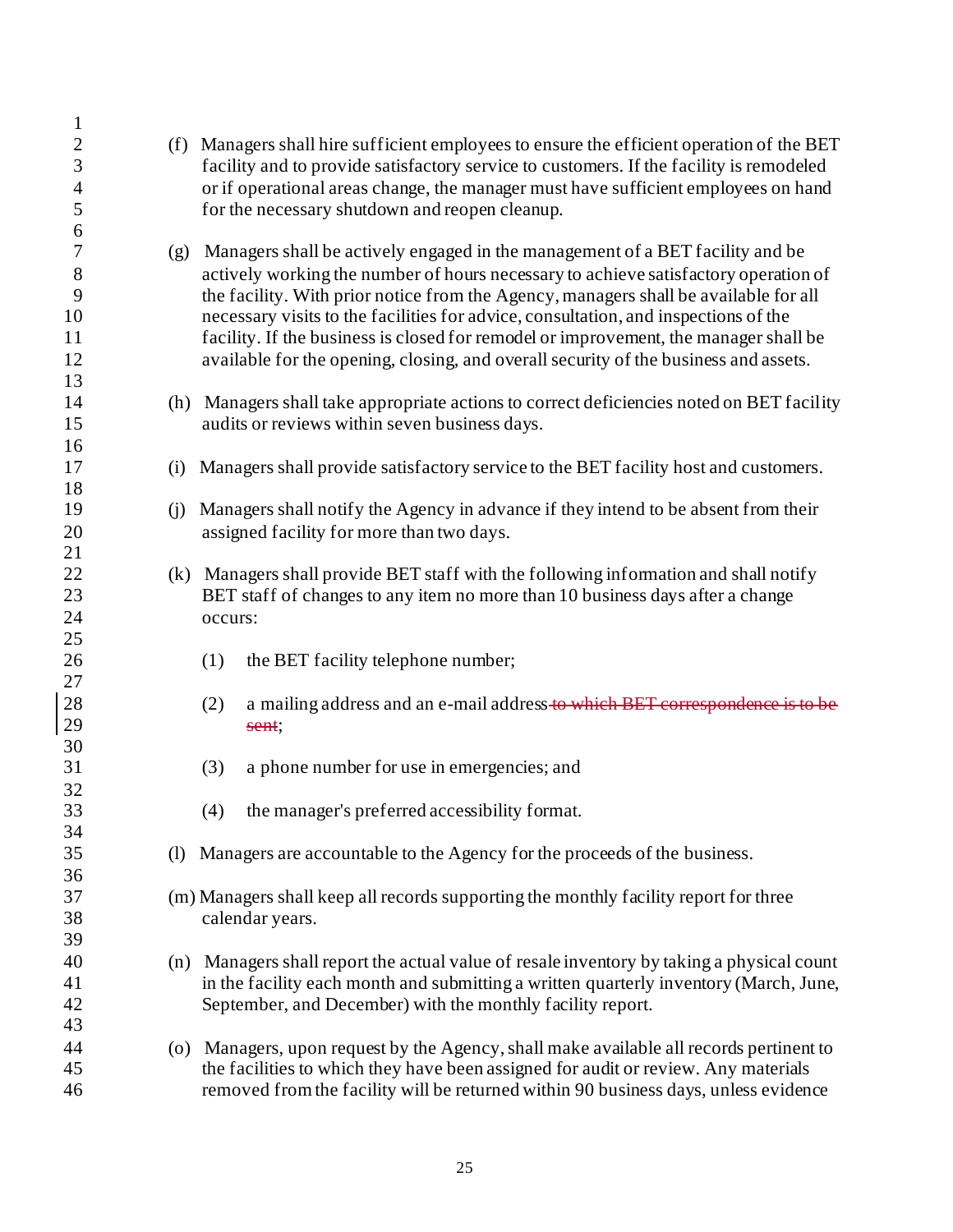| $\mathbf{1}$<br>$\overline{c}$ | needs to be preserved. Copies of preserved evidence will be supplied by the Agency<br>to the manager within 90 business days.                                                                                                                                                                                                                            |
|--------------------------------|----------------------------------------------------------------------------------------------------------------------------------------------------------------------------------------------------------------------------------------------------------------------------------------------------------------------------------------------------------|
| 3                              |                                                                                                                                                                                                                                                                                                                                                          |
| $\overline{4}$<br>5            | (p) Managers shall maintain liability insurance coverage sufficient to indemnify the<br>Agency if Agency funding is not available or insufficient for such purposes.                                                                                                                                                                                     |
| 6<br>$\boldsymbol{7}$<br>8     | §854.43. Responsibilities of the Texas Workforce Commission.                                                                                                                                                                                                                                                                                             |
| 9<br>10<br>11                  | (a) Management services. The Agency shall provide each manager with regular and<br>systematic management services, which shall, at a minimum, include:                                                                                                                                                                                                   |
| 12<br>13                       | (1)<br>explanations of Agency rules, procedures, policies, and standards;                                                                                                                                                                                                                                                                                |
| 14<br>15<br>16                 | (2)<br>recommendations on how the facility can be made more profitable for the<br>manager;                                                                                                                                                                                                                                                               |
| 17<br>18<br>19                 | (3)<br>techniques to develop positive relationships with customers, assistants, and<br>management of the host organization;                                                                                                                                                                                                                              |
| 20<br>21<br>22                 | possible solutions to problems recognized by the manager or brought to the<br>(4)<br>manager's attention by Agency staff or the facility host;                                                                                                                                                                                                           |
| 23<br>24<br>25                 | (5)<br>continuing education and training courses and opportunities for managers<br>designed to enhance skills, productivity, and profitability; and                                                                                                                                                                                                      |
| 26<br>27<br>28                 | information about laws, rules, and regulations affecting the operation of a BET<br>(6)<br>facility.                                                                                                                                                                                                                                                      |
| 29<br>30<br>31<br>32           | (b) Training. The Agency shall assist ECM in conducting a special training seminar for<br>all licensees each year to inform them of new BET developments and to provide<br>instruction on new, relevant topics to enhance upward mobility.                                                                                                               |
| 33<br>34<br>35<br>36           | (c) Facility operating conditions. The Agency shall establish the conditions for operation<br>of a BET facility in accordance with this subchapter and any requirements of the<br>host. The operating conditions shall include, among other things, pricing-ranges<br>requirements, hours of operation, and menu items or product lines. The Agency may  |
| 37<br>38<br>39<br>40<br>41     | revise the operating conditions from time to time as market conditions warrant. The<br>ECM will actively participate in the setting of price ranges charged in the facilities.<br>The final authority and ultimate responsibility for determining the price ranges to be<br>charged for products sold through BET facilities shall rest with the Agency. |
| 42<br>43<br>44<br>45           | (d) BET financial data. Upon request, the Agency shall provide licensees with access to<br>BET financial data. Also upon request, Agency staff shall assist the licensee in<br>interpreting the data.                                                                                                                                                    |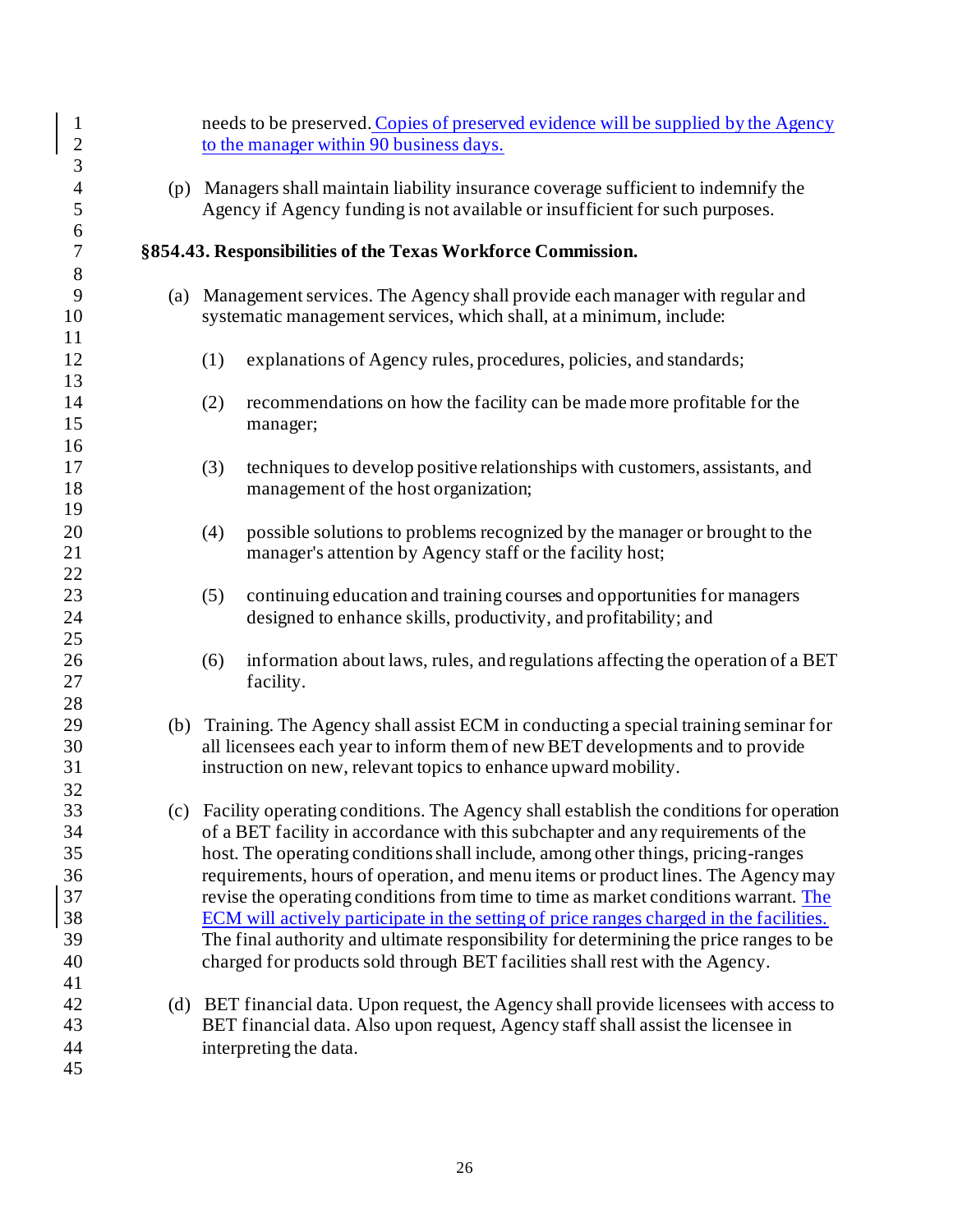(e) Inventory payment. When a manager leaves the manager's initial assignment, the 2 Agency shall pay the manager or the manager's heirs the value of the usable stock<br>3 and supplies above the amount provided to the manager upon initial assignment. and supplies above the amount provided to the manager upon initial assignment. **SUBCHAPTER D. BET ELECTED COMMITTEEOF MANAGERS §854.60. BET Elected Committee of Managers' Duties and Responsibilities.** (a) Authority. The Elected Committee of Managers (ECM) is created and shall operate under 20 USC §107b(1) of Chapter 6A of Title 20, known as the Randolph-Sheppard Act. (b) Relationship to the Agency. ECM shall be presumed as the sole representative of all licensees to the Agency in matters contained in the Randolph-Sheppard Act and implementing regulations requiring the active participation of the ECM. Active participation means an ongoing process of good-faith negotiations between ECM and the Agency in the development of BET policies and procedures before implementation. The Agency shall have the ultimate responsibility for the administration and operation of all aspects of BET and has final authority in decisions affecting BET. (c) Relationship to licensees. (1) It shall be the sole responsibility of the licensees who elect the members of ECM to ensure that the individuals elected represent all licensees. (2) ECM shall, in addition to all other matters set forth in this subchapter or by law or regulation affecting the administration of BET, act as an advocate for licensees and shall strive to improve and expand BET and make it profitable and successful to the greatest extent possible for the mutual benefit of the 31 Agency and of the legally blind individuals physically present in TexasTexans who participate in the program. (d) BET policies, rules, and procedures. In all matters related to policies and rules, the Agency has the ultimate responsibility and the ultimate authority for their establishment and adoption. ECM shall actively participate in the consideration of significant BET decisions and in deliberations of rules and policies affecting BET. Whenever the Agency or ECM wishes to consider policies or rules related to BET, the Agency shall request that ECM participate in the Agency rule-drafting workshops to be conducted by the BET director. The BET director will work with ECM in a good-faith effort to agree in matters related to rule and policy changes. (e) BET administrative decisions. In matters concerning the administration of BET, the Agency holds the ultimate responsibility and authority for making administrative decisions affecting BET. The BET director shall establish and maintain a continuing dialogue and exchange of information with ECM about decisions regarding the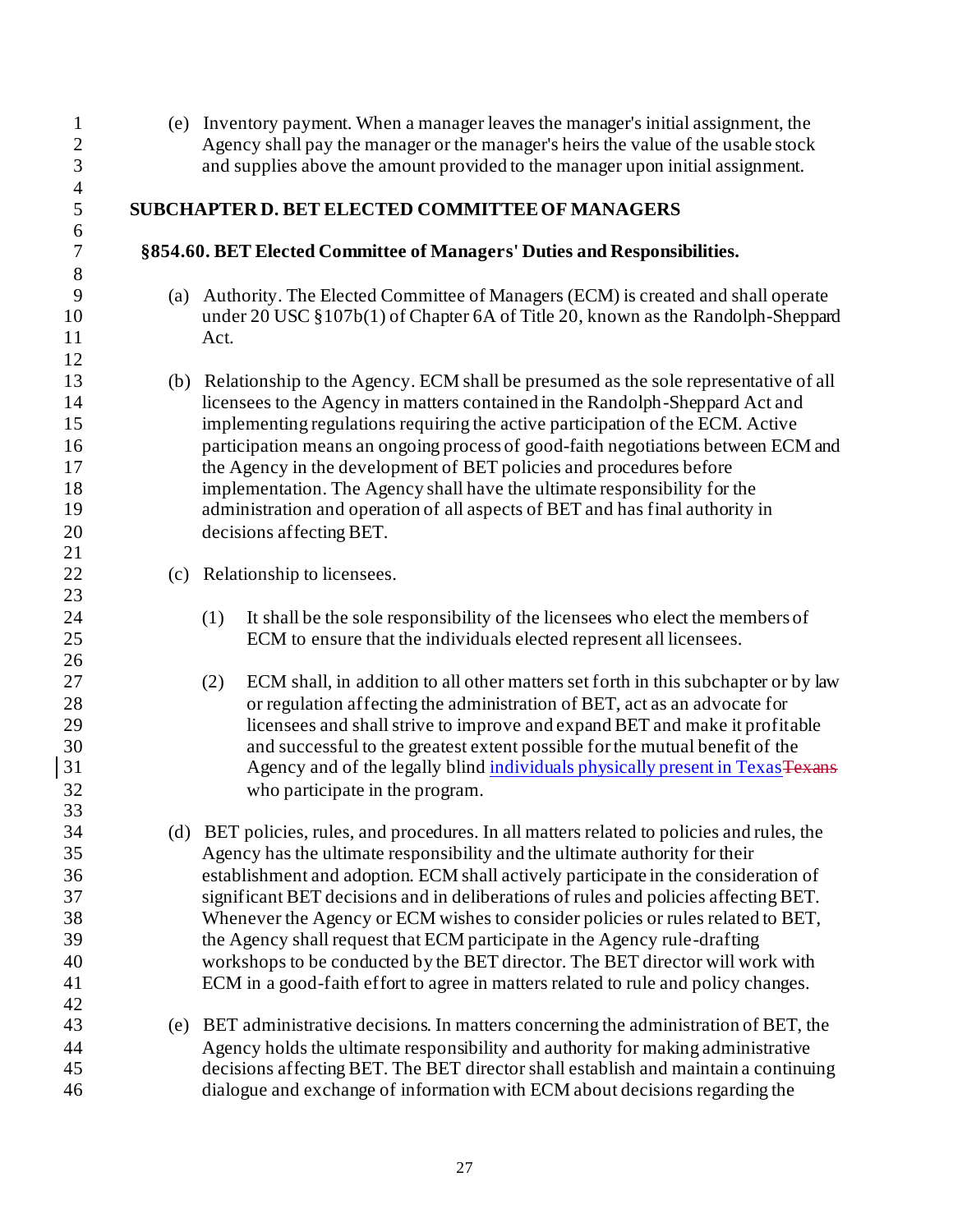| $\mathbf{1}$<br>$\overline{c}$<br>3<br>$\overline{4}$<br>5<br>6<br>7 |     | administration of BET and shall seek ECM input and advice on all significant<br>decisions affecting the administration of the program. In cooperation with the ECM<br>chair and other members of ECM that the ECM chair considers necessary and<br>appropriate, the BET director shall develop and implement methods of establishing<br>and maintaining the dialogue and exchange of information. The methods developed<br>shall be set out in detail in a written format and shall be included in the BET manual. |
|----------------------------------------------------------------------|-----|--------------------------------------------------------------------------------------------------------------------------------------------------------------------------------------------------------------------------------------------------------------------------------------------------------------------------------------------------------------------------------------------------------------------------------------------------------------------------------------------------------------------|
| 8<br>9<br>10<br>11<br>12                                             |     | (f) Exclusions from participation. ECM, its members, and BET managers are not<br>employees, officers, or officials of the State of Texas. Therefore, ECM shall not<br>participate in any decision-making process regarding Agency personnel, personnel<br>policies, or personnel administration.                                                                                                                                                                                                                   |
| 13<br>14<br>15<br>16<br>17<br>18                                     | (g) | Structure. ECM shall, to the extent possible, be composed of licensees who are<br>representative of all licensees in BET based on such factors as geography and facility<br>type and size. Two representatives shall be elected from each designated ECM<br>region created by the Agency with the active participation of ECM and as regions<br>may be revised or modified.                                                                                                                                        |
| 19<br>20<br>21<br>22<br>23                                           |     | (h) Qualifications. ECM shall establish qualifications for candidates as well as the<br>procedures for voting, tabulating, and announcing results. The Agency shall provide<br>such advice and counsel as may be requested by ECM to accomplish all elections of<br>representatives to ECM.                                                                                                                                                                                                                        |
| 24<br>25<br>26<br>27<br>28                                           | (i) | Term of office. The term of office for ECM members shall be two years, beginning<br>on January 1 following the election. Even- and odd-numbered districts shall alternate<br>election years. Any ECM member elected to fill a vacancy shall serve the remainder<br>of the unexpired term of the manager who vacated a position.                                                                                                                                                                                    |
| 29<br>30<br>31<br>32                                                 | (i) | Meetings. ECM shall meet once during each calendar year to elect officers and<br>additionally as it may establish by bylaw. The ECM chair shall provide a written<br>meeting agenda to the BET director 10 business days before each meeting.                                                                                                                                                                                                                                                                      |
| 33<br>34<br>35                                                       | (k) | Internal procedures of ECM. ECM shall establish bylaws to govern its internal<br>operation and order of business and shall provide the Agency with a copy.                                                                                                                                                                                                                                                                                                                                                         |
| 36<br>37                                                             | (1) | Travel expenses.                                                                                                                                                                                                                                                                                                                                                                                                                                                                                                   |
| 38<br>39<br>40                                                       |     | (1)<br>Expenses for travel, meals, lodging, or other related expenses incurred by<br>ECM representatives must be preapproved by the Agency.                                                                                                                                                                                                                                                                                                                                                                        |
| 41<br>42<br>43                                                       |     | When representing a manager at a full evidentiary hearing, the ECM<br>(2)<br>representative shall be reimbursed for travel, meals, and lodging at the rate<br>allowed for travel by Agency staff members.                                                                                                                                                                                                                                                                                                          |
| 44<br>45<br>46                                                       |     | SUBCHAPTER E. ACTION AGAINST A LICENSE                                                                                                                                                                                                                                                                                                                                                                                                                                                                             |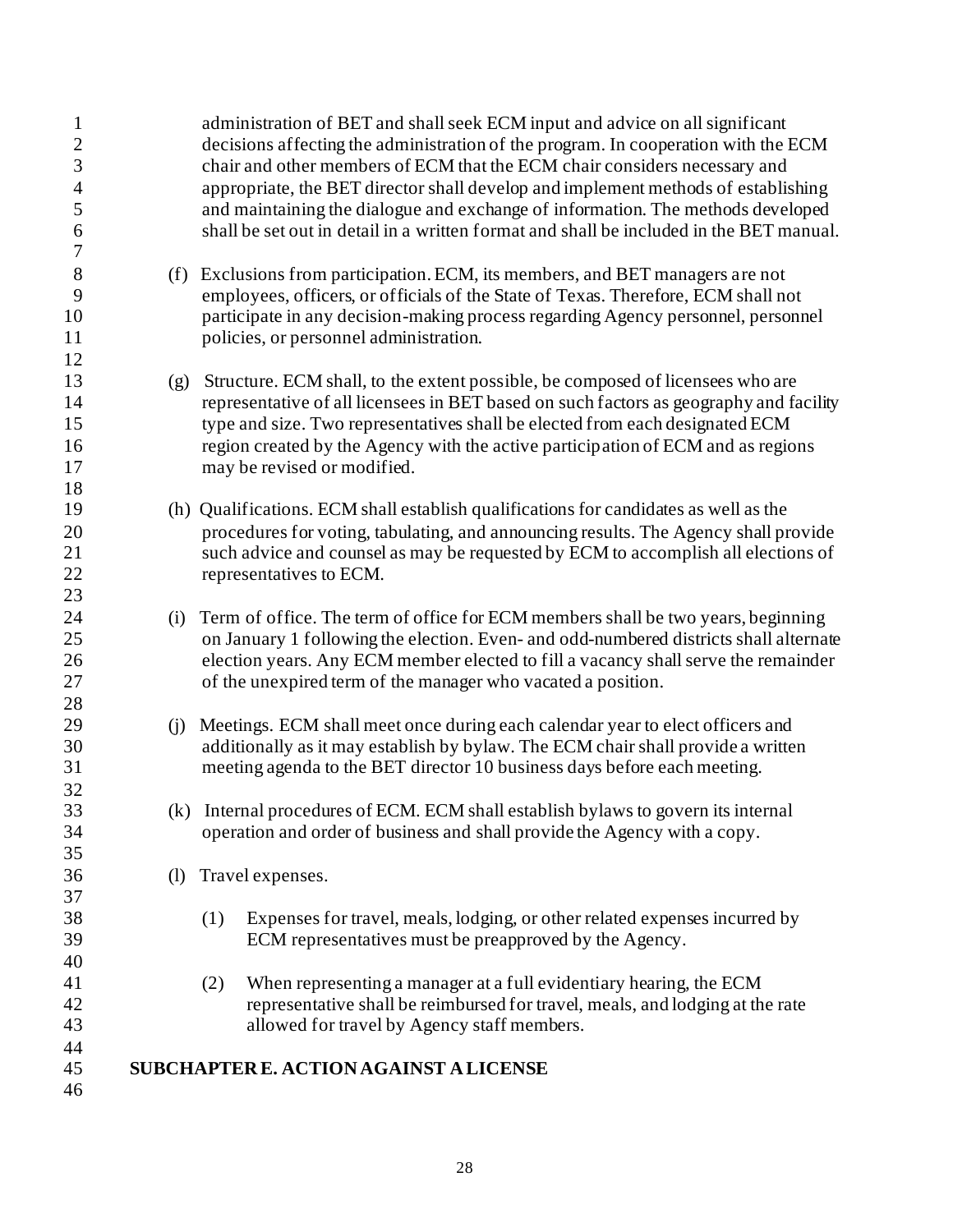**§854.80. Termination of License for Reasons Other Than Unsatisfactory Performance.** (a) Causes for termination. The license of a licensee shall be terminated upon the occurrence of any one of the following: (1) The licensee's visual acuity is improved by any means to the point at which the licensee no longer satisfies the definition of legally blind. (2) The licensee becomes otherwise permanently disabled and as a result of such permanent disability is unable to perform the essential functions of operating 11 and maintaining a BET facility with or without reasonable accommodations. Being permanently disabled is having a condition that is medically documented and has existed or is expected to exist for at least 12 months. The determination of permanently disabled shall be made by the VRD director or designee after review of medical documentation and other information relevant to the issue. Other information relevant to the issue shall include recommendations from Agency staff and ECM, pertinent information from the licensee's BET file or provided by the licensee, and reports of examinations or evaluations, if any, obtained by the Agency and the licensee. (3) The licensee is unassigned and has not accepted assignment offers or applied for an assignment when facilities are available for a period of six consecutive months. The six-month deadline may be extended by periods of 30 days when facilities are not available for assignment. Any unassigned period of 12 months or more requires retraining for the licensee to become eligible to bid for, or be assigned to, available facilities. (b) Examination and evaluation. In any situation in which the vision or other disability of a licensee is at issue with respect to termination of a license, the Agency or the licensee may require an examination or evaluation by professionals to determine whether the licensee is otherwise permanently disabled and because of the permanent disability is unable to perform the essential functions of operating and maintaining a BET facility. The reports of such professionals shall be furnished to the Agency and the licensee. Any failure of the licensee to participate in required examinations or evaluations shall be grounds for administrative action. (c) Restoration of license. A license terminated under the provisions of this section may be restored at the discretion of the Agency if the condition or conditions causing the termination were resolved satisfactorily. In considering a decision with respect to whether to restore a license that was terminated according to this section, the VRD director shall consult with appropriate BET staff members, the ECM chair, and any advocate for the licensee and shall consider all pertinent information and documentation provided by any of the individuals described in this subsection. (d) Conditional restoration. If the VRD director determines that a license that was terminated according to this section should be restored, the VRD director may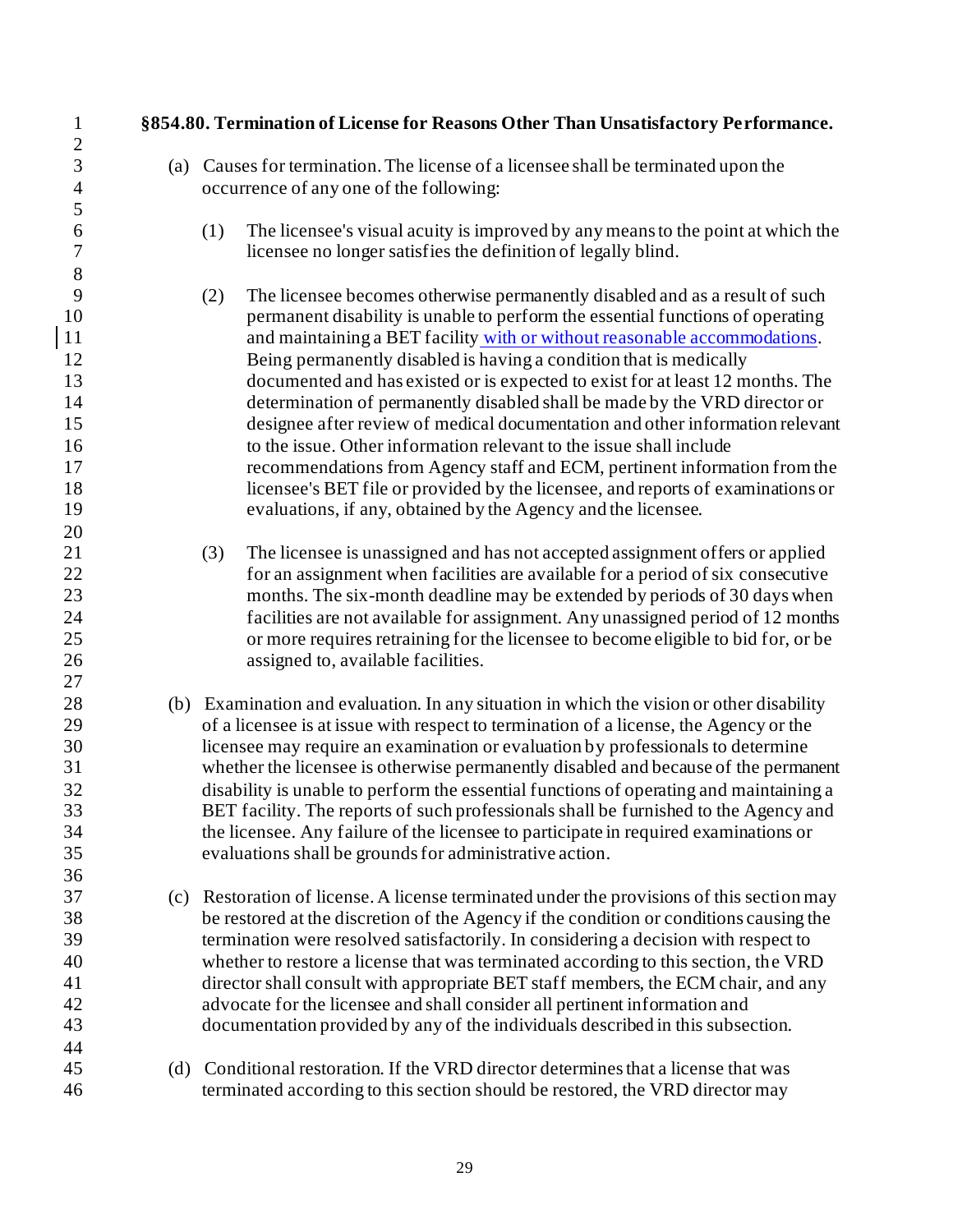| $\mathbf{1}$<br>$\overline{c}$ |     | authorize the restoration of the license on any reasonable basis, such as participation<br>in continued medical treatment or therapy, or completion of refresher or other |  |  |  |  |
|--------------------------------|-----|---------------------------------------------------------------------------------------------------------------------------------------------------------------------------|--|--|--|--|
| 3                              |     | courses of training.                                                                                                                                                      |  |  |  |  |
| $\overline{4}$                 |     |                                                                                                                                                                           |  |  |  |  |
| 5                              |     | §854.81. Administrative Action Based on Unsatisfactory Performance.                                                                                                       |  |  |  |  |
| 6                              |     |                                                                                                                                                                           |  |  |  |  |
| 7                              |     | (a) Causes for administrative action based on unsatisfactory performance. One or more                                                                                     |  |  |  |  |
| 8                              |     | of the following acts or omissions by a manager shall subject a manager to                                                                                                |  |  |  |  |
| 9                              |     | administrative action for unsatisfactory performance:                                                                                                                     |  |  |  |  |
| 10<br>11                       | (1) | Failing to operate the assigned facility as set forth in the permit or contract                                                                                           |  |  |  |  |
| 12                             |     | with the host and/or in the manager's record of assignment unless prior written                                                                                           |  |  |  |  |
| 13                             |     | approval to operate the facility in another manner has been obtained from the                                                                                             |  |  |  |  |
| 14                             |     | Agency.                                                                                                                                                                   |  |  |  |  |
| 15                             |     |                                                                                                                                                                           |  |  |  |  |
| 16                             | (2) | Failing to pay money that is due from the operation of the facility, including,                                                                                           |  |  |  |  |
| 17                             |     | but not limited to, taxes, fees, advances, or assessments to a governmental                                                                                               |  |  |  |  |
| 18                             |     | entity or supplier, or knowingly giving false or deceptive information to or                                                                                              |  |  |  |  |
| 19                             |     | failing to disclose required information to or misleading in any manner a                                                                                                 |  |  |  |  |
| 20                             |     | governmental entity, including the Agency, or a supplier.                                                                                                                 |  |  |  |  |
| 21                             |     |                                                                                                                                                                           |  |  |  |  |
| 22                             | (3) | Failing to file required financial and other records with the Agency or preserve                                                                                          |  |  |  |  |
| 23                             |     | them for the time required by this subchapter.                                                                                                                            |  |  |  |  |
| 24                             |     |                                                                                                                                                                           |  |  |  |  |
| 25                             | (4) | Failing to cooperate in a timely manner with audits conducted by the Agency                                                                                               |  |  |  |  |
| 26                             |     | or other state or federal agencies.                                                                                                                                       |  |  |  |  |
| 27                             |     |                                                                                                                                                                           |  |  |  |  |
| 28                             | (5) | Failing to comply be in compliance with filing and reporting requirements                                                                                                 |  |  |  |  |
| 29<br>30                       |     | established under state and federal tax laws relating to the operation of the<br>facility, as demonstrated by a tax lien.                                                 |  |  |  |  |
| 31                             |     |                                                                                                                                                                           |  |  |  |  |
| 32                             | (6) | Failing to maintain insurance coverage required by these rules.                                                                                                           |  |  |  |  |
| 33                             |     |                                                                                                                                                                           |  |  |  |  |
| 34                             | (7) | Using BET equipment or facility premises to operate another business.                                                                                                     |  |  |  |  |
| 35                             |     |                                                                                                                                                                           |  |  |  |  |
| 36                             | (8) | Failing to properly maintain facility equipment in a clean and operable                                                                                                   |  |  |  |  |
| 37                             |     | condition within the scope of the manager's level of maintenance authorization.                                                                                           |  |  |  |  |
| 38                             |     |                                                                                                                                                                           |  |  |  |  |
| 39                             | (9) | Intentionally abusing, neglecting, using, or removing facility equipment                                                                                                  |  |  |  |  |
| 40                             |     | without prior written Agency authorization.                                                                                                                               |  |  |  |  |
| 41                             |     |                                                                                                                                                                           |  |  |  |  |
| 42                             |     | (10) Operating a facility under the influence of substances that interfere with the                                                                                       |  |  |  |  |
| 43                             |     | operation of the facility, including alcohol and illegal or prescription drugs.                                                                                           |  |  |  |  |
| 44                             |     |                                                                                                                                                                           |  |  |  |  |
| 45<br>46                       |     | (11) Operating a BET facility in a manner that demonstrably jeopardizes the                                                                                               |  |  |  |  |
|                                |     | Agency's investment in the facility.                                                                                                                                      |  |  |  |  |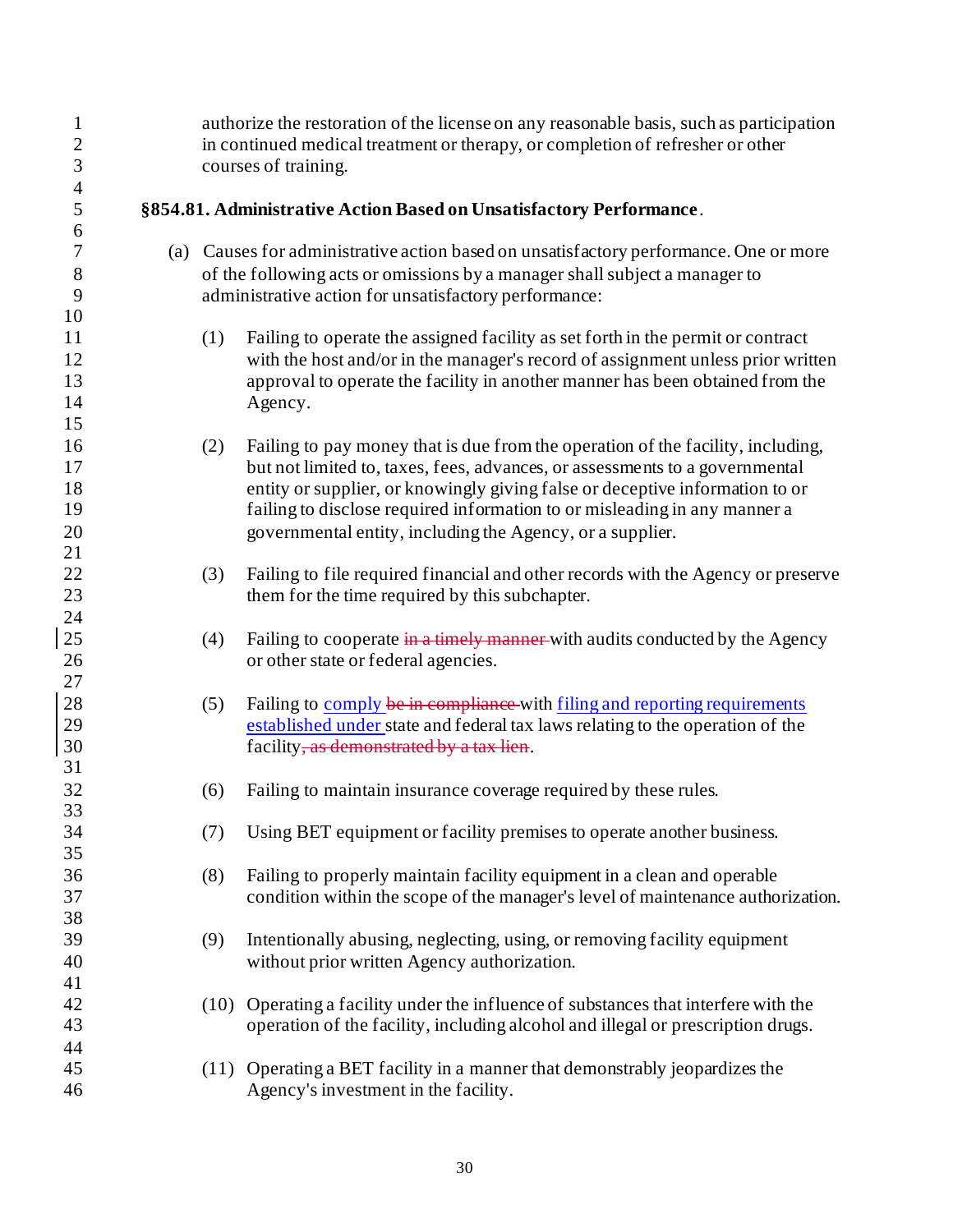| $\mathbf 1$                            |     |                                                                                                                                                                                                                                                                                                                                                                                                                                                                                                                                                                                     |
|----------------------------------------|-----|-------------------------------------------------------------------------------------------------------------------------------------------------------------------------------------------------------------------------------------------------------------------------------------------------------------------------------------------------------------------------------------------------------------------------------------------------------------------------------------------------------------------------------------------------------------------------------------|
| $\overline{c}$<br>3                    |     | (12) Using privileged information about an existing facility to compete with the<br>Agency for the facility.                                                                                                                                                                                                                                                                                                                                                                                                                                                                        |
| $\overline{4}$<br>5<br>6<br>7<br>8     |     | (13) Failing to comply with any federal or state law prohibiting violation of human<br>rights or discrimination and failure to ensure that services are provided without<br>distinction on the basis of race, gender, color, national origin, religion, age,<br>political affiliation, creed, or disability.                                                                                                                                                                                                                                                                        |
| 9<br>10<br>11                          |     | (14) Failing to maintain the necessary skills and abilities for effectively managing a<br>facility.                                                                                                                                                                                                                                                                                                                                                                                                                                                                                 |
| 12<br>13<br>14                         |     | (15) Using a facility to conduct unlawful activities.                                                                                                                                                                                                                                                                                                                                                                                                                                                                                                                               |
| 15<br>16<br>17                         |     | (16) Failing to comply with the manager's responsibilities under applicable law, this<br>subchapter, the requirements of the BET manual, or any instruction by Agency<br>staff.                                                                                                                                                                                                                                                                                                                                                                                                     |
| 18<br>19<br>20<br>21<br>22<br>23       |     | (17) Communicating or causing another individual to communicate with a member<br>of a selection panel or an applicant for a facility then being considered for<br>assignment for the purpose of influencing or manipulating the selection of an<br>applicant by offering to give a thing or act of value, including promises of<br>future benefit, or by threat.                                                                                                                                                                                                                    |
| 24<br>25<br>26                         |     | (18) Failing to complete annual continuing education requirements.                                                                                                                                                                                                                                                                                                                                                                                                                                                                                                                  |
| 27<br>28<br>29                         |     | (b) Administrative action pending an appeal. The Agency may at its discretion suspend<br>administrative action pending the outcome of an appeal.                                                                                                                                                                                                                                                                                                                                                                                                                                    |
| 30<br>31<br>32                         |     | $(b)(e)$ Types of administrative actions. The five types of administrative actions that are<br>based on unsatisfactory performance are as follows:                                                                                                                                                                                                                                                                                                                                                                                                                                  |
| 33<br>34<br>35<br>36                   |     | (1) Written reprimand. Written reprimand is a formal statement describing<br>violations of applicable law, this subchapter, the requirements of the BET<br>manual, or any instruction by Agency staff.                                                                                                                                                                                                                                                                                                                                                                              |
| 37<br>38<br>39<br>40<br>41<br>42<br>43 | (2) | Probation. Probation is allowing a licensee to continue in BET to satisfactorily<br>remedy a condition that is not acceptable under this subchapter. If the<br>condition causing probation is satisfactorily remedied within the time periods<br>specified in the written notice of probation, the probation will be lifted. If the<br>unacceptable condition is not remedied within the time specified, additional<br>and more serious administrative actions may ensue. When a licensee who has<br>been on probation two times in a three-year period qualifies for probation for |
| 44<br>45<br>46                         |     | the third time within those three years, the licensee's license may be revoked<br>according to Agency rules.                                                                                                                                                                                                                                                                                                                                                                                                                                                                        |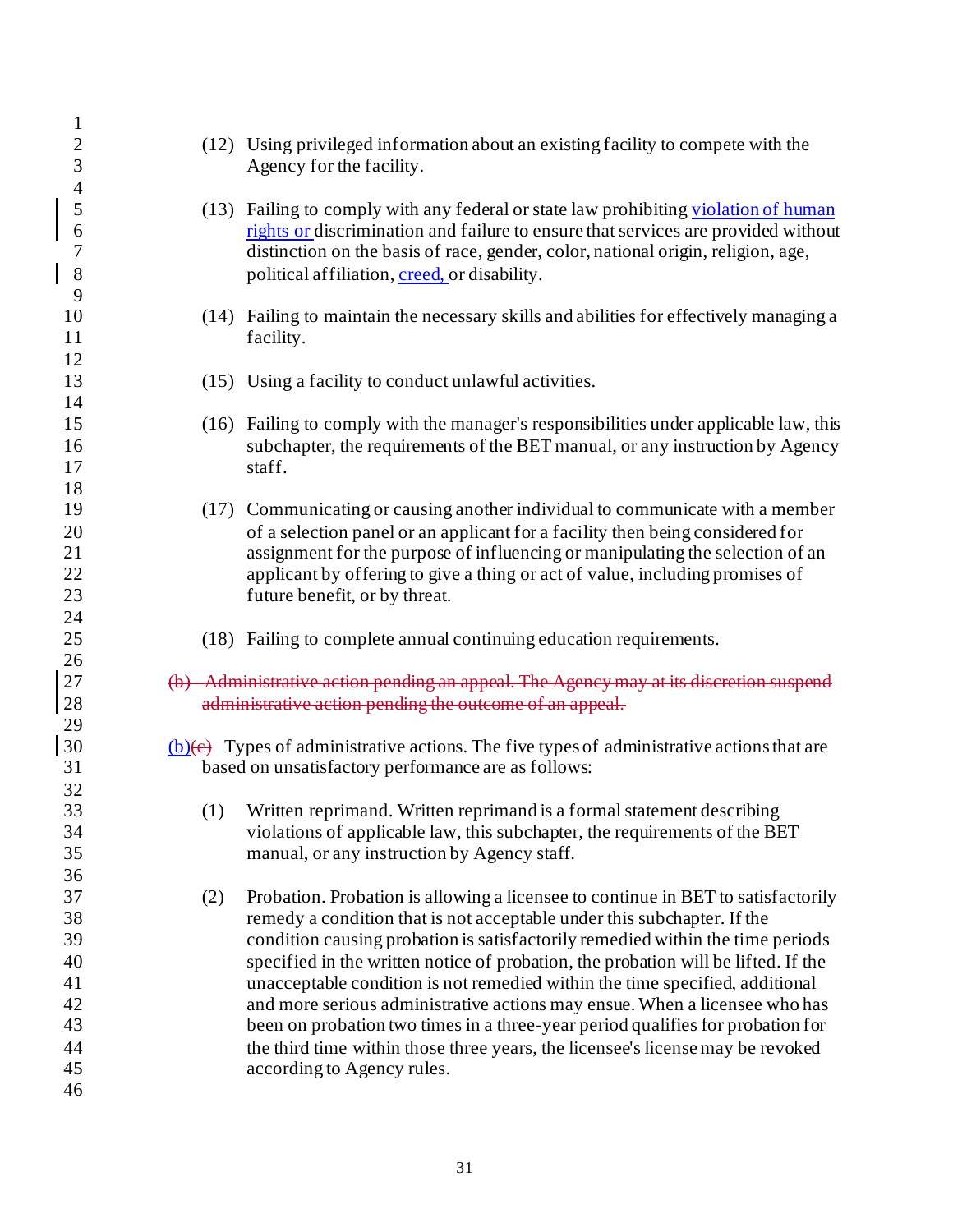| $\mathbf{1}$<br>$\frac{2}{3}$ | (3) |     | Loss of facility. Loss of facility is the removal of a manager from the<br>manager's current facility for administrative reasons when the manager's<br>actions or inactions endanger the Agency's investment in the facility. |  |  |  |
|-------------------------------|-----|-----|-------------------------------------------------------------------------------------------------------------------------------------------------------------------------------------------------------------------------------|--|--|--|
| $\overline{4}$<br>5<br>6      | (4) |     | Termination. Termination is the revocation of a license and the removal of the<br>licensee from BET.                                                                                                                          |  |  |  |
| 7<br>8                        | (5) |     | Emergency removal of manager.                                                                                                                                                                                                 |  |  |  |
| 9                             |     |     |                                                                                                                                                                                                                               |  |  |  |
| 10                            |     | (A) | A manager may be summarily removed from a facility in an emergency.                                                                                                                                                           |  |  |  |
| 11                            |     |     | An emergency shall be considered to exist when the Agency, in                                                                                                                                                                 |  |  |  |
| 12                            |     |     | consultation with the ECM chair, determines that some act or acts or                                                                                                                                                          |  |  |  |
| 13                            |     |     | some failure to act of that manager or any individual who is an                                                                                                                                                               |  |  |  |
| 14                            |     |     | employee, server, or agent of such manager, will, if such removal does                                                                                                                                                        |  |  |  |
| 15                            |     |     | not occur:                                                                                                                                                                                                                    |  |  |  |
| 16                            |     |     |                                                                                                                                                                                                                               |  |  |  |
| 17                            |     |     | result in a clear danger to the health, safety, or welfare of any<br>(i)                                                                                                                                                      |  |  |  |
| 18                            |     |     | individual or to the property of any individual in or around the                                                                                                                                                              |  |  |  |
| 19                            |     |     | facility; or                                                                                                                                                                                                                  |  |  |  |
| 20                            |     |     |                                                                                                                                                                                                                               |  |  |  |
| 21                            |     |     | (ii) result in a deterioration of the existing or future relationship with the                                                                                                                                                |  |  |  |
| 22                            |     |     | host, thereby putting the continuation of the facility in jeopardy; or                                                                                                                                                        |  |  |  |
| 23                            |     |     |                                                                                                                                                                                                                               |  |  |  |
| 24                            |     |     | (iii) present a clear potential of substantial loss or damage to the property                                                                                                                                                 |  |  |  |
| 25                            |     |     | of the State of Texas.                                                                                                                                                                                                        |  |  |  |
| 26                            |     |     |                                                                                                                                                                                                                               |  |  |  |
| 27                            |     | (B) | In any case in which a manager has been summarily removed from a                                                                                                                                                              |  |  |  |
| 28                            |     |     | facility on an emergency basis for any of the reasons set forth in                                                                                                                                                            |  |  |  |
| 29                            |     |     | subparagraph (A) of this paragraph, the manager shall be entitled to have                                                                                                                                                     |  |  |  |
| 30                            |     |     | a hearing about the necessity of the removal within 10 days after the                                                                                                                                                         |  |  |  |
| 31                            |     |     | removal has occurred.                                                                                                                                                                                                         |  |  |  |
| 32                            |     |     |                                                                                                                                                                                                                               |  |  |  |
| 33                            |     | (C) | The time period for the hearing may be extended only by mutual                                                                                                                                                                |  |  |  |
| 34                            |     |     | agreement of the manager and the Agency under the following                                                                                                                                                                   |  |  |  |
| 35                            |     |     | circumstances: if an official holiday of the State of Texas falls within the                                                                                                                                                  |  |  |  |
| 36                            |     |     | period, then the period shall be extended by the time of the holiday; or, if                                                                                                                                                  |  |  |  |
| 37                            |     |     | the services of an arbitrator cannot be obtained in time to hold the                                                                                                                                                          |  |  |  |
| 38                            |     |     | hearing within the period, then the period shall be extended by the time                                                                                                                                                      |  |  |  |
| 39                            |     |     | necessary to obtain the services of an arbitrator and schedule the hearing.                                                                                                                                                   |  |  |  |
| 40                            |     |     |                                                                                                                                                                                                                               |  |  |  |
| 41                            |     | (D) | If the manager desires to have a hearing, the manager shall notify the                                                                                                                                                        |  |  |  |
| 42                            |     |     | Agency in writing via mail or electronically via email within 48 hours                                                                                                                                                        |  |  |  |
| 43                            |     |     | following the removal. The written notification need state only the name                                                                                                                                                      |  |  |  |
| 44                            |     |     | of the manager, the location of the facility, and that the manager desires                                                                                                                                                    |  |  |  |
| 45                            |     |     | to have a hearing about the need for summary removal. The request may                                                                                                                                                         |  |  |  |
|                               |     |     |                                                                                                                                                                                                                               |  |  |  |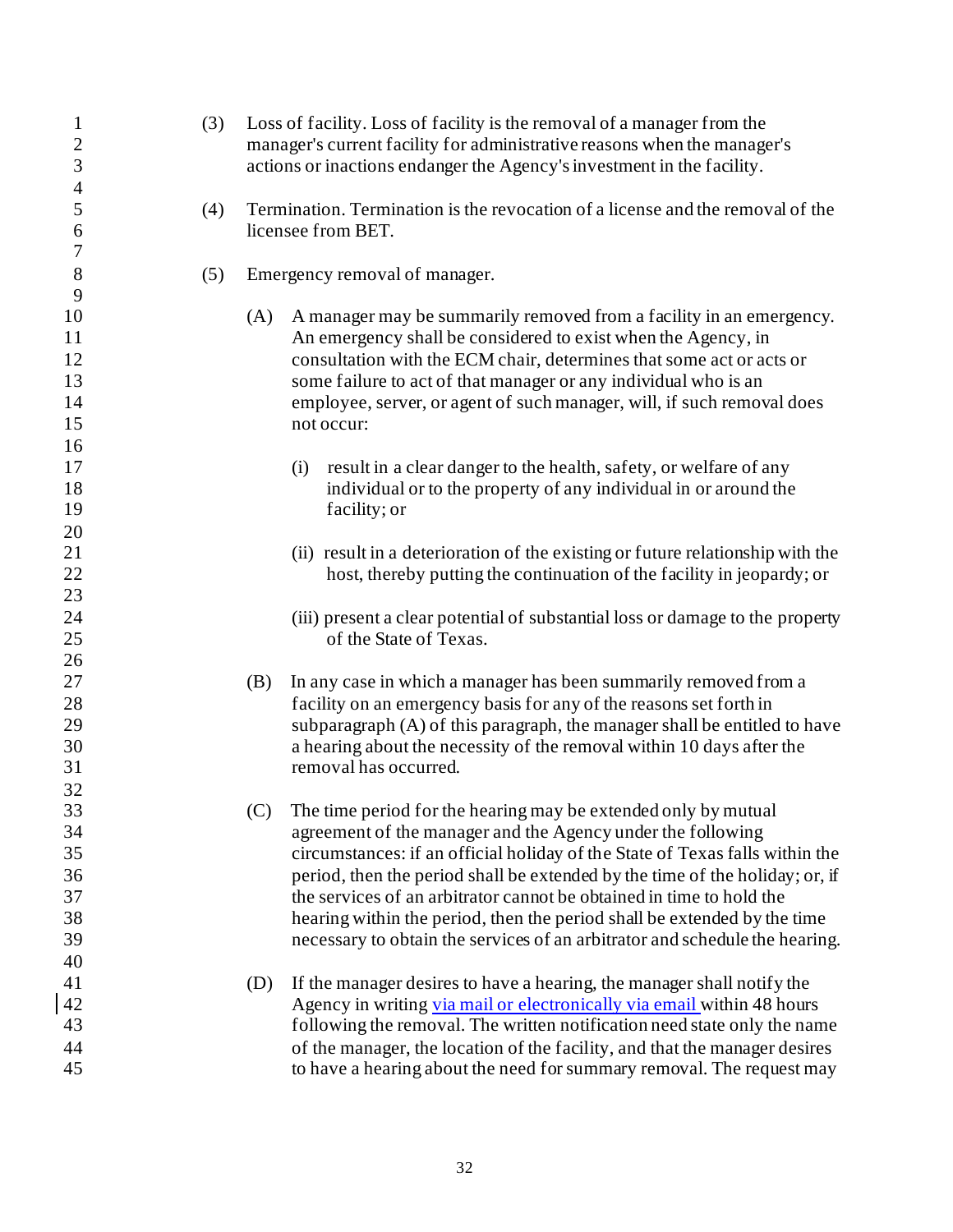| $\mathbf{1}$<br>$\overline{c}$<br>$\overline{3}$ |     |     | be delivered to the BET director, the VRD director, or any local BET<br>staff member in the geographic region in which the facility is located.                                                                                                                                                                                                                                                                                                                                                |
|--------------------------------------------------|-----|-----|------------------------------------------------------------------------------------------------------------------------------------------------------------------------------------------------------------------------------------------------------------------------------------------------------------------------------------------------------------------------------------------------------------------------------------------------------------------------------------------------|
| $\overline{4}$<br>5<br>6<br>$\overline{7}$       |     | (E) | Upon receipt of any such request, the BET director shall obtain the<br>services of an arbitrator from the American Arbitration Association<br>(AAA) or other similar organization to conduct the hearing.                                                                                                                                                                                                                                                                                      |
| 8<br>9<br>10<br>11                               |     | (F) | The manager shall be notified of the date, time, and place of the hearing.<br>To the extent possible, the hearing shall be conducted in an area near the<br>location of the facility.                                                                                                                                                                                                                                                                                                          |
| 12<br>13<br>14<br>15                             |     | (G) | The hearing shall be conducted in accordance with the rules of AAA,<br>except that the arbitrator shall be requested to announce orally a decision<br>at the conclusion of the hearing.                                                                                                                                                                                                                                                                                                        |
| 16<br>17<br>18<br>19                             |     | (H) | If the arbitrator determines that no emergency necessitating the removal<br>of the manager exists, then the manager shall be immediately restored to<br>the operation of the facility.                                                                                                                                                                                                                                                                                                         |
| 20<br>21<br>22<br>23                             |     | (I) | No determination made as a result of the hearing shall operate to<br>prejudice the rights of the manager to proceed with a grievance in<br>accordance with the terms of this subchapter and the Act.                                                                                                                                                                                                                                                                                           |
| 24                                               |     |     | $(c)(d)$ Administrative procedures.                                                                                                                                                                                                                                                                                                                                                                                                                                                            |
| 25<br>26<br>27<br>28<br>29                       | (1) |     | The Agency shall decide what administrative action to take based on the<br>seriousness of the violation, the damage to BET facilities and/or equipment,<br>and the licensee's record.                                                                                                                                                                                                                                                                                                          |
| 30<br>31<br>32<br>33                             | (2) |     | Upon receipt of information that indicates that administrative action may be<br>appropriate, the Agency shall take the following actions before deciding<br>whether to take administrative action:                                                                                                                                                                                                                                                                                             |
| 34<br>35<br>36<br>37<br>38<br>39                 |     | (A) | The Agency shall notify the licensee in writing via mail or electronically<br>via email of the allegations and reasons that administrative action is<br>being considered. The notice shall either be hand-delivered and read to<br>the licensee, or be delivered to the licensee's work, e-mail address, or<br>home address.                                                                                                                                                                   |
| 40<br>41<br>42<br>43<br>44<br>45<br>46           |     | (B) | The licensee shall have five business days to respond to the notice, either<br>in person or in writing. The response shall be made to the individual<br>designated in the notice. After receiving the licensee's response, the<br>Agency shall decide what administrative action, if any, is appropriate. If<br>no response is received from the licensee in a timely manner, the Agency<br>shall decide without the licensee's response what administrative action, if<br>any, will be taken. |

 $\overline{\phantom{a}}$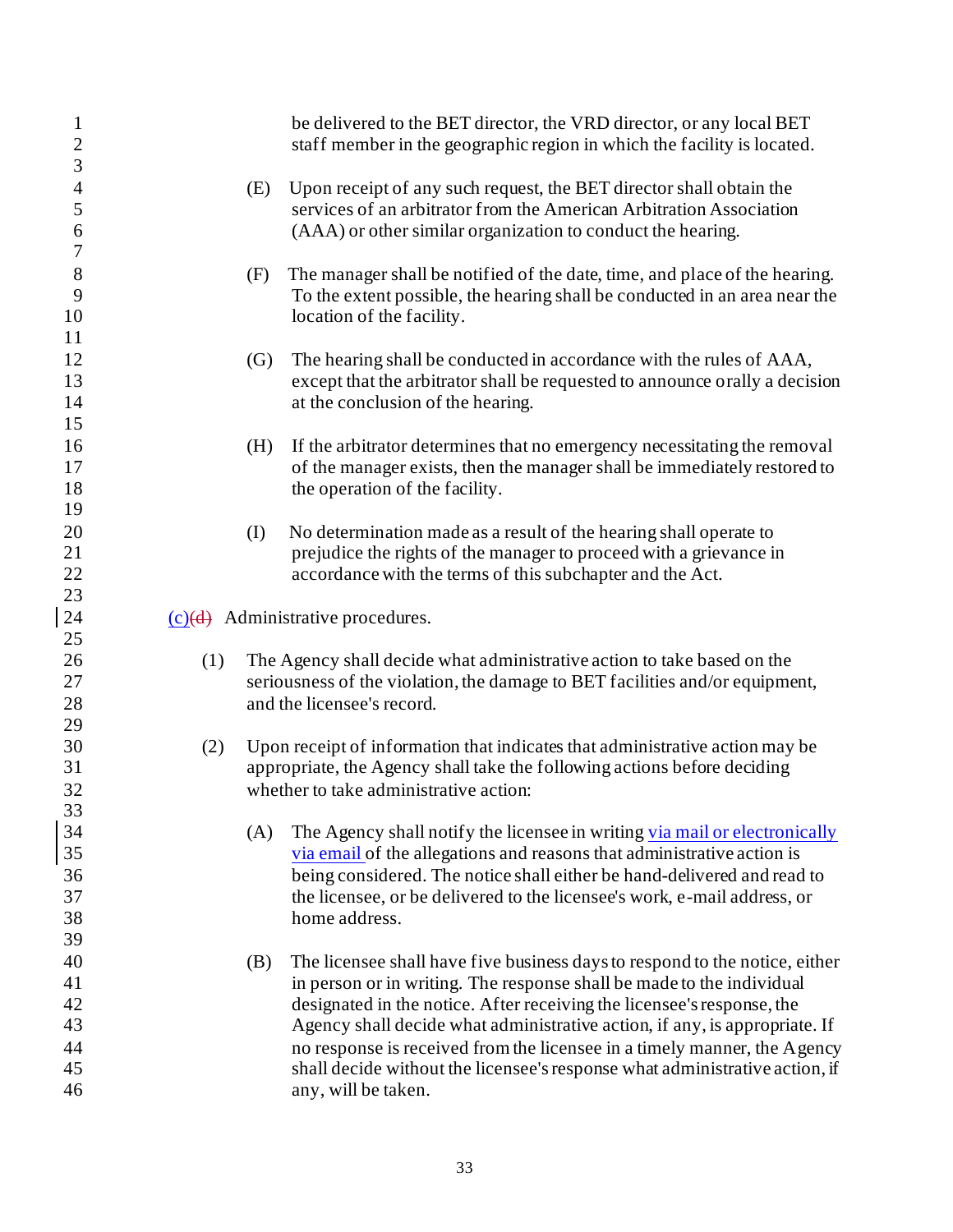| $\mathbf{1}$   |     |                                                                            |
|----------------|-----|----------------------------------------------------------------------------|
| $\overline{2}$ | (C) | If a decision is made to issue a written reprimand, the written reprimand  |
| $\mathfrak{Z}$ |     | will be accompanied by a summary of the evidence justifying the            |
| $\overline{4}$ |     | reprimand, suggested steps for correcting the violation, and the           |
| 5              |     | consequences of not correcting the violation. All reprimands shall         |
| 6              |     | contain notice of the licensee's right to appeal the reprimand and a       |
| 7              |     | statement that failure to correct the violation may result in further      |
| 8              |     | administrative action.                                                     |
| 9              |     |                                                                            |
| 10             | (D) | If a decision is made to place a licensee on probation, the Agency shall   |
| 11             |     | deliver to the licensee a letter of probation containing the following:    |
| 12             |     |                                                                            |
| 13             |     | (i) the specific reasons for probation;                                    |
| 14             |     |                                                                            |
| 15             |     | (ii) the remedial action required to remove the licensee from probation;   |
| 16             |     |                                                                            |
| 17             |     | (iii) the time within which the remedial action must take place;           |
| 18             |     |                                                                            |
| 19             |     | (iv) the consequences of failure to take remedial action within the        |
| 20             |     | prescribed time frame; and                                                 |
| 21             |     |                                                                            |
| $22\,$<br>23   |     | (v) notice of the licensee's right to appeal.                              |
| 24             | (E) | Upon satisfactory completion of the remedial action outlined in the letter |
| 25             |     | of probation, a licensee shall be removed from probation.                  |
| 26             |     |                                                                            |
| 27             | (F) | Failure of the licensee to complete remedial requirements within the       |
| 28             |     | prescribed time frame shall result in one or more of the following         |
| 29             |     | actions:                                                                   |
| 30             |     |                                                                            |
| 31             |     | required training;<br>(i)                                                  |
| 32             |     |                                                                            |
| 33             |     | (ii)<br>extension of probation;                                            |
| 34             |     |                                                                            |
| 35             |     | (iii)<br>restrictions on applying for another facility;                    |
| 36             |     |                                                                            |
| 37             |     | removal from the facility; or<br>(iv)                                      |
| 38             |     |                                                                            |
| 39             |     | termination of license.<br>(v)                                             |
| 40             |     |                                                                            |
| 41             | (G) | If, after the manager has had an opportunity to respond, a decision is     |
| 42             |     | made that sufficient grounds exist to remove the manager from a facility,  |
| 43             |     | the Agency shall notify the manager in writing by hand delivery or         |
| 44             |     | certified mail with a return receipt requested that the manager's          |
| 45             |     | assignment to the BET facility has been terminated and the manager         |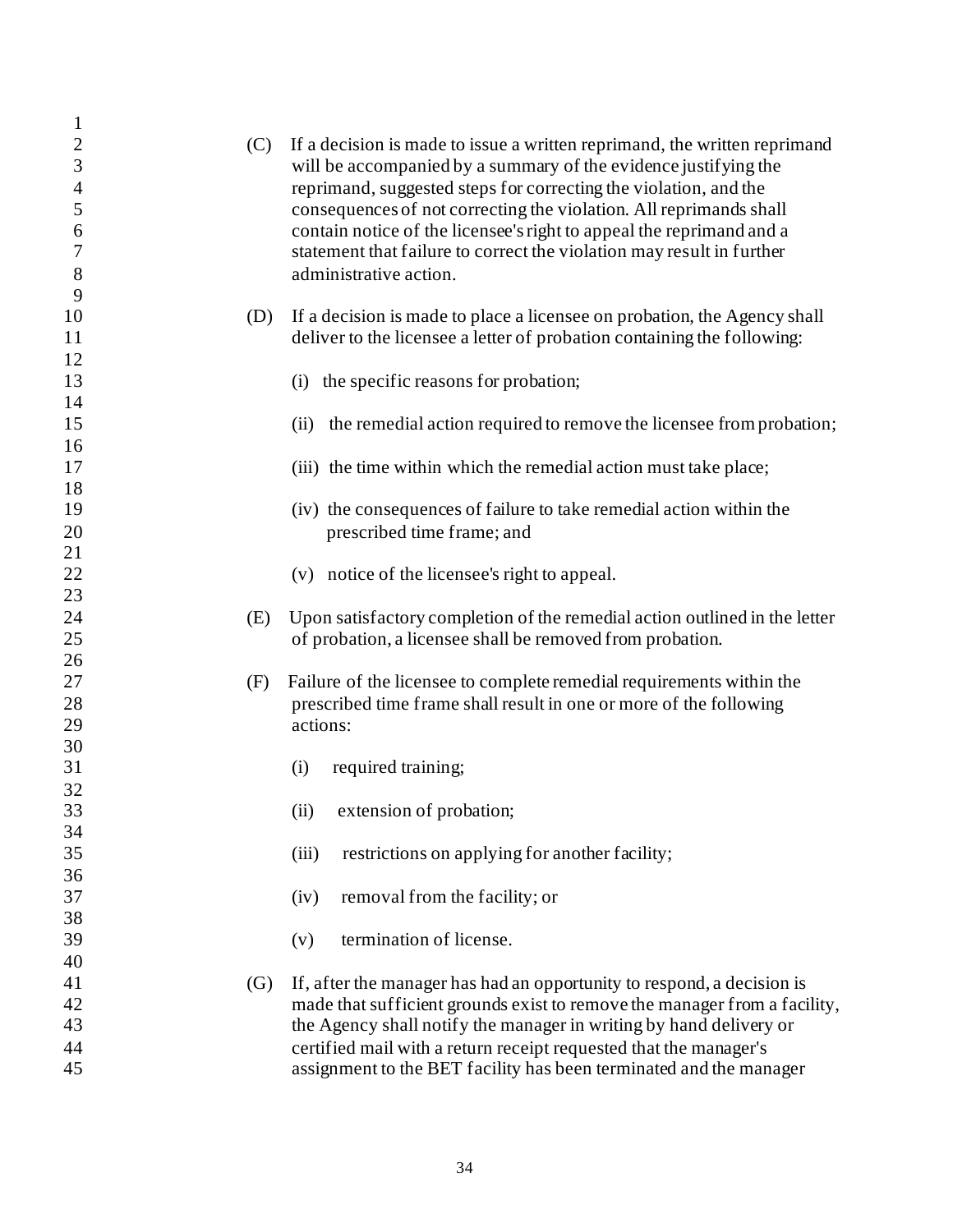| $\mathbf{1}$<br>$\overline{2}$<br>$\overline{3}$ |     |     | must vacate the facility. The removal letter shall contain the following<br>information:                                                               |
|--------------------------------------------------|-----|-----|--------------------------------------------------------------------------------------------------------------------------------------------------------|
| $\overline{4}$<br>5                              |     |     | specific reasons for removal from the facility;<br>(i)                                                                                                 |
| 6<br>$\overline{7}$                              |     |     | (ii)<br>actions required by the manager, if any;                                                                                                       |
| 8<br>9                                           |     |     | (iii)<br>requirements for obtaining reassignment; and                                                                                                  |
| 10<br>11                                         |     |     | notice of the manager's right to appeal under the Act.<br>(iv)                                                                                         |
| 12<br>13                                         |     | (H) | If, after the manager has had an opportunity to respond, a decision is<br>made that sufficient grounds exist for termination, the Agency shall         |
| 14                                               |     |     | notify the manager in writing by hand delivery, e-mail, or certified mail                                                                              |
| 15                                               |     |     | with a return receipt requested that the Agency has decided that                                                                                       |
| 16<br>17                                         |     |     | sufficient cause exists to terminate the manager's license and the                                                                                     |
| 18                                               |     |     | manager must vacate the facility. The termination letter shall contain:                                                                                |
| 19                                               |     |     | specific reasons for termination;<br>(i)                                                                                                               |
| 20                                               |     |     |                                                                                                                                                        |
| 21                                               |     |     | actions required by the licensee, if any;<br>(ii)                                                                                                      |
| 22                                               |     |     |                                                                                                                                                        |
| 23                                               |     |     | (iii)<br>procedures for applying for any other Agency services for which                                                                               |
| 24<br>25                                         |     |     | the individual may be eligible; and                                                                                                                    |
| 26                                               |     |     | notice of the licensee's rights under the Randolph-Sheppard Act.<br>(iv)                                                                               |
| 27                                               |     |     |                                                                                                                                                        |
| 28<br>29                                         | (3) |     | The provisions of paragraph (2) of this subsection notwithstanding, pending a<br>determination with respect to administrative action, a manager may be |
| 30                                               |     |     | removed from a facility if the Agency considers such removal to be in the best                                                                         |
| 31                                               |     |     | interest of BET and if efforts to correct the deficiencies have been                                                                                   |
| 32                                               |     |     | unsuccessful.                                                                                                                                          |
| 33                                               |     |     |                                                                                                                                                        |
| 34                                               | (4) |     | During the license termination process, the manager shall not be eligible for                                                                          |
| 35                                               |     |     | assignment to any other BET facility.                                                                                                                  |
| 36<br>37                                         |     |     | $(d)$ (e) Before termination of a license, the Agency shall afford the licensee an                                                                     |
| 38                                               |     |     | opportunity for a full evidentiary hearing as described in §854.82(e) of this title                                                                    |
| 39                                               |     |     | (relating to Procedures for Resolution of Manager's Dissatisfaction).                                                                                  |
| 40                                               |     |     |                                                                                                                                                        |
| 41                                               |     |     | §854.82. Procedures for Resolution of Manager's Dissatisfaction.                                                                                       |
| 42                                               |     |     |                                                                                                                                                        |
| 43                                               | (a) |     | Appealable actions. This section provides the procedures for licensees who are                                                                         |
| 44<br>45                                         |     |     | dissatisfied with the Agency's action arising from the operation of BET.                                                                               |
|                                                  |     |     |                                                                                                                                                        |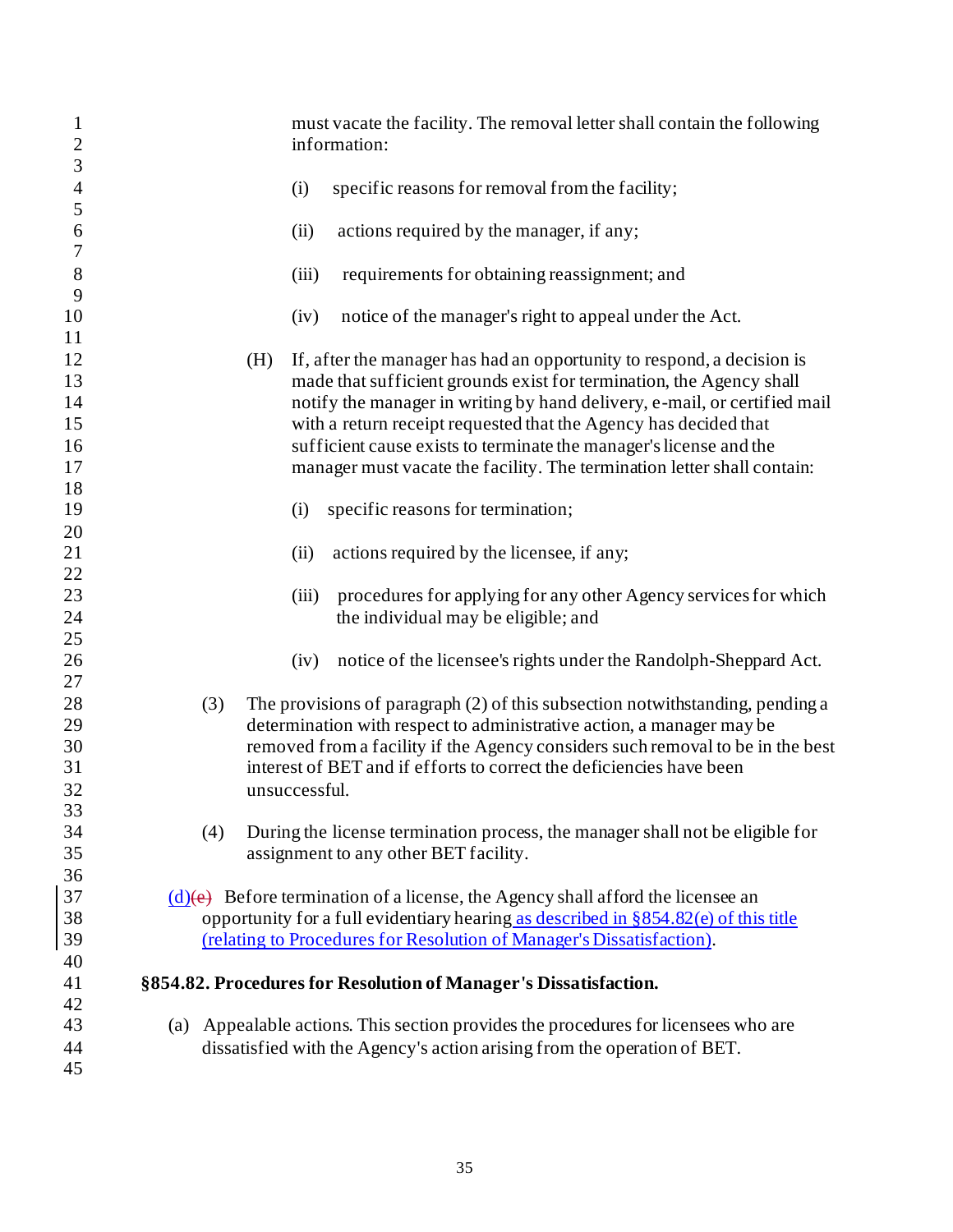| $\mathbf{1}$<br>$\overline{2}$ | (b) Actions not subject to appeal. The phrase "the Agency's action arising from the<br>operation of BET" in subsection (a) of this section does not include the $\overline{\text{Agency's}}$ |
|--------------------------------|----------------------------------------------------------------------------------------------------------------------------------------------------------------------------------------------|
| 3                              | hiring, firing, or discipline of Agency employees following actions of the Agency:                                                                                                           |
| $\overline{4}$                 |                                                                                                                                                                                              |
| 5<br>6                         | the hiring, firing, or discipline of Agency employees;                                                                                                                                       |
| 7                              | the challenge of federal or state law, or rules previously approved by the                                                                                                                   |
| 8                              | Secretary of Education under the Act; or                                                                                                                                                     |
| 9                              |                                                                                                                                                                                              |
| 10                             | an action by the Agency unless it is alleged that the action is in violation of                                                                                                              |
| 11                             | applicable law, this subchapter, the requirements of the BET manual, or any                                                                                                                  |
| 12                             | instruction by Agency personnel, or is unreasonable. "Unreasonable" shall                                                                                                                    |
| 13                             | mean "without rational basis or arbitrary and capricious."                                                                                                                                   |
| 14                             |                                                                                                                                                                                              |
| 15                             | (e) Agency discretion and sovereign immunity. The Agency does not waive its right and                                                                                                        |
| 16                             | duty to exercise its lawful and proper discretion. The Agency does not waive its                                                                                                             |
| 17                             | sovereign immunity.                                                                                                                                                                          |
| 18                             |                                                                                                                                                                                              |
| 19                             | $(c)(d)$ Remedies. Remedies available to resolve dissatisfaction shall correct the action                                                                                                    |
| 20                             | complained of from the earlier time of:                                                                                                                                                      |
| 21                             |                                                                                                                                                                                              |
| 22                             | (1)<br>agreement by the parties about an appropriate remedy; $\frac{1}{2}$ or                                                                                                                |
| 23                             |                                                                                                                                                                                              |
| 24                             | a final resolution under the Randolph-Sheppard Act that the Agency acted in<br>(2)                                                                                                           |
| 25                             | violation of applicable law, this subchapter, the requirements of the BET                                                                                                                    |
| 26                             | manual, or any instruction by Agency personnel, or acted unreasonably.                                                                                                                       |
| 27                             |                                                                                                                                                                                              |
| 28                             | $(d)$ (e) Informal procedures to review dissatisfactions. At the request of a licensee, the                                                                                                  |
| 29                             | Agency shall arrange for and participate in informal meetings to quickly resolve                                                                                                             |
| 30                             | quickly a matter of dissatisfaction arising from the operation or administration of                                                                                                          |
| 31                             | BET. The informal process is for resolving an issue in controversy quickly and                                                                                                               |
| 32                             | amicably. It is not for the purpose of denying or delaying the manager's right to                                                                                                            |
| 33                             | pursue resolution of a matter through a full evidentiary hearing. At any point during                                                                                                        |
| 34                             | the informal process, either party may elect to terminate the following informal                                                                                                             |
| 35                             | process procedures:                                                                                                                                                                          |
| 36                             |                                                                                                                                                                                              |
| 37                             | A licensee may initiate informal procedures by notifying the Agency in<br>(1)                                                                                                                |
| 38                             | writing, via mail or electronically via email, through the BET director that the                                                                                                             |
| 39                             | licensee is dissatisfied with a matter arising from the operation or                                                                                                                         |
| 40                             | administration of BET. The written notice must describe with reasonable                                                                                                                      |
| 41                             | particularity the specific matter in controversy, the date the action occurred, or                                                                                                           |
| 42                             | an approximate date if the exact date is not known, and the licensee's desired                                                                                                               |
| 43                             | relief or remedy. If the licensee is dissatisfied with a series of the same or                                                                                                               |
| 44                             | related actions over a period, the notice shall describe, to the best of the                                                                                                                 |
| 45                             | licensee's ability, the time frame of the events and include the date of the most                                                                                                            |
| 46                             | recent event about which the licensee is dissatisfied.                                                                                                                                       |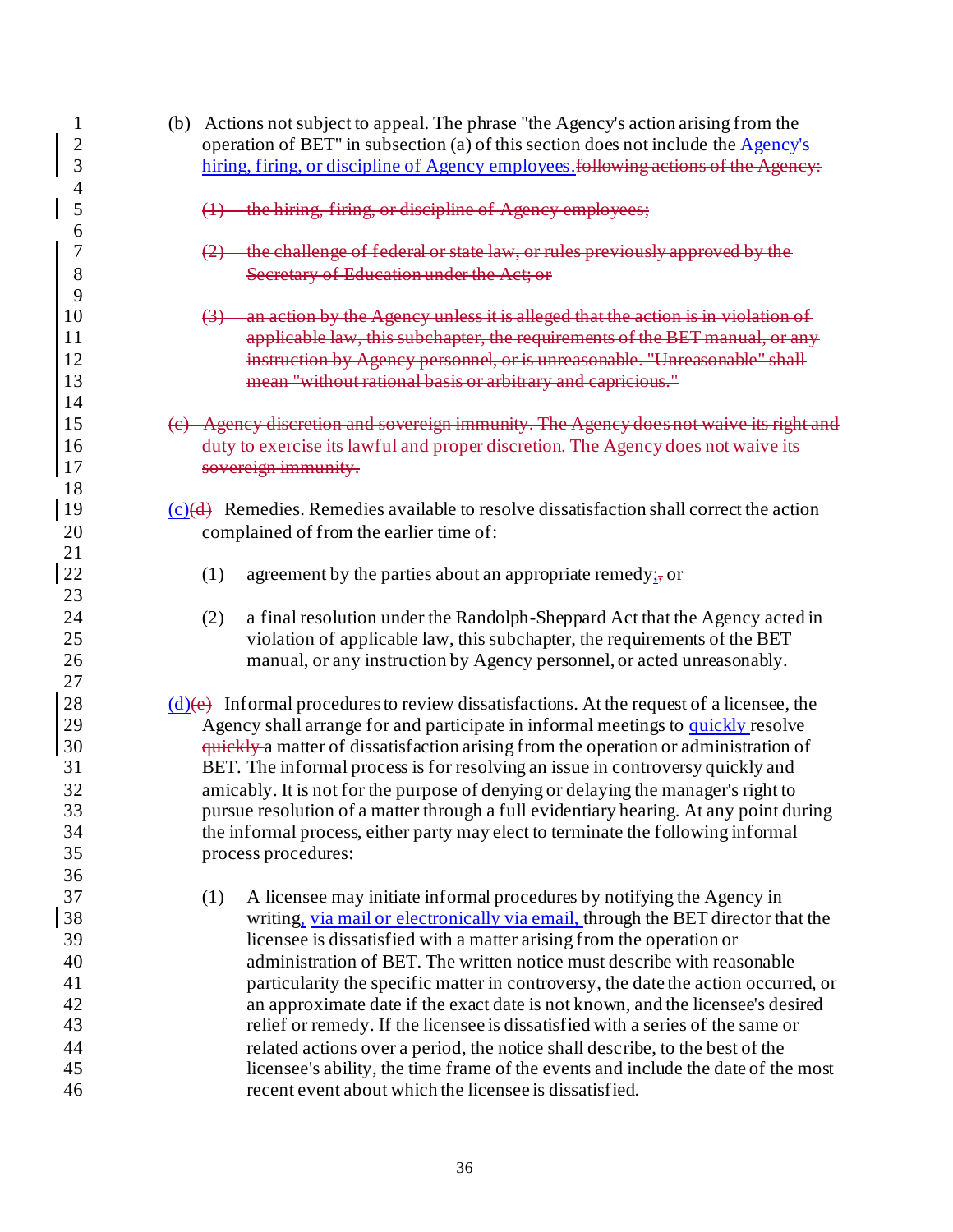| $\mathbf{1}$<br>$\overline{c}$<br>3<br>$\overline{4}$<br>5<br>6 | (2) | To ensure that informal resolution is possible in a timely manner, the licensee's<br>request to initiate informal proceedings must be filed with the Agency no later<br>than 20 business days after the most recent event specified in the request. the<br>Agency shall, within a reasonable time, arrange a meeting at a location, date,<br>and time satisfactory to all parties.                                                                                                                                              |
|-----------------------------------------------------------------|-----|---------------------------------------------------------------------------------------------------------------------------------------------------------------------------------------------------------------------------------------------------------------------------------------------------------------------------------------------------------------------------------------------------------------------------------------------------------------------------------------------------------------------------------|
| $\overline{7}$<br>8<br>9<br>10<br>11<br>12<br>13                | (3) | The licensee must notify the Agency when filing a request for informal<br>proceedings if the licensee is an attorney or will be represented by legal<br>counsel during mediation. The Agency may will be represented by legal<br>counsel only when the licensee is an attorney or is represented by legal<br>counsel.                                                                                                                                                                                                           |
| 14<br>15<br>16<br>17                                            | (4) | Meetings shall take place in an informal environment and shall be attended by<br>the licensee, a BET staff member with decision-making authority, and a neutral<br>third party who shall serve as an informal mediator during the discussions.                                                                                                                                                                                                                                                                                  |
| 18<br>19<br>20                                                  | (5) | The neutral third party shall be an individual certified in conducting<br>mediations.                                                                                                                                                                                                                                                                                                                                                                                                                                           |
| 21<br>22<br>23<br>24<br>25<br>26<br>$27\,$<br>28                | (6) | The neutral third party's responsibility is to report to the Agency only that the<br>effort to resolve the matter to the licensee's satisfaction was or was not<br>successful. If an agreement is reached, then the actions agreed to with respect<br>to the facility or licensee shall, prior to the conclusion of the mediation, be<br>reduced to writing and signed by the licensee and the BET attendee. The<br>parties shall expeditiously complete all actions called for in the signed<br>agreementbe immediately taken. |
| 29<br>30<br>31<br>32<br>33                                      | (7) | The provisions concerning mediation under Chapter 850 of this title (relating<br>to Vocational Rehabilitation Services Administrative Rules and Procedures)<br>shall not apply to or control the informal resolution procedures in this<br>subchapter.                                                                                                                                                                                                                                                                          |
| 34<br>35                                                        |     | $(e)$ ( $f$ ) Full evidentiary hearing. A manager has the right to request a full evidentiary<br>hearing to resolve dissatisfaction according to the following:                                                                                                                                                                                                                                                                                                                                                                 |
| 36<br>37<br>38                                                  | (1) | A manager has the right to request a full evidentiary hearing without first<br>going through mediated meetings described in subsection $(d)$ (e) of this section.                                                                                                                                                                                                                                                                                                                                                               |
| 39<br>40<br>41<br>42<br>43<br>44<br>45<br>46                    | (2) | A request for an evidentiary hearing must be made no later than the 20th<br>business day after the occurrence of the Agency action about which the<br>manager complains. The VRD director, upon request of the complaining party,<br>may extend the period for filing a grievance upon the showing of good cause<br>by the complaining party for such additional period if such request is made no<br>later than the 20th business day after the occurrence of the Agency action<br>about which the manager complains.          |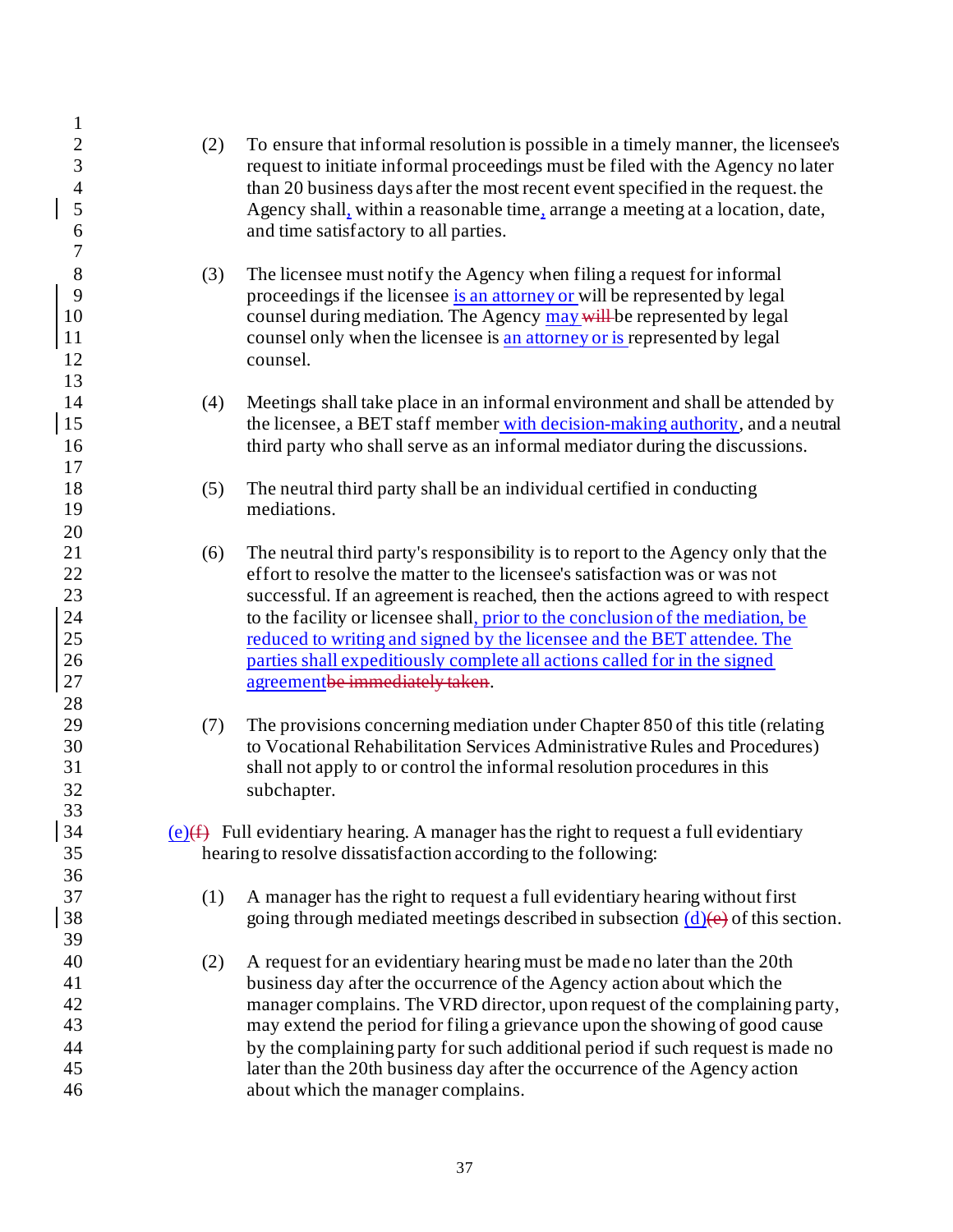| $\mathbf{1}$                                            |     |                                                                                                                                                                                                                                                                                                                                     |
|---------------------------------------------------------|-----|-------------------------------------------------------------------------------------------------------------------------------------------------------------------------------------------------------------------------------------------------------------------------------------------------------------------------------------|
| $\overline{c}$<br>$\overline{3}$<br>$\overline{4}$<br>5 | (3) | A manager requesting a full evidentiary hearing after the conduct of mediated<br>meetings described in subsection $(d)(e)$ of this section must request such<br>hearing in writing no later than the 20th business day after the date on which<br>the neutral third party in subsection (d) of this section reports an unsuccessful |
| 6<br>$\boldsymbol{7}$<br>$8\,$                          |     | informal mediation or a party terminates the informal mediation process,<br>whichever is earlier in time receipt of the VRD director's decision.                                                                                                                                                                                    |
| 9                                                       | (4) | A request for a full evidentiary hearing must be in writing and transmitted to                                                                                                                                                                                                                                                      |
| 10                                                      |     | the VRD director by mail or by email. A request that is postmarked within the                                                                                                                                                                                                                                                       |
| 11                                                      |     | designated time frame shall be considered delivered in a timely manner if                                                                                                                                                                                                                                                           |
| 12                                                      |     | properly posted.                                                                                                                                                                                                                                                                                                                    |
| 13<br>14                                                |     |                                                                                                                                                                                                                                                                                                                                     |
| 15                                                      | (5) | The request for a full evidentiary hearing must describe the specific action with<br>reasonable particularity sufficient to provide notice as to the action that is                                                                                                                                                                 |
| 16                                                      |     | alleged to be unreasonable or in violation of applicable law, this subchapter,                                                                                                                                                                                                                                                      |
| 17                                                      |     | the requirements of the BET manual, or any instruction by Agency personnel.                                                                                                                                                                                                                                                         |
| 18                                                      |     | The request must, to the best of the complainant's knowledge, contain the date                                                                                                                                                                                                                                                      |
| 19                                                      |     | the action occurred, and the law or regulation must be reasonably identified if                                                                                                                                                                                                                                                     |
| 20                                                      |     | an action is alleged to be in violation of law, this subchapter, the requirements                                                                                                                                                                                                                                                   |
| 21                                                      |     | of the BET manual, or regulation. The request must also identify the desired                                                                                                                                                                                                                                                        |
| 22                                                      |     | relief or remedy.                                                                                                                                                                                                                                                                                                                   |
| 23<br>24                                                |     |                                                                                                                                                                                                                                                                                                                                     |
| 25                                                      | (6) | The manager may be represented in the evidentiary hearing by legal counsel or<br>other representative of the manager's choice, at the manager's expense.                                                                                                                                                                            |
| 26                                                      |     |                                                                                                                                                                                                                                                                                                                                     |
| 27                                                      | (7) | The Agency shall arrange reader or other communication services for the                                                                                                                                                                                                                                                             |
| $28\,$                                                  |     | manager, if needed, upon request by the manager at least three business days                                                                                                                                                                                                                                                        |
| 29                                                      |     | prior to the hearing date.                                                                                                                                                                                                                                                                                                          |
| 30                                                      |     |                                                                                                                                                                                                                                                                                                                                     |
| 31                                                      | (8) | The manager shall be notified in writing of the time and place fixed for the                                                                                                                                                                                                                                                        |
| 32                                                      |     | hearing and of the manager's right to be represented by legal or other counsel.                                                                                                                                                                                                                                                     |
| 33<br>34                                                | (9) | Selection of the hearing officer.                                                                                                                                                                                                                                                                                                   |
| 35                                                      |     |                                                                                                                                                                                                                                                                                                                                     |
| 36                                                      |     | The hearings coordinator, the Agency's Office of General Counsel, shall<br>(A)                                                                                                                                                                                                                                                      |
| 37                                                      |     | select, on a random basis, a hearing officer from a pool of individuals                                                                                                                                                                                                                                                             |
| 38                                                      |     | qualified according to this section.                                                                                                                                                                                                                                                                                                |
| 39                                                      |     |                                                                                                                                                                                                                                                                                                                                     |
| 40                                                      |     | The hearing officer shall be an impartial and qualified individual who:<br>(B)                                                                                                                                                                                                                                                      |
| 41<br>42                                                |     |                                                                                                                                                                                                                                                                                                                                     |
| 43                                                      |     | is not involved either with the Agency's action that is at issue or<br>(i)<br>with the administration or operation of BET;                                                                                                                                                                                                          |
| 44                                                      |     |                                                                                                                                                                                                                                                                                                                                     |
|                                                         |     |                                                                                                                                                                                                                                                                                                                                     |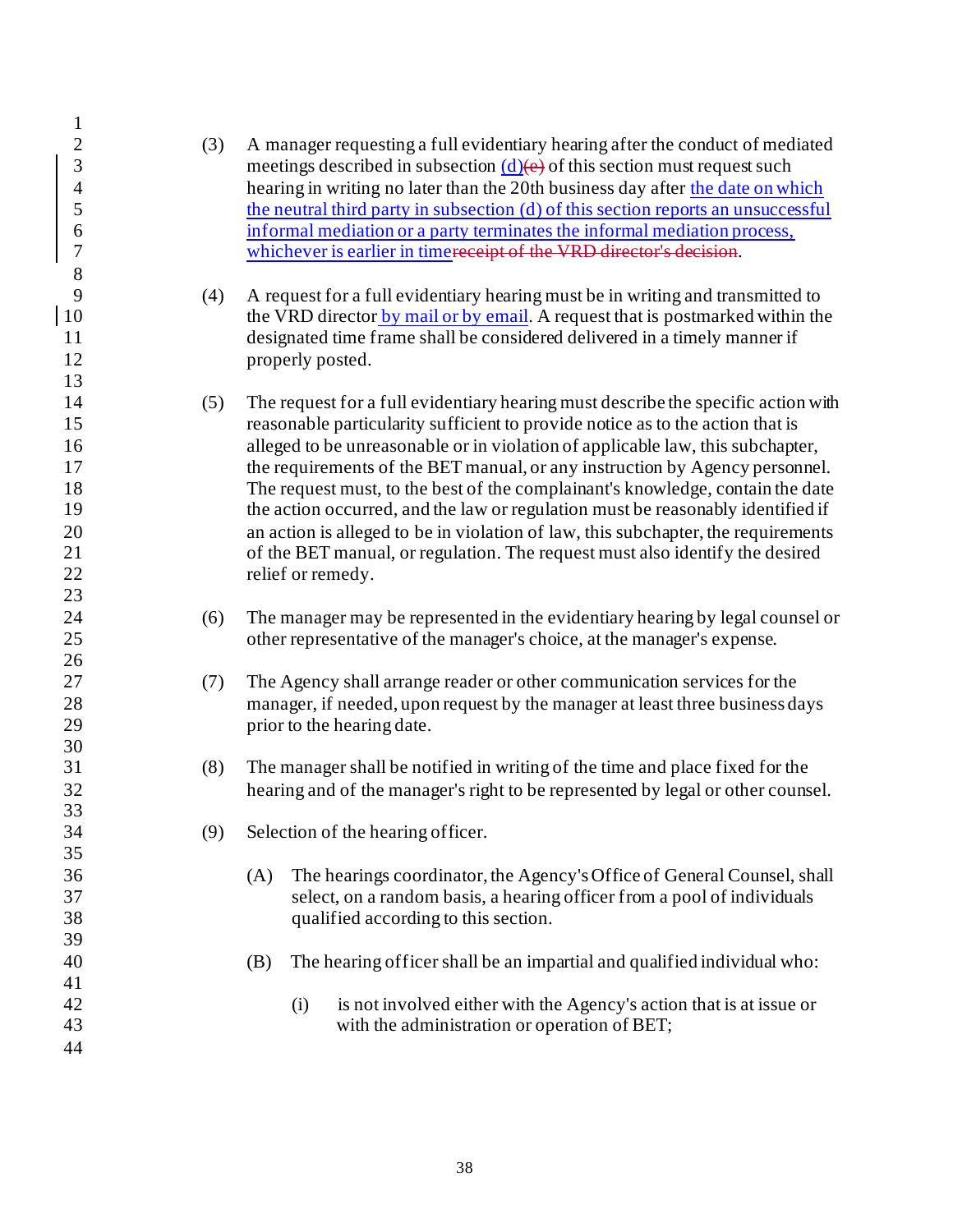| $\mathbf{1}$<br>$\sqrt{2}$<br>$\overline{3}$<br>$\overline{4}$ |     | (ii)  | is not an employee of a public agency (other than an administrative<br>law judge, hearing examiner, or employee of an institution of<br>higher education);                                                                                                                                                                                                                                                                                                  |
|----------------------------------------------------------------|-----|-------|-------------------------------------------------------------------------------------------------------------------------------------------------------------------------------------------------------------------------------------------------------------------------------------------------------------------------------------------------------------------------------------------------------------------------------------------------------------|
| 5<br>6<br>7                                                    |     | (iii) | has knowledge of the Randolph-Sheppard Act and any applicable<br>state and federal regulations governing the appeal;                                                                                                                                                                                                                                                                                                                                        |
| $8\,$<br>9<br>10                                               |     | (iv)  | has received training specified by the Agency with respect to the<br>performance of official duties; and                                                                                                                                                                                                                                                                                                                                                    |
| 11<br>12<br>13                                                 |     | (v)   | has no personal, professional, or financial interest that would<br>compromise his or her impartiality.                                                                                                                                                                                                                                                                                                                                                      |
| 14<br>15<br>16<br>17                                           | (C) |       | An individual is not considered to be an employee of a public agency for<br>the purposes of subparagraph $(B)(ii)$ of this paragraph if the only<br>consideration is that the individual is paid by the agency to serve as a<br>hearing officer.                                                                                                                                                                                                            |
| 18<br>19<br>20<br>21<br>22                                     |     |       | (10) Hearings shall be conducted in accordance with the Randolph-Sheppard Act,<br>Texas Government Code, §2001.051 et seq., and this subchapter to the extent<br>that those procedures do not conflict with the Act and its implementing<br>regulations or this subchapter.                                                                                                                                                                                 |
| 23<br>24<br>25<br>26<br>27<br>28<br>29                         |     |       | (11) Licensees bringing complaints shall have the burden of proving their cases by<br>means of a preponderance of the evidence. Licensees shall present their<br>evidence first. When a hearing is requested because of administrative action by<br>the Agency against a licensee, The Agency shall have the burden of proving its<br>case by a preponderance of the evidence and shall present its evidence first.                                         |
| 30<br>31                                                       |     |       | (12) Transcription of Proceedings.                                                                                                                                                                                                                                                                                                                                                                                                                          |
| 32<br>33<br>34<br>35<br>36<br>37                               | (A) |       | Unless precluded by law, the hearing shall be recorded electronically<br>either by the hearing officer or by someone designated by the hearing<br>officer. Such recording shall be the official record of the testimony<br>recorded during the hearing. Any party, however, may request, at the<br>party's expense, that the hearing be recorded by a court reporter if the<br>request is made within 10 days of the date for the hearing.                  |
| 38<br>39<br>40<br>41<br>42<br>43<br>44<br>45                   | (B) |       | In lieu either of a recording of the testimony electronically or of the<br>reporting of testimony by a court reporter, the parties to a hearing may<br>agree upon a statement of the evidence to use transcription as a statement<br>of the testimonial evidence, or agree to the summarization of testimony<br>before the hearing officer, provided, however, that proceedings or any<br>part of them must be transcribed on written request of any party. |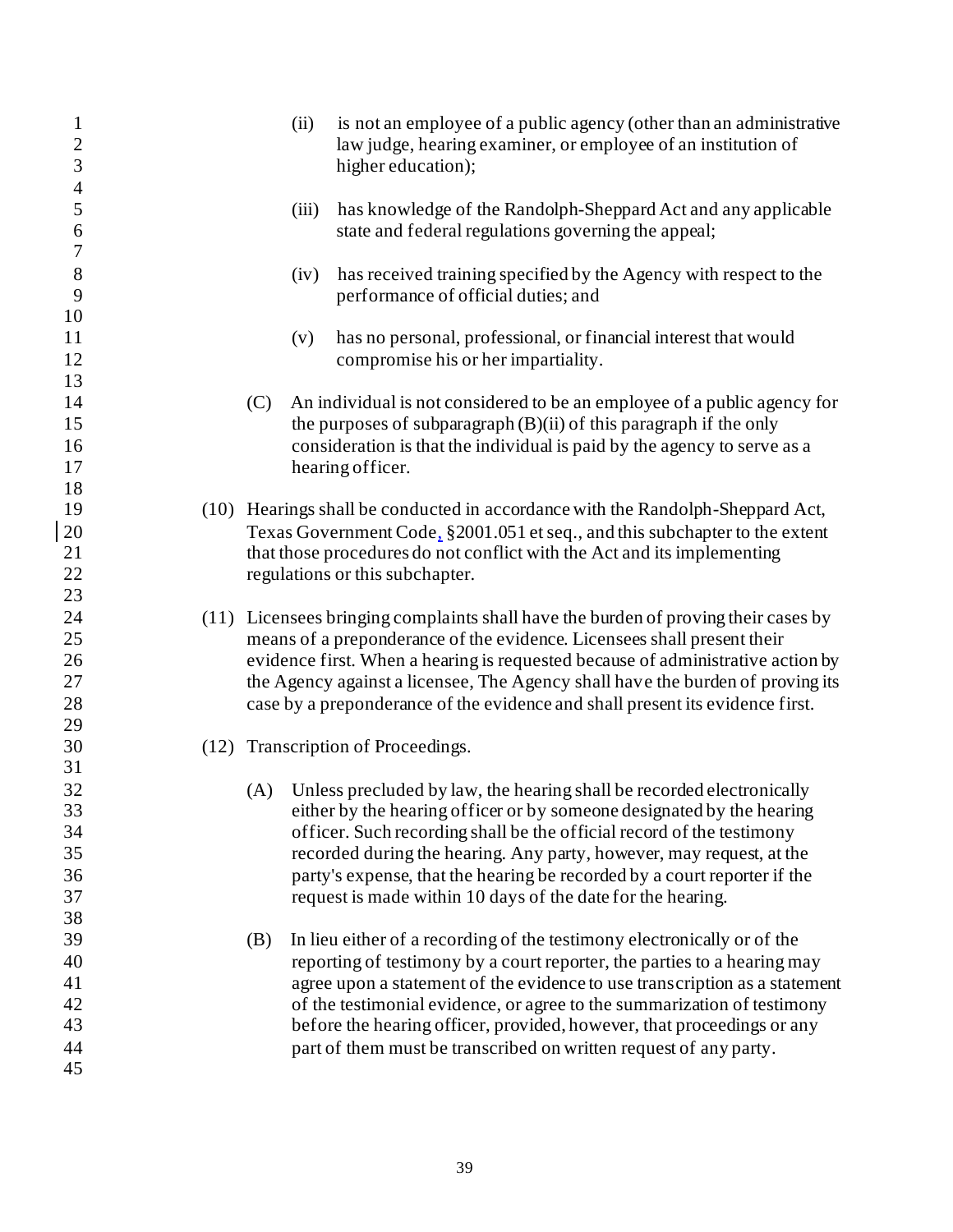| $\mathbf{1}$<br>$\overline{c}$ | (C)  | Unless otherwise provided in this subchapter, the party requesting a<br>transcription of any electronic recording of the proceedings shall bear the |
|--------------------------------|------|-----------------------------------------------------------------------------------------------------------------------------------------------------|
| $\overline{3}$                 |      | cost for transcribing the testimony. Nothing provided for in this section                                                                           |
| $\overline{\mathcal{L}}$       |      | limits the Agency to an electronic record of the proceedings.                                                                                       |
| 5                              |      |                                                                                                                                                     |
| 6                              | (D)  | The record of the proceedings, including exhibits and any transcription,                                                                            |
| 7                              |      | shall be made available to the parties by the Agency no later than the                                                                              |
| $8\,$                          |      | 30th business day after the close of the hearing.                                                                                                   |
| 9                              |      |                                                                                                                                                     |
| 10                             | (13) | The hearing officer shall issue a recommendation that shall set forth the                                                                           |
| 11                             |      | principal issues and relevant facts that were stated at the hearing and the                                                                         |
| 12                             |      | applicable provisions of law, rule, the requirements of the BET manual,                                                                             |
| 13                             |      | or any instruction by Agency personnel. The recommendation shall                                                                                    |
| 14                             |      | contain findings of fact and conclusions with respect to each of the                                                                                |
| 15                             |      | issues, and the reasons and bases for the conclusions.                                                                                              |
| 16                             |      |                                                                                                                                                     |
| 17                             |      | (14) In formulating a recommendation, the hearing officer shall not evaluate                                                                        |
| 18                             |      | whether the Agency's actions were wise, efficient, or effective. Rather,                                                                            |
| 19                             |      | the hearing officer is limited to determining whether the Agency's                                                                                  |
| 20                             |      | actions were unreasonable, or if they violated applicable law, this                                                                                 |
| 21                             |      | subchapter, the requirements of the BET manual, or any instruction by                                                                               |
| 22                             |      |                                                                                                                                                     |
| 23                             |      | Agency personnel.                                                                                                                                   |
| 24                             |      |                                                                                                                                                     |
| 25                             |      | (15) If the hearing officer finds that the actions taken by the Agency were                                                                         |
| 26                             |      | unreasonable or violated applicable law, this subchapter, the<br>requirements of the BET manual, or any instruction by Agency                       |
| 27                             |      | personnel, the hearing officer shall also recommend any prospective                                                                                 |
| 28                             |      |                                                                                                                                                     |
| 29                             |      | action necessary to correct the violations.                                                                                                         |
| 30                             | (16) | The hearing officer's recommendation shall be made no later than the                                                                                |
| 31                             |      | 30th business day after the receipt of the official transcript. The                                                                                 |
| 32                             |      | recommendation shall be delivered promptly to the VRD director.                                                                                     |
| 33                             |      |                                                                                                                                                     |
| 34                             |      | (17) The VRD director shall review the recommendation of the hearing                                                                                |
| 35                             |      | officer and forward a decision to the manager no later than the 20th                                                                                |
| 36                             |      | business day after receipt of the hearing officer's recommendation. The                                                                             |
| 37                             |      | VRD director's decision shall include findings of fact and conclusions of                                                                           |
| 38                             |      | law based on the evidence in the record and separately stated.                                                                                      |
| 39                             |      |                                                                                                                                                     |
| 40                             |      | (18) Subject to the provisions of Texas Government Code, §2001.144 and                                                                              |
| 41                             |      | §2001.146, the VRD director's decision shall be the final decision of the                                                                           |
| 42                             |      | Agency. Any such decision becomes the final decision of the Agency if a                                                                             |
| 43                             |      | timely motion for rehearing or reconsideration is not filed.                                                                                        |
| 44                             |      |                                                                                                                                                     |
| 45                             |      | $(f)(g)$ Arbitration. A manager appealing the Agency's decision must file a complaint                                                               |
| 46                             |      | with the US Secretary of Education in conformity with the provisions of the                                                                         |
|                                |      |                                                                                                                                                     |